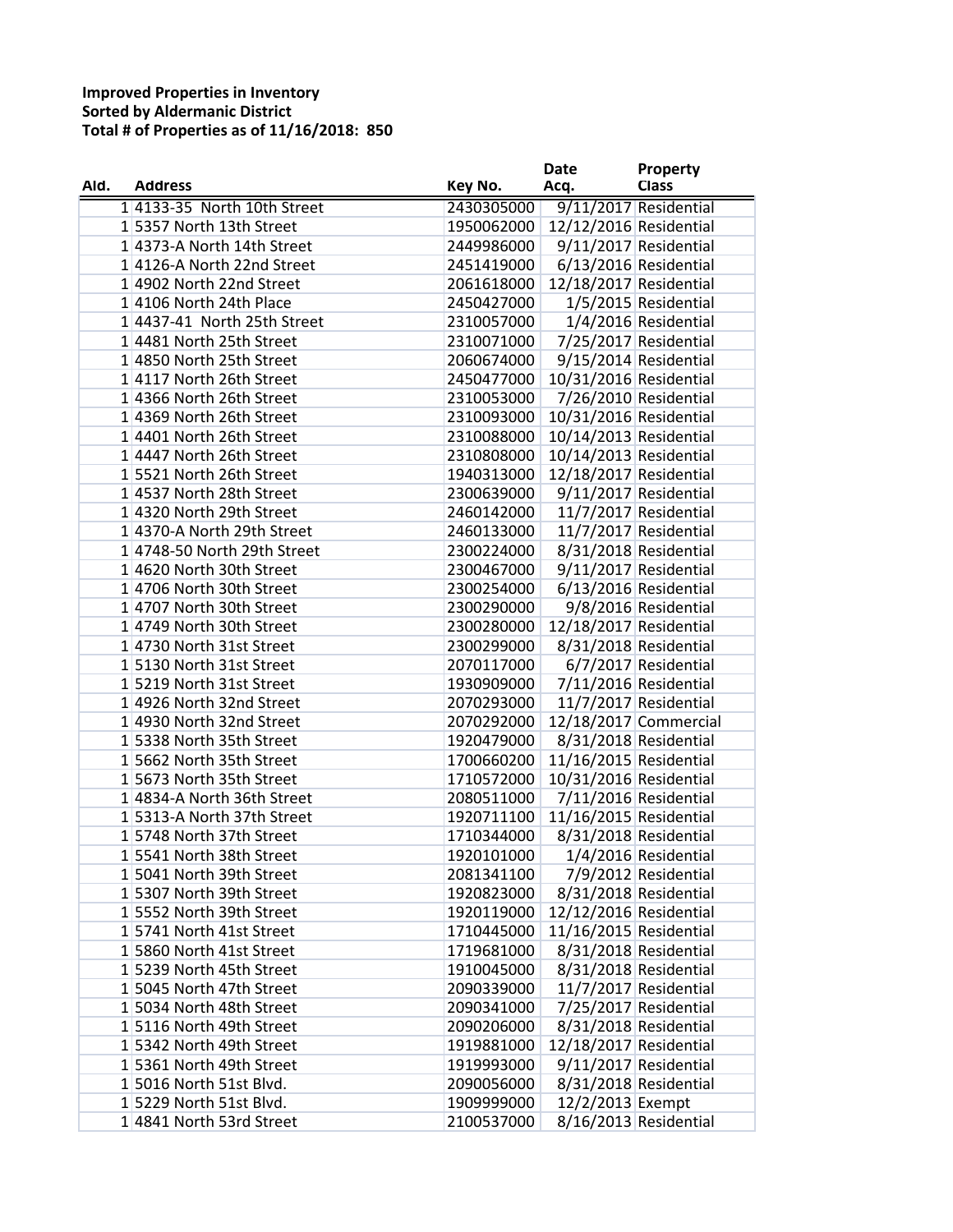| 1 2116-A West Atkinson Avenue                         | 2451119000               |                        | 1/4/2016 Residential                           |
|-------------------------------------------------------|--------------------------|------------------------|------------------------------------------------|
| 1 2729 West Atkinson Avenue                           | 2300061000               |                        | 8/16/2013 Commercial                           |
| 1 2928 West Atkinson Avenue                           | 2300117000               |                        | 1/4/2016 Commercial                            |
| 1 1400 West Congress Street                           | 2320201000               |                        | 8/31/2018 Residential                          |
| 13604 West Custer Avenue                              | 1920536000               |                        | $6/13/2016$ Apartments                         |
| 13226 West Fairmount Avenue                           | 2070197000               |                        | 7/11/2016 Residential                          |
| 1 4375 North Green Bay Avenue                         | 2320406100               |                        | 8/31/2018 Apartments                           |
| 15475 North Hopkins Street                            | 1921342000               |                        | 8/31/2018 Residential                          |
| 1 2237 West Olive Street                              | 2452138000               |                        | 8/31/2018 Residential                          |
| 1 2307 West Olive Street                              | 2452133000               | 12/12/2016 Residential |                                                |
| 14655 North Parkway Avenue                            | 2320640000               |                        | 8/31/2018 Residential                          |
| 14744 North Parkway Avenue                            | 2320503000               |                        | 9/8/2016 Residential                           |
| 13828 West Sheridan Avenue                            | 1920110000               |                        | 8/31/2018 Residential                          |
| 1 2718 West Stark Street                              | 2070720000               |                        | 9/8/2016 Residential                           |
| 1 4232 North Teutonia Avenue                          | 2452156100               |                        | 7/28/2008 Commercial                           |
| 1 4278 North Teutonia Avenue                          | 2452164000               |                        | 12/17/2012 Commercial                          |
| 15769 North Teutonia Avenue                           | 1700409000               |                        | 11/7/2017 Residential                          |
| 16600 North Teutonia Avenue                           | 1360022100               |                        | $6/29/2011$ Commercial                         |
| 1 6618 North Teutonia Avenue                          | 1360021000               |                        | $6/29/2011$ Commercial                         |
| 13310 West Villard Avenue                             | 1920403100               | 12/31/1967 Exempt      |                                                |
| 13608 West Villard Avenue                             | 1920312000               |                        | 6/8/2015 Commercial                            |
| 13721 West Villard Avenue                             | 2080017000               |                        | 10/8/2012 Residential                          |
| 1 4400 West Villard Avenue<br>24141 North 60th Street | 1910028000               |                        | 9/11/2017 Residential                          |
| 2 5302 North 60th Street                              | 2509986000<br>1909785000 |                        | 6/7/2017 Residential                           |
| 2 5321 North 62nd Street                              | 1890178000               |                        | 8/31/2018 Residential<br>7/26/2010 Residential |
| 2 5268 North 63rd Street                              | 1890169110               |                        | 6/7/2017 Residential                           |
| 24314 North 65th Street                               | 2261109000               |                        | 11/7/2017 Residential                          |
| 2 5049 North 69th Street                              | 2120232000               |                        | 1/4/2016 Residential                           |
| 24502 North 73rd Street                               | 2250089000               |                        | 7/25/2017 Residential                          |
| 2 5731-33 North 90th Street                           | 1770026000               |                        | 6/2/2014 Residential                           |
| 28300 West Bender Avenue                              | 1530042000               |                        | 8/31/2018 Residential                          |
| 2 7222 West Fond du Lac Avenue                        | 2120286110               |                        | $4/13/1983$ Commercial                         |
| 2 7318 West Fond du Lac Avenue                        | 2120292111               |                        | 9/26/1986 Commercial                           |
| 28654-A West Medford Avenue                           | 1770613000               |                        | 8/31/2018 Residential                          |
| 3 2344-46 North Humboldt Blvd.                        | 3200908000               |                        | 8/31/2018 Residential                          |
| 4 1129 North 13th Street                              | 3900544000               |                        | 7/25/2017 Residential                          |
| 4 1236-38 North 14th Street                           | 3630502000               | 7/20/2009 Residential  |                                                |
| 4 1330-32 North 23rd Street                           | 3641339100               |                        | 7/13/2015 Residential                          |
| 4 1124 North 24th Place                               | 3890783000               |                        | 1/5/2015 Residential                           |
| 4 1123-25 North 24th Street                           | 3890784000               |                        | 6/13/2016 Apartments                           |
| $4 1221-23$ North 24th Street                         | 3641472000               |                        | 8/16/2013 Residential                          |
| 4 1104-10 North 26th Street                           | 3890842000               |                        | $11/7/2017$ Apartments                         |
| 4 1118-20 North 26th Street                           | 3890841000               |                        | 7/25/2017 Residential                          |
| 4 509 North 28th Street                               | 4010956100               |                        | 8/31/2018 Residential                          |
| 4 540-42 North 28th Street                            | 4010997000               | 10/31/2016 Residential |                                                |
| 4 500-02 North 29th Street                            | 4010960000               |                        | 7/25/2017 Commercial                           |
| 4 1231-33 North 32nd Street                           | 3651445000               | 12/17/2012 Apartments  |                                                |
| 4 964-66 North 35th Street                            | 3880650000               |                        | 12/2/2013 Commercial                           |
| 4 1201-07 West Juneau Avenue                          | 3910248100               |                        | 6/8/2015 Residential                           |
| 4 2336 West Juneau Avenue                             | 3641536000               |                        | 1/4/2016 Apartments                            |
| 4 3024-26 West Juneau Avenue                          | 3651479000               |                        | 1/5/2015 Apartments                            |
| 4 131 East Kilbourn Avenue                            | 3922402000               |                        | 7/25/2005 Commercial                           |
| 4 2939 West Kilbourn Avenue                           | 3880034100               |                        | 1/4/2016 Commercial                            |
| 4 3005 West Kilbourn Avenue                           | 3880033000               |                        | 9/14/2015 Residential                          |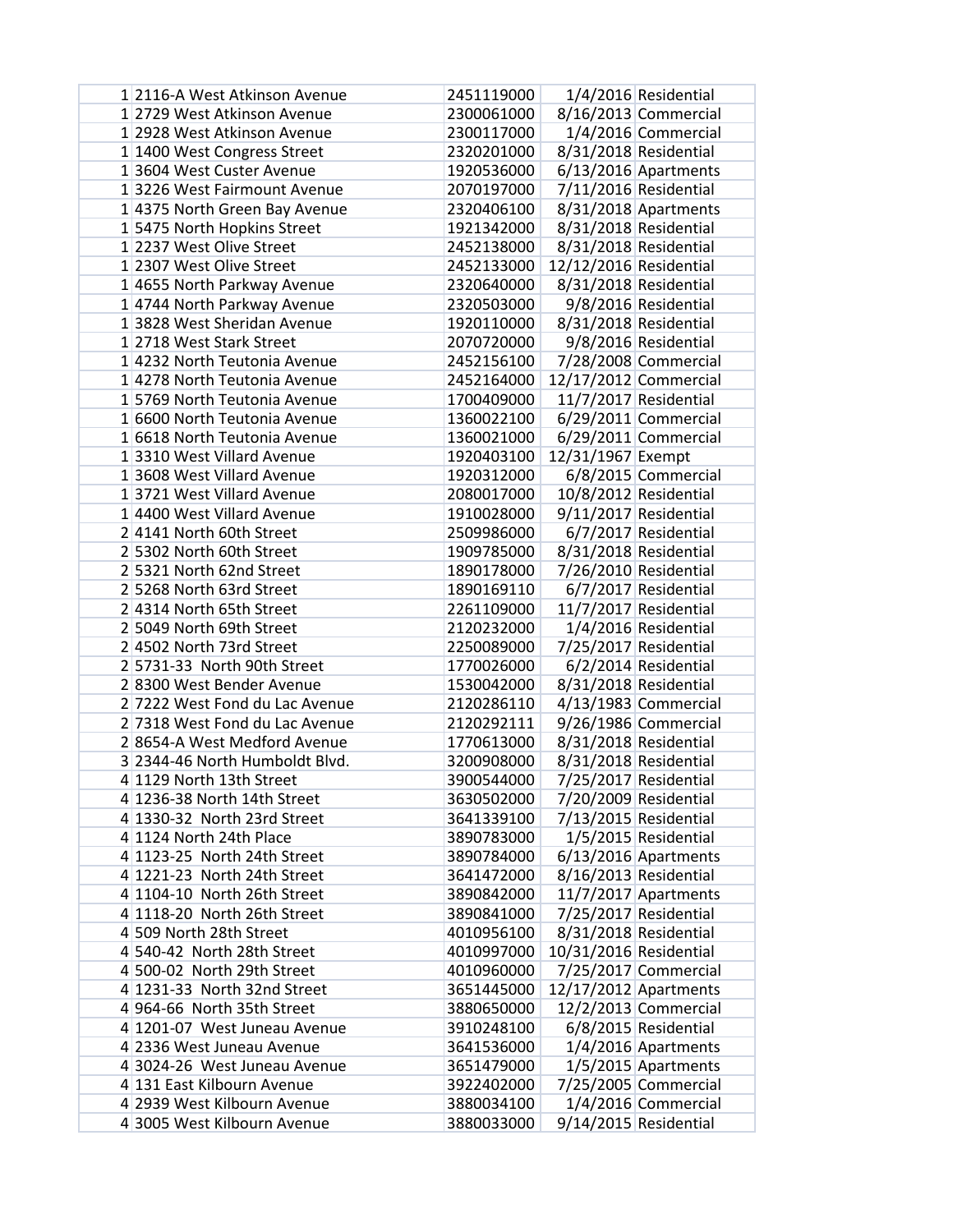| 4 1234 West McKinley Avenue   | 3630337110 |                        | 1/30/2012 Residential |
|-------------------------------|------------|------------------------|-----------------------|
| 4 1315 West McKinley Avenue   | 3630372100 |                        | 7/9/2012 Residential  |
| 4 3307-09 West McKinley Blvd. | 3651392000 |                        | 1/4/2016 Residential  |
| 43215 West Michigan Street    | 4010601000 |                        | 7/11/2016 Residential |
| 4 2833 West State Street      | 3881808000 | 12/12/2016 Residential |                       |
| 4 2001 West Vliet Street      | 3641201111 |                        | 7/11/2016 Commercial  |
| 4 2713-17 West Vliet Street   | 3650003100 |                        | 1/5/2015 Commercial   |
| 4 122 East Wells Street       | 3922343200 |                        | 7/25/2005 Commercial  |
| 5 3953 North 76th Street      | 2630416110 |                        | 11/14/2011 Commercial |
| 54473-A North 76th Street     | 2240699000 | 9/8/2016 Special       |                       |
| 5 3943 North 77th Street      | 2630440000 |                        | 8/31/2018 Residential |
| 5 4902 North 88th Street      | 2140200000 |                        | 8/31/2018 Residential |
| 5 5436 North 103rd Street     | 1840283000 |                        | 8/31/2018 Residential |
| 6 2936-38 North 1st Street    | 3130548000 |                        | 1/4/2016 Residential  |
| 6 3051-53 North 1st Street    | 3131642000 |                        | 10/8/2012 Residential |
| 63128 North 1st Street        | 2820510000 |                        | 9/8/2016 Residential  |
| 6 3230 North 1st Street       | 2821815100 |                        | 8/31/2018 Residential |
| 6 3321 North 1st Street       | 2820345000 | 12/12/2016 Residential |                       |
| 63746 North 2nd Lane          | 2730405110 |                        | 8/31/2018 Residential |
| 6 2430 North 2nd Street       | 3220810000 |                        | 7/11/2016 Residential |
| 6 2762-64 North 2nd Street    | 3131226000 |                        | 11/7/2017 Residential |
| 6 2973-75 North 2nd Street    | 3130504100 |                        | 7/14/2014 Residential |
| 63117 North 2nd Street        | 2821505000 |                        | 9/8/2016 Residential  |
| 63243 North 2nd Street        | 2821541000 |                        | 1/5/2015 Residential  |
| 6 3297-99 North 2nd Street    | 2821564100 |                        | 12/2/2013 Apartments  |
| 6 3406A North 2nd Street      | 2820005100 |                        | 7/14/2014 Residential |
| 6 3432 North 2nd Street       | 2822122000 |                        | 9/8/2016 Residential  |
| 63222 North 3rd Street        | 2821534000 |                        | 7/11/2016 Residential |
| 6 3354 North 3rd Street       | 2821305000 | 12/18/2017 Residential |                       |
| 6 3358-60 North 3rd Street    | 2821306100 | 10/14/2013 Residential |                       |
| 6 3460 North 3rd Street       | 2822313000 | 12/17/2012 Residential |                       |
| 6 2345-47 North 4th Street    | 3221193000 |                        | 6/13/2016 Residential |
| 6 2361-63 North 4th Street    | 3221190100 |                        | 7/11/2016 Residential |
| 6 2619 North 4th Street       | 3220950000 | 10/31/2016 Residential |                       |
| 6 2646 North 4th Street       | 3220929111 |                        | 7/11/2016 Residential |
| 6 2729 North 4th Street       | 3130051100 |                        | 7/11/2016 Residential |
| 6 2950-52 North 4th Street    | 3132003000 |                        | 1/4/2016 Residential  |
| 6 3345-47 North 4th Street    | 2820461000 |                        | 8/31/2018 Residential |
| 6 3348-50 North 4th Street    | 2821316000 |                        | 9/11/2017 Residential |
| 6 3427 North 4th Street       | 2822217000 |                        | 6/13/2016 Residential |
| 63521 North 4th Street        | 2731328000 | 10/31/2016 Residential |                       |
| 6 2322 North 5th Street       | 3221203000 |                        | 9/8/2016 Residential  |
| 6 2360-62 North 5th Street    | 3221212100 |                        | 9/8/2016 Residential  |
| 6 2449 North 5th Street       | 3221160000 |                        | 1/4/2016 Residential  |
| 6 2464-66 North 5th Street    | 3221148000 |                        | 9/8/2016 Residential  |
| 6 2534-36 North 5th Street    | 3221041110 |                        | 7/13/2015 Residential |
| 6 2565-67 North 5th Street    | 3220997110 | 11/16/2015 Residential |                       |
| 6 2633 North 5th Street       | 3220982000 |                        | 9/8/2016 Residential  |
| 6 2867 North 5th Street       | 3130131000 |                        | 9/8/2016 Residential  |
| 6 3864 North 5th Street       | 2731581000 |                        | 8/31/2018 Residential |
| 6 2351 North 6th Street       | 3230668111 |                        | 1/4/2016 Residential  |
| 6 2365-67 North 6th Street    | 3230671000 | 11/16/2015 Residential |                       |
| 6 2421A North 6th Street      | 3230587100 |                        | 6/13/2016 Residential |
| 6 2425-A North 6th Street     | 3230584100 |                        | 8/31/2018 Residential |
| 6 2759-61 North 6th Street    | 3123001000 |                        | 6/2/2014 Residential  |
|                               |            |                        |                       |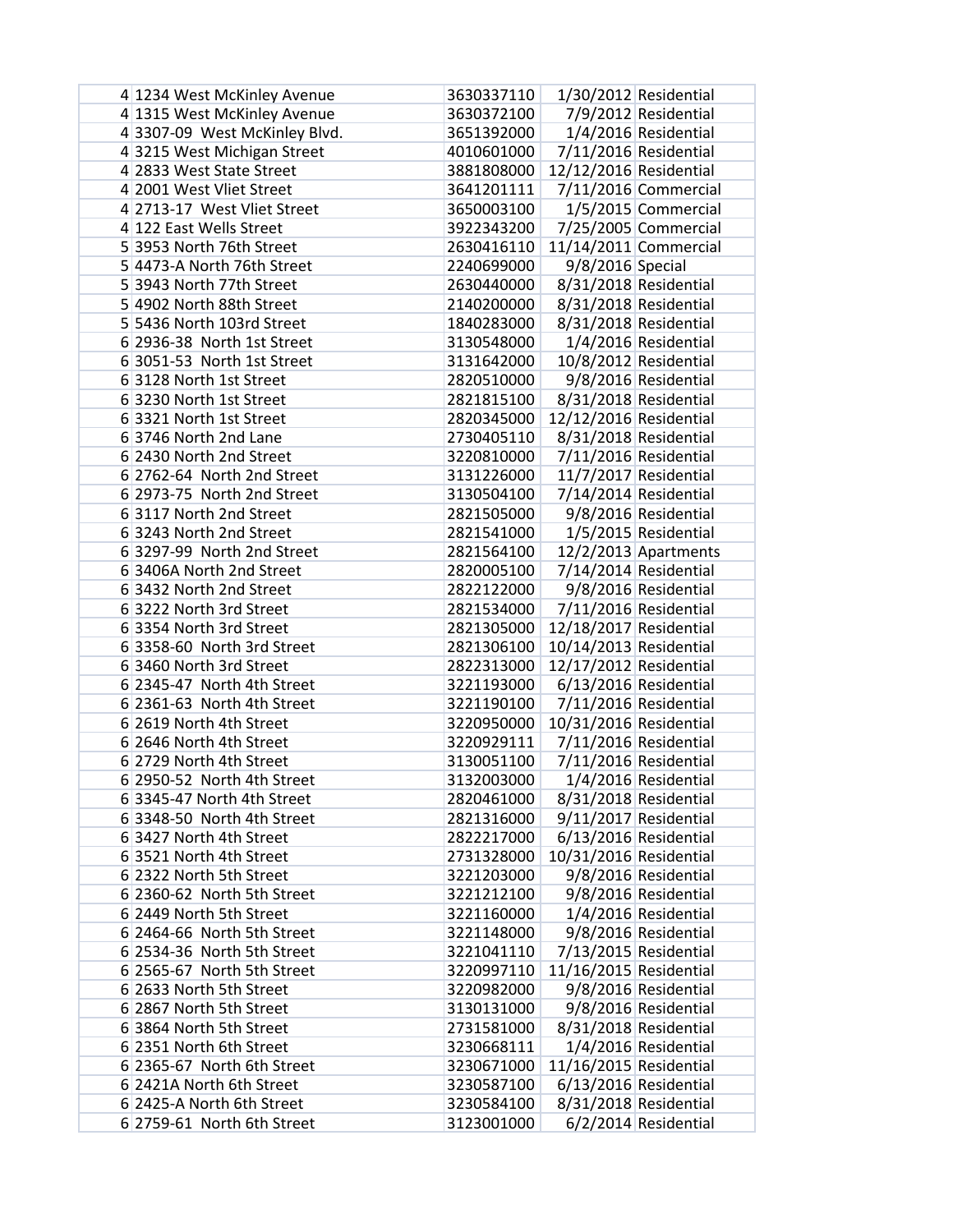| 6 2763 North 6th Street     | 3120925000 |                         | 8/16/2013 Residential   |
|-----------------------------|------------|-------------------------|-------------------------|
| 6 2839 North 6th Street     | 3120913000 |                         | 9/21/2015 Residential   |
| 6 2912-14 North 6th Street  | 3121717000 | 10/14/2013 Residential  |                         |
| 6 2921-23 North 6th Street  | 3121673000 |                         | 7/25/2017 Residential   |
| 6 2938 North 6th Street     | 3121710100 |                         | 9/8/2016 Residential    |
| 6 2946 North 6th Street     | 3121708000 |                         | 7/13/2015 Residential   |
| 6 2950 North 6th Street     | 3121707000 | 10/14/2013 Residential  |                         |
| 6 3041-43 North 6th Street  | 3121532000 |                         | $6/29/2011$ Residential |
| 6 3109-11 North 6th Street  | 2831085000 |                         | 8/31/2018 Residential   |
| 6 4042 North 6th Street     | 2430722000 | 12/18/2017 Residential  |                         |
| 6 2208-10 North 7th Street  | 3520602000 |                         | 9/8/2016 Residential    |
| 6 2338-40 North 7th Street  | 3230647000 |                         | 9/8/2016 Residential    |
| 6 2660-62 North 7th Street  | 3230441000 | 11/16/2015 Residential  |                         |
| 6 2948 North 7th Street     | 3121692000 |                         | 6/7/2017 Residential    |
| 6 3046 North 7th Street     | 3121554000 |                         | 7/25/2017 Residential   |
| 63730 North 7th Street      | 2720324000 |                         | 1/22/2018 Residential   |
| 6 3733 North 7th Street     | 2720335000 |                         | 12/18/2017 Commercial   |
| 6 4022 North 7th Street     | 2430748000 |                         | 8/31/2018 Residential   |
| 6 3343 North 8th Street     | 2831272000 |                         | 1/4/2016 Residential    |
| 6 3633 North 8th Street     | 2722204000 |                         | 7/25/2017 Residential   |
| 6 3020-22 North 9th Street  | 3121313000 |                         | 8/16/2013 Residential   |
| 6 3242-44 North 9th Street  | 2830025000 |                         | 9/11/2017 Residential   |
| 6 3028 North 10th Lane      | 3120126000 | 11/16/2015 Residential  |                         |
| 6 3058 North 10th Lane      | 3120131110 |                         | 6/2/2014 Residential    |
| 6 3031 North 10th Street    | 3120332000 |                         | 7/14/2014 Residential   |
| 6 3041 North 10th Street    | 3120330000 |                         | 9/8/2016 Residential    |
| 6 3043 North 10th Street    | 3120329000 |                         | 1/5/2015 Residential    |
| 6 3047 North 10th Street    | 3120328000 |                         | 6/13/2016 Residential   |
| 6 3054 North 10th Street    | 3120305100 |                         | 6/13/2016 Residential   |
| 6 3061 North 10th Street    | 3120325000 | 10/31/2016 Residential  |                         |
| 6 3122-24 North 10th Street | 2830698110 |                         | 9/11/2017 Residential   |
| 63127 North 10th Street     | 2830639000 |                         | 6/8/2015 Residential    |
| 63131 North 10th Street     | 2830638000 |                         | 8/31/2018 Residential   |
| 6 3143-45 North 10th Street | 2830635000 |                         | 7/25/2017 Residential   |
| 6 3286 North 10th Street    | 2830406000 |                         | 12/2/2013 Residential   |
| 6 3328 North 10th Street    | 2830350000 |                         | 1/4/2016 Residential    |
| 6 3332 North 10th Street    | 2830349000 | 7/13/2015 Exempt        |                         |
| 6 3566 North 10th Street    | 2720807000 | $7/14/2014$ Residential |                         |
| 63751 North 10th Street     | 2720503000 |                         | 9/14/2015 Residential   |
| 6 2961 North 11th Lane      | 3120180100 |                         | 9/11/2017 Residential   |
| $6$ 3053 North 11th Lane    | 3120427000 |                         | 8/31/2018 Residential   |
| 6 3040 North 11th Street    | 3122320100 |                         | 11/7/2017 Residential   |
| 63115 North 11th Street     | 2830580000 | 10/31/2016 Residential  |                         |
| 63252 North 11th Street     | 2830424000 |                         | 9/8/2016 Residential    |
| 6 3260 North 11th Street    | 2830426000 |                         | 7/11/2016 Residential   |
| 6 3269-83 North 11th Street | 2830438110 | 8/31/2018 Exempt        |                         |
| 6 3287-95 North 11th Street | 2830438120 | 8/31/2018 Exempt        |                         |
| 6 3299 North 11th Street    | 2830437000 |                         | 12/17/2012 Commercial   |
| 6 3332 North 11th Street    | 2830287000 | 12/18/2017 Residential  |                         |
| 6 3400-02 North 11th Street | 2830280100 |                         | 8/31/2018 Residential   |
| 6 3438 North 11th Street    | 2830271000 |                         | 6/8/2015 Residential    |
| 6 3552 North 11th Street    | 2722820000 | 12/18/2017 Residential  |                         |
| 6 2948-50 North 12th Street | 3122520000 |                         | 7/13/2015 Residential   |
| 6 2963-65 North 12th Street | 3122501000 | 12/18/2017 Residential  |                         |
| 6 2975-79 North 12th Street | 3129954000 |                         | 7/20/2009 Commercial    |
|                             |            |                         |                         |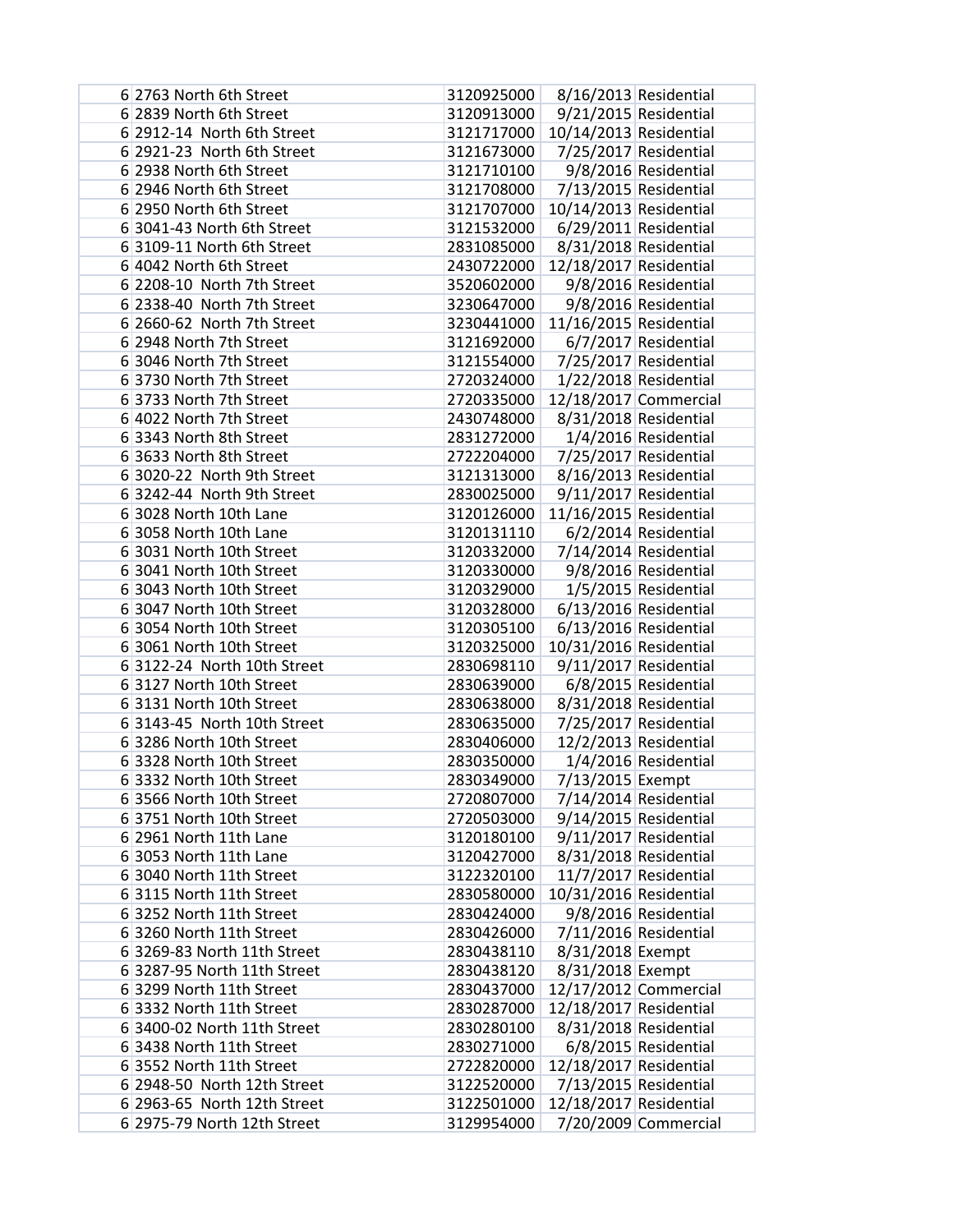| 6 3018 North 12th Street    | 3123325100                          | 12/18/2017 Residential |                                                  |
|-----------------------------|-------------------------------------|------------------------|--------------------------------------------------|
| 6 3036-38 North 12th Street | 3123329100                          |                        | 9/8/2016 Residential                             |
| 63139 North 12th Street     | 2830509100                          |                        | 8/31/2018 Residential                            |
| 63270 North 12th Street     | 2830456000                          | 10/14/2013 Residential |                                                  |
| 6 3312 North 12th Street    | 2830229000                          |                        | 12/2/2013 Residential                            |
| 6 3321-23 North 12th Street | 2830177200                          | 12/18/2017 Residential |                                                  |
| 6 3329-31 North 12th Street | 2830179000                          |                        | 7/11/2016 Residential                            |
| 6 3342 North 12th Street    | 2830222000                          | 12/17/2012 Residential |                                                  |
| 6 3359 North 12th Street    | 2830186000                          |                        | 6/2/2014 Residential                             |
| 6 3409 North 12th Street    | 2830189100                          |                        | 9/8/2016 Residential                             |
| 6 3418 North 12th Street    | 2830214000                          |                        | 9/14/2015 Residential                            |
| 6 3445 North 12th Street    | 2830197000                          | 12/17/2012 Residential |                                                  |
| 6 3605 North 12th Street    | 2722747000                          |                        | 8/31/2018 Residential                            |
| 6 3649 North 12th Street    | 2722739000                          |                        | 6/13/2016 Residential                            |
| 6 2927 North 13th Street    | 3111038000                          |                        | 8/31/2018 Residential                            |
| 6 3163 North 13th Street    | 2840505000                          |                        | 12/2/2013 Residential                            |
| 63270 North 13th Street     | 2830483100                          | 12/12/2016 Residential |                                                  |
| 6 3321-23 North 13th Street | 2840101000                          | 10/31/2016 Residential |                                                  |
| 6 3415 North 13th Street    | 2842136111                          | 12/18/2017 Residential |                                                  |
| 6 3721-23 North 13th Street | 2710718000                          |                        | 6/8/2015 Residential                             |
| 6 2949 North 14th Street    | 3111015000                          |                        |                                                  |
| 6 2971-73 North 14th Street | 3110104000                          |                        | $9/15/2014$ Residential<br>8/16/2013 Residential |
| 6 2974 North 14th Street    | 3112334000                          |                        | 1/5/2015 Residential                             |
|                             | 3113036000                          |                        |                                                  |
| 6 3037 North 14th Street    |                                     |                        | 11/7/2017 Residential                            |
| 6 3075-77 North 14th Street | 3110301000                          |                        | 12/17/2012 Commercial                            |
| 6 3171 North 14th Street    | 2841029000                          |                        | 7/25/2017 Residential                            |
| 6 3229 North 14th Street    | 2841018000                          |                        | 1/4/2016 Residential                             |
| 6 3283-85 North 14th Street | 2842203000                          |                        | 8/31/2018 Residential                            |
| 6 3455-57 North 14th Street | 2842087000                          |                        | 6/8/2015 Residential                             |
| 6 3565 North 14th Street    | 2710766000                          |                        | 8/31/2018 Residential                            |
| 6 3619 North 14th Street    | 2710796000                          |                        | 9/11/2017 Residential                            |
| 6 3127 North 15th Street    | 2840315000                          |                        | 6/8/2015 Residential                             |
| 63139 North 15th Street     | 2840312100                          |                        | 9/11/2017 Residential                            |
| 6 3183 North 15th Street    | 2840301000                          |                        | 7/11/2016 Residential                            |
| 63186 North 15th Street     | 2840759000                          |                        | 6/7/2017 Residential                             |
| 6 3254-56 North 15th Street | 2842214000                          |                        | 9/11/2017 Residential                            |
| 6 3411 North 15th Street    | 2842057000   10/31/2016 Residential |                        |                                                  |
| 6 3452 North 15th Street    | 2842121000                          |                        | 10/8/2012 Residential                            |
| 6 3523 North 15th Street    | 2710890000                          | 12/18/2017 Residential |                                                  |
| 6 3536-38 North 15th Street | 2710779000                          |                        | 8/31/2018 Residential                            |
| 6 3713 North 15th Street    | 2710845000                          |                        | 7/13/2015 Residential                            |
| 63736 North 15th Street     | 2710833000                          |                        | 7/25/2017 Residential                            |
| 6 3154 North 16th Street    | 2840335000                          |                        | 8/31/2018 Residential                            |
| 6 2914 North 17th Street    | 3111387000                          |                        | 7/11/2016 Residential                            |
| 6 3317 North 17th Street    | 2840007000                          |                        | 7/26/2010 Residential                            |
| 6 3336 North 17th Street    | 2842037000                          |                        | 9/14/2015 Residential                            |
| 6 3407 North 17th Street    | 2841703000                          |                        | 7/25/2017 Residential                            |
| 6 3424 North 17th Street    | 2841310000                          |                        | 9/8/2016 Residential                             |
| 6 2958 North 18th Street    | 3111338000                          |                        | 6/8/2015 Residential                             |
| 6 2926 North 19th Street    | 3111307000                          |                        | 1/4/2016 Residential                             |
| 6 2945 North 19th Street    | 3111279100                          |                        | 8/31/2018 Residential                            |
| 6 2954 North 19th Street    | 3111300000                          |                        | 9/15/2014 Residential                            |
| 6 3536 North 19th Street    | 2711415000                          |                        | 9/11/2017 Residential                            |
| 6 3574 North 19th Street    | 2711518000                          |                        | 1/4/2016 Residential                             |
| 6 3607-09 North 19th Street | 2710530000                          |                        | 7/14/2014 Residential                            |
|                             |                                     |                        |                                                  |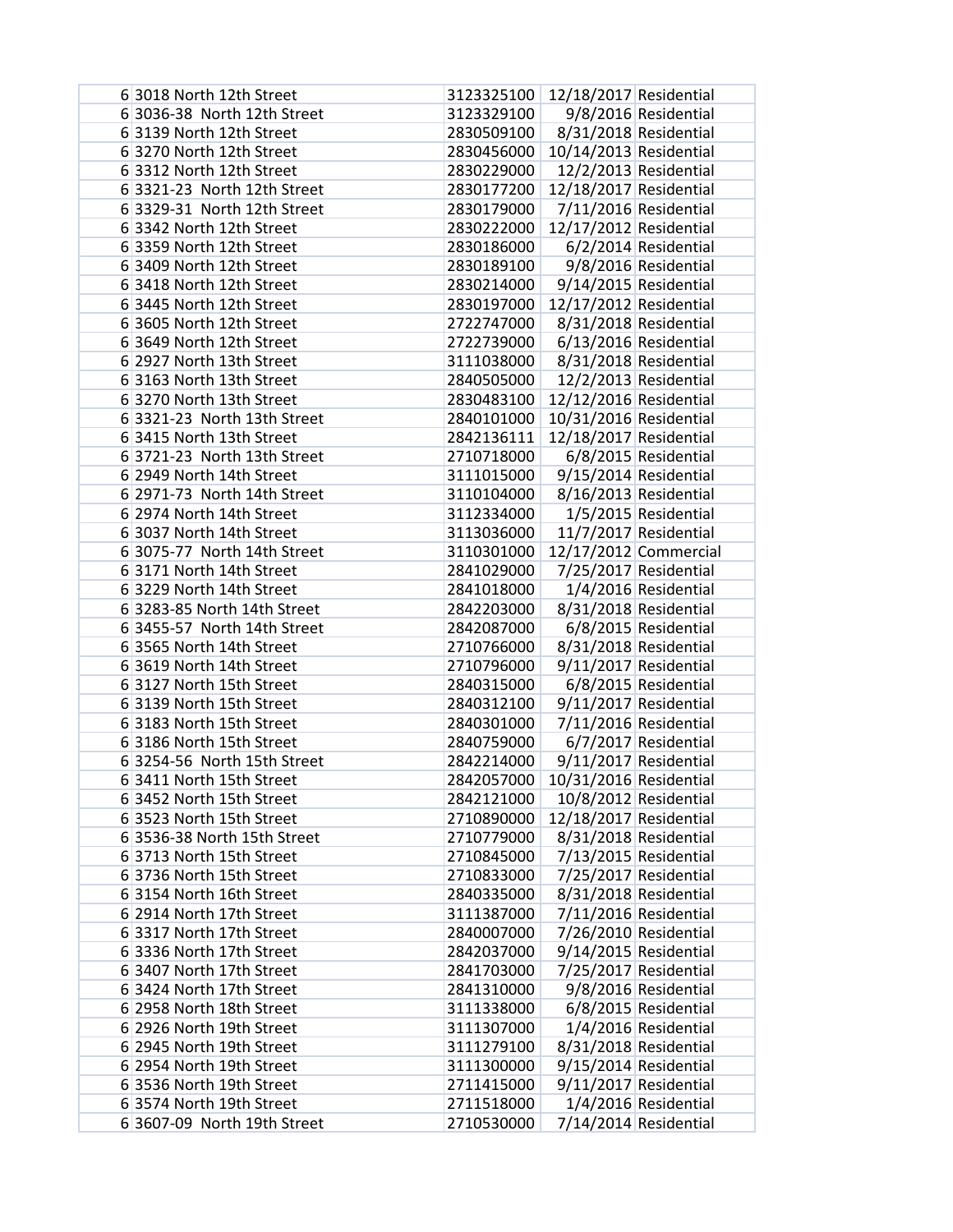| 6 3613 North 19th Street       | 2710529000 |                        | 12/2/2013 Residential   |
|--------------------------------|------------|------------------------|-------------------------|
| 6 3877 North 19th Street       | 2712592000 |                        | 9/15/2014 Residential   |
| 6 3205-07 North 20th Street    | 2850129000 | 12/18/2017 Residential |                         |
| 6 3277-79 North 20th Street    | 2850112000 |                        | 9/11/2017 Residential   |
| 6 3389 North 20th Street       | 2852126100 | 10/31/2016 Residential |                         |
| 63200 North 21st Street        | 2850131000 | 12/17/2012 Residential |                         |
| 6 3252 North 21st Street       | 2850143000 |                        | 12/2/2013 Residential   |
| 63327 North 21st Street        | 2852168000 |                        | 10/8/2012 Residential   |
| 6 3434 North 22nd Street       | 2850496000 |                        | 7/11/2016 Residential   |
| 6 3527 North 22nd Street       | 2701315000 |                        | 8/31/2018 Residential   |
| 6 3843 North 22nd Street       | 2701864000 |                        | 1/4/2016 Residential    |
| 6 3948 North 22nd Street       | 2701820000 |                        | 9/11/2017 Residential   |
| 6 3314-16 North 23rd Street    | 2850010000 |                        | 9/11/2017 Residential   |
| 6 3758 North 23rd Street       | 2701533000 | 10/14/2013 Residential |                         |
| 6 3821 North 23rd Street       | 2701915000 |                        | 8/31/2018 Residential   |
| 6 3838 North 23rd Street       | 2701885000 | 12/18/2017 Residential |                         |
| 6 3533 North 24th Place        | 2701135000 |                        | 8/31/2018 Residential   |
| 6 3609 North 24th Place        | 2701128000 |                        | 6/8/2015 Residential    |
| 6 3342 North 24th Street       | 2851361000 | 12/17/2012 Residential |                         |
| 6 3362 North 24th Street       | 2851357100 |                        | 9/8/2016 Residential    |
| 6 3747 North 24th Street       | 2701505000 |                        | 1/4/2016 Residential    |
| 6 3761 North 24th Street       | 2701501000 |                        | $9/11/2017$ Residential |
| 6 3602 North 25th Street       | 2701156100 |                        | 8/16/2013 Residential   |
| 6 3639 North 25th Street       | 2701168000 |                        | 6/8/2015 Residential    |
| 6 636 West Atkinson Avenue     | 2729994100 |                        | 9/8/2016 Residential    |
| 6 1228-32 West Atkinson Avenue | 2722419000 |                        | 8/16/2013 Commercial    |
| 6 1246 West Atkinson Avenue    | 2722421000 |                        | $9/15/2014$ Commercial  |
| 6 1412 West Atkinson Avenue    | 2712439000 |                        | 7/28/2008 Commercial    |
| 6 1422-24 West Atkinson Avenue | 2712441000 |                        | 12/2/2013 Commercial    |
| 6 224 West Auer Avenue         | 2821522100 |                        | 9/15/2014 Residential   |
| 6 2408 North Buffum Street     | 3211351111 |                        | 11/7/2017 Residential   |
| 6 2772 North Buffum Street     | 3140761000 | 10/14/2013 Residential |                         |
| 6 2951 North Buffum Street     | 3141049000 | 12/18/2017 Residential |                         |
| 6 3014A North Buffum Street    | 3140646000 |                        | 9/8/2016 Residential    |
| 6 3041-43 North Buffum Street  | 3141181000 | 12/12/2016 Residential |                         |
| 6 3067 North Buffum Street     | 3141174200 |                        | 7/11/2016 Residential   |
| 63224 North Buffum Street      | 2811412000 |                        | 12/2/2013 Residential   |
| 63230-32 North Buffum Street   | 2811410000 |                        | 8/31/2018 Residential   |
| 6 128 East Burleigh Street     | 2820611000 | 12/17/2012 Commercial  |                         |
| 6 223-25 East Burleigh Street  | 3131608000 | 12/18/2017 Residential |                         |
| 6 225-31 West Burleigh Street  | 3130218000 |                        | 10/31/2016 Commercial   |
| 6 434-36 West Burleigh Street  | 2821710000 | 10/14/2013 Residential |                         |
| 6 616-18 West Burleigh Street  | 2831088000 | 11/14/2011 Residential |                         |
| 6 1410 West Burleigh Street    | 2841046100 |                        | 1/5/2015 Residential    |
| 6 1424-26 West Burleigh Street | 2841049000 |                        | 8/16/2013 Residential   |
| 6 1971-77 West Capitol Drive   | 2712503000 |                        | 6/7/2017 Commercial     |
| 6 2239 West Capitol Drive      | 2700311000 |                        | 6/2/2014 Commercial     |
| 6319-21 East Center Street     | 3211701000 |                        | 7/28/2008 Commercial    |
| 6 433 West Chambers Street     | 3132117000 |                        | 7/13/2015 Residential   |
| 6 633 West Chambers Street     | 3121699000 |                        | 8/31/2018 Residential   |
| 6 1102-04 West Chambers Street | 3120104000 |                        | 6/8/2015 Residential    |
| 6 1120 West Chambers Street    | 3120101100 |                        | 6/7/2017 Residential    |
| 6 1125 West Chambers Street    | 3120178000 | 12/12/2016 Residential |                         |
| 6 1442 West Chambers Street    | 3112305000 |                        | 3/1/2010 Residential    |
| 6 501 West Clarke Street       | 3220995000 | 12/17/2012 Residential |                         |
|                                |            |                        |                         |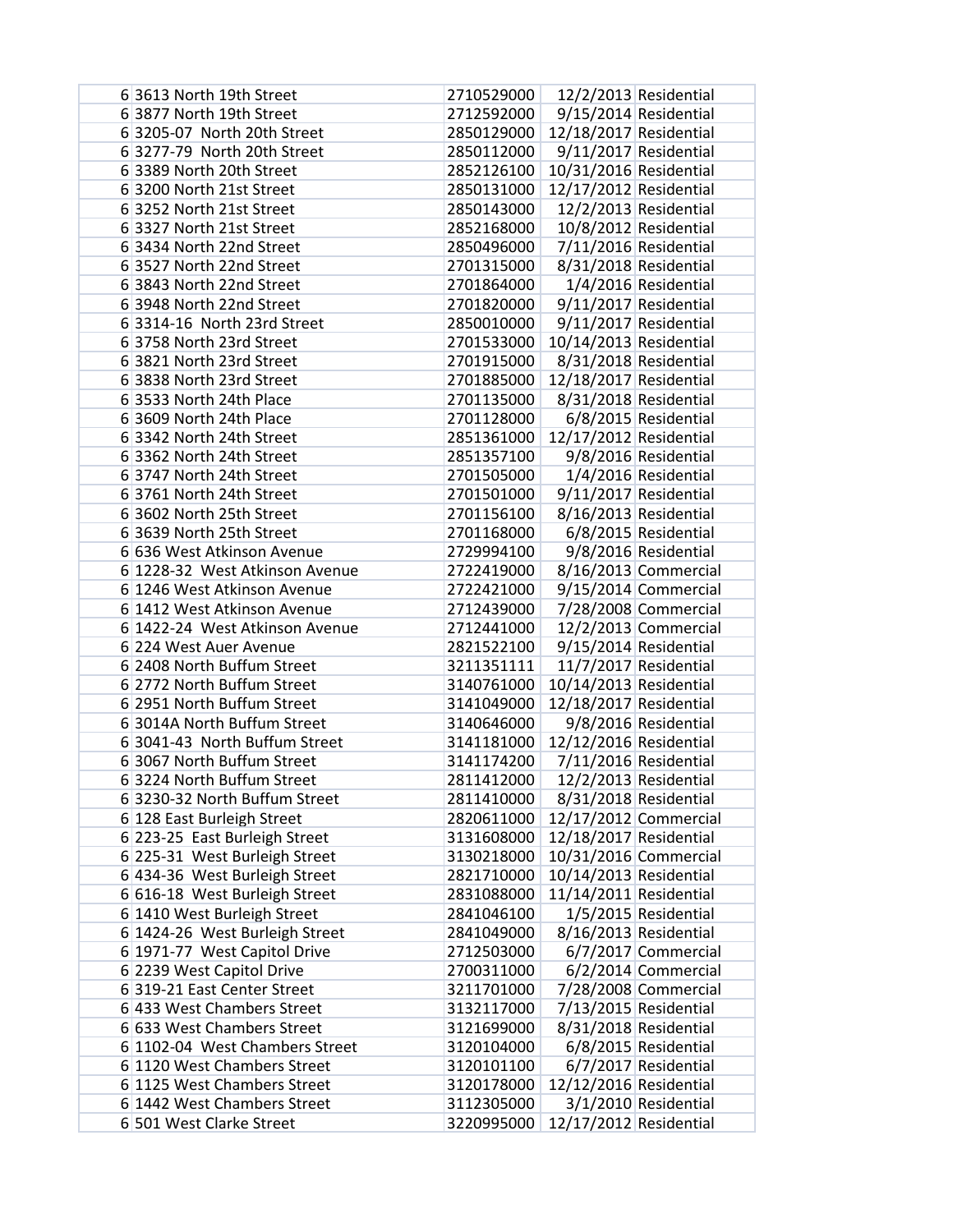| 6 629-31 West Clarke Street            | 3230526000 |                        | 1/4/2016 Residential   |
|----------------------------------------|------------|------------------------|------------------------|
| 6 1314 West Columbia Street            | 3113009000 |                        | 11/7/2017 Residential  |
| 6 1513-A West Columbia Street          | 3113028000 |                        | 9/8/2016 Residential   |
| 6 520-22 West Concordia Avenue         | 2830939100 |                        | 9/8/2016 Residential   |
| 6 1337 West Cottage Place              | 3112415000 |                        | 6/2/2014 Residential   |
| 6 1121 West Finn Place                 | 2722814000 |                        | 7/25/2017 Residential  |
| 6 1319 West Groeling Avenue            | 3111043000 |                        | 8/31/2018 Residential  |
| 6 1335 West Groeling Avenue            | 3111047100 |                        | 11/7/2017 Residential  |
| 6 2521-25 North Holton Street          | 3211535000 |                        | 7/25/2017 Commercial   |
| 6 2917-23 North Holton Street          | 3140999100 | 9/8/2016 Special       |                        |
| 6 2935 North Holton Street             | 3141004000 |                        | 8/31/2018 Residential  |
| 6 1560 West Hopkins Street             | 3112213100 |                        | 9/8/2016 Residential   |
| 6 1572 West Hopkins Street             | 3112201100 |                        | 7/25/2017 Residential  |
| 6 2340 West Hopkins Street             | 2851363100 |                        | 7/25/2017 Commercial   |
| 6 2344-46 West Hopkins Street          | 2851362000 |                        | 12/18/2017 Apartments  |
| 6 2414-16 West Hopkins Street          | 2851826000 |                        | 1/4/2016 Commercial    |
| 6 2428-30 West Hopkins Street          | 2851829100 | 7/13/2015 Exempt       |                        |
| 6 2432-34 West Hopkins Street          | 2851830000 |                        | 6/8/2015 Commercial    |
| 6 2460-62 West Hopkins Street          | 2851220000 |                        | 10/14/2013 Commercial  |
| 6 2377 North Hubbard Street            | 3220229100 | 7/25/2017 Exempt       |                        |
| 6 2630-32 North Hubbard Street         | 3220445000 |                        | 1/4/2016 Residential   |
| 6 2249 North Humboldt Avenue           | 3540501100 |                        | 6/8/2015 Commercial    |
| 63215 North Julia Street               | 2821705000 |                        | 8/16/2013 Residential  |
| 6 236 West Keefe Avenue                | 2730648100 |                        | 8/31/2018 Residential  |
| 6 237 West Keefe Avenue                | 2822315100 |                        | 1/5/2015 Residential   |
| 6 301 West Keefe Avenue                | 2820426000 |                        | 7/28/2008 Commercial   |
| 6 1108-10 West Keefe Avenue            | 2830123000 |                        | 11/7/2017 Residential  |
| 6 1109 West Keefe Avenue               | 2830200000 |                        | 7/25/2017 Residential  |
| 6 1116 West Keefe Avenue               | 2830125000 | 11/16/2015 Residential |                        |
| 6 1801 West Keefe Avenue               | 2840215000 |                        | 12/17/2012 Commercial  |
| 6 2132 West Keefe Avenue               | 2701336000 |                        | 1/4/2016 Residential   |
| 6 2430 West Keefe Avenue               | 2851658000 |                        | 1/4/2016 Residential   |
| 6 2451 West Keefe Avenue               | 2851226000 |                        | 9/8/2016 Residential   |
| 6 2454-56 West Keefe Avenue            | 2701140000 |                        | 6/2/2014 Residential   |
| 6 400 East Locust Street               | 3140992000 |                        | 6/8/2015 Commercial    |
| 6 2368-70 North M. L. King, Jr. Drive  | 3220759000 |                        | 1/30/2012 Commercial   |
| 6 2453-57 North M. L. King, Jr. Drive  | 3221371000 |                        | 1/30/2012 Commercial   |
| 6 2543-47 North M. L. King, Jr. Drive  | 3221059000 |                        | $9/11/2017$ Commercial |
| 6 2673-79 North M. L. King, Jr. Drive  | 3220901000 |                        | 7/26/2010 Commercial   |
| 6 2977-79 North M. L. King, Jr. Drive  | 3132101000 |                        | 11/16/2015 Commercial  |
| 6 3116 North M. L. King, Jr. Drive     | 2821504110 | 7/9/2012 Exempt        |                        |
| 6322-40 West Meinecke Avenue           | 3221103100 |                        | $6/8/2015$ Apartments  |
| 6 2912-14 North Mother Simpson Way     | 3129972100 |                        | 10/8/2012 Residential  |
| 6 2941 North Mother Simpson Way        | 3120705000 |                        | 7/11/2016 Residential  |
| 6 818-20 West Nash Street              | 2720565100 |                        | 11/7/2017 Residential  |
| 6 1927 West Nash Street                | 2711324000 |                        | 12/2/2013 Residential  |
| 6 2979 North Palmer Street             | 3130535000 |                        | 8/31/2018 Commercial   |
| 6 3051 North Palmer Street             | 3131635100 |                        | 7/11/2016 Residential  |
| 63160 North Palmer Street              | 2822732000 |                        | 12/2/2013 Residential  |
| 6 3260-62 North Palmer Street          | 2822511000 |                        | 1/4/2016 Residential   |
| 6 3321 North Palmer Street             | 2820714100 |                        | 8/31/2018 Residential  |
| 6 3737 North Port Washington Avenue    | 2720303000 | 11/16/2015 Residential |                        |
| 6 3765-69 North Port Washington Avenue | 2720401000 |                        | $6/13/2016$ Commercial |
| 6 3885 North Port Washington Avenue    | 2722585000 |                        | 9/14/2015 Commercial   |
| 6 2556-58 North Richards Street        | 3211584000 |                        | 9/8/2016 Residential   |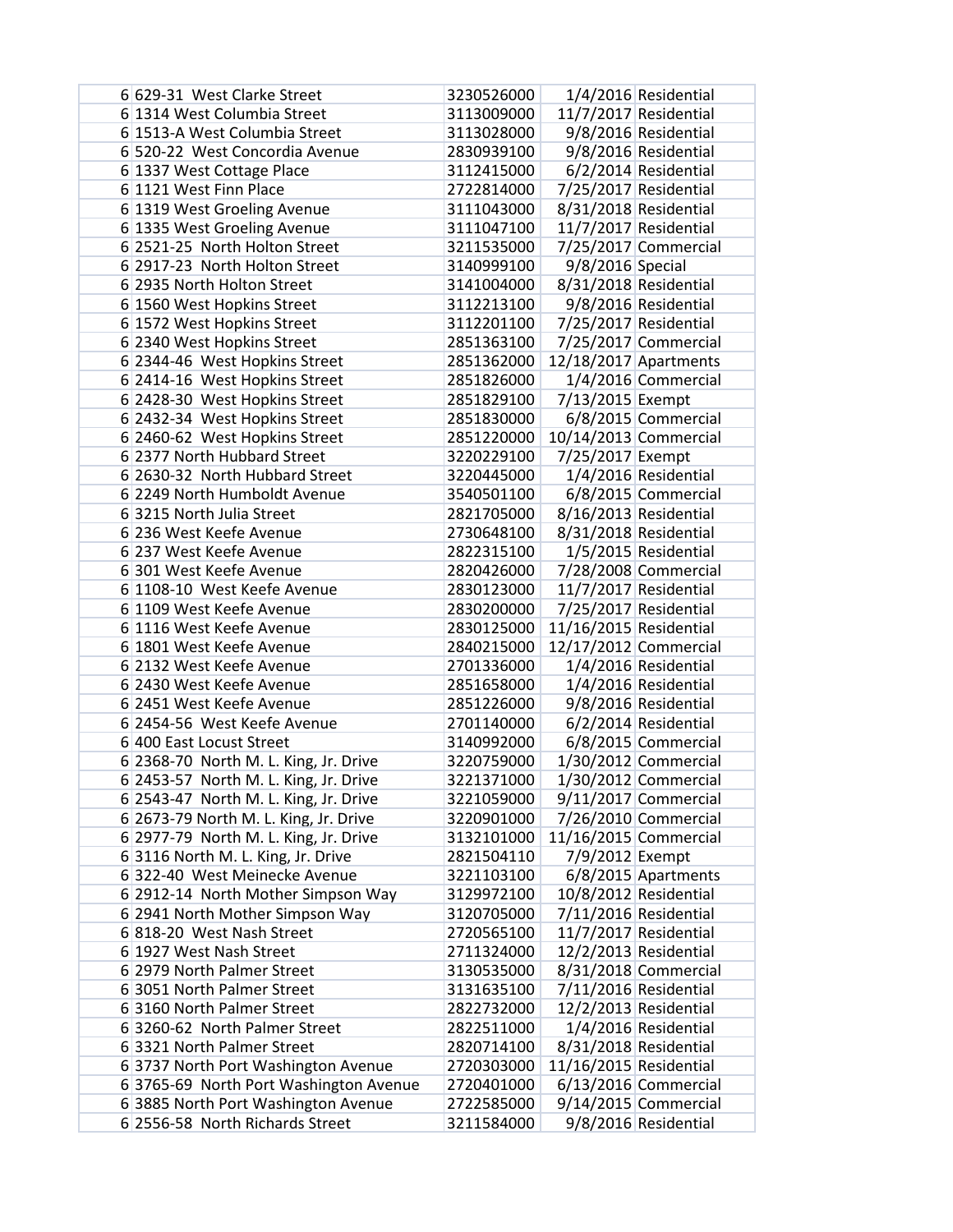| 6 2935 North Richards Street    | 3131722000 |                        | 8/31/2018 Residential   |
|---------------------------------|------------|------------------------|-------------------------|
| 6 3351 North Richards Street    | 2820910000 |                        | $1/30/2012$ Residential |
| 6 119 East Ring Street          | 2821833000 | 12/17/2012 Residential |                         |
| 6 1532 West Ring Street         | 2841407000 |                        | 8/16/2013 Residential   |
| 6 1533-35 West Ring Street      | 2841801000 |                        | 9/8/2016 Residential    |
| 6 2943-45 North Teutonia Avenue | 3110112000 |                        | $6/13/2016$ Commercial  |
| 6 3554-56 North Teutonia Avenue | 2711617000 |                        | $6/29/2011$ Residential |
| 6 3700-02 North Teutonia Avenue | 2711327000 |                        | 1/4/2016 Commercial     |
| 6 3825 North Teutonia Avenue    | 2701722000 |                        | 8/16/2013 Commercial    |
| 6 3879-81 North Teutonia Avenue | 2701743100 |                        | 11/11/2014 Commercial   |
| 6 1920 West Vienna Avenue       | 2712611000 |                        | 9/11/2017 Residential   |
| 7 3101-03 North 20th Street     | 2850214000 | 12/18/2017 Residential |                         |
| 73105 North 20th Street         | 2850212000 |                        | 7/26/2010 Residential   |
| 7 2900-02 North 21st Street     | 3101411000 |                        | 7/13/2015 Residential   |
| 7 3018 North 21st Street        | 3100115000 |                        | 1/4/2016 Residential    |
| 7 3047 North 21st Street        | 3100831000 |                        | 9/11/2017 Residential   |
| 7 3057-59 North 21st Street     | 3100828000 |                        | 8/31/2018 Residential   |
| 7 3063 North 21st Street        | 3100827000 |                        | 1/4/2016 Residential    |
| 7 3066 North 21st Street        | 3100818000 |                        | 6/7/2017 Residential    |
| 7 2970 North 22nd Street        | 3100339000 |                        | 7/13/2015 Residential   |
| 7 3000 North 22nd Street        | 3100131000 |                        | 11/7/2017 Commercial    |
| 7 3039 North 22nd Street        | 3100141100 | 10/31/2016 Residential |                         |
| 7 3075 North 22nd Street        | 3100845000 | 12/12/2016 Residential |                         |
| 7 2920 North 23rd Street        | 3101018000 |                        | 8/31/2018 Residential   |
| 7 2948 North 23rd Street        | 3100319000 |                        | 9/8/2016 Residential    |
| 7 2958 North 23rd Street        | 3100322000 |                        | 6/13/2016 Residential   |
| 7 3014 North 23rd Street        | 3100154000 |                        | 9/8/2016 Residential    |
| 7 3020 North 23rd Street        | 3100156000 |                        | 8/31/2018 Residential   |
| 7 3038 North 23rd Street        | 3100160100 |                        | 6/13/2016 Residential   |
| 73224 North 23rd Street         | 2851074000 | 12/18/2017 Residential |                         |
| 7 3237-39 North 23rd Street     | 2851020000 | 12/18/2017 Residential |                         |
| 73221 North 24th Place          | 2850732000 |                        | 7/14/2014 Residential   |
| 7 3236 North 24th Place         | 2850722000 | 10/31/2016 Residential |                         |
| 7 3282-84 North 24th Place      | 2850316000 |                        | 7/11/2016 Residential   |
| 7 3363 North 24th Place         | 2851105000 |                        | 8/31/2018 Residential   |
| 7 3911 North 24th Place         | 2700838000 |                        | 8/31/2018 Residential   |
| 7 3015 North 24th Street        | 3100517000 |                        | 9/14/2015 Residential   |
| 7 3018 North 24th Street        | 3100175000 |                        | 7/26/2010 Residential   |
| 7 3131-33 North 24th Street     | 2850930100 | 12/12/2016 Residential |                         |
| 73161 North 24th Street         | 2850937000 | 10/31/2016 Residential |                         |
| 7 2915 North 25th Street        | 3109980000 |                        | 8/31/2018 Residential   |
| 7 2955 North 25th Street        | 3102313000 |                        | 6/13/2016 Residential   |
| 7 3068 North 25th Street        | 3100576000 |                        | 7/9/2012 Residential    |
| 73245 North 25th Street         | 2850750000 |                        | 10/8/2012 Residential   |
| 73261 North 25th Street         | 2850608000 |                        | 12/2/2013 Residential   |
| 73280 North 25th Street         | 2850334000 | 12/12/2016 Residential |                         |
| 7 3283-85 North 25th Street     | 2850603000 | 11/11/2014 Residential |                         |
| 7 2933 North 26th Street        | 3102115000 |                        | 6/13/2016 Residential   |
| 7 3017-19 North 26th Street     | 3102212000 | 12/17/2012 Residential |                         |
| 7 3060 North 26th Street        | 3101712000 |                        | 8/16/2013 Residential   |
| 7 3139-41 North 26th Street     | 2850822000 |                        | 7/25/2017 Residential   |
| 73256 North 26th Street         | 2850610000 | 11/16/2015 Residential |                         |
| 7 3347 North 26th Street        | 2851438000 |                        | 1/30/2012 Residential   |
| 7 3619 North 26th Street        | 2700129000 |                        | 7/26/2010 Residential   |
| 73743 North 26th Street         | 2700205000 |                        | 8/31/2018 Residential   |
|                                 |            |                        |                         |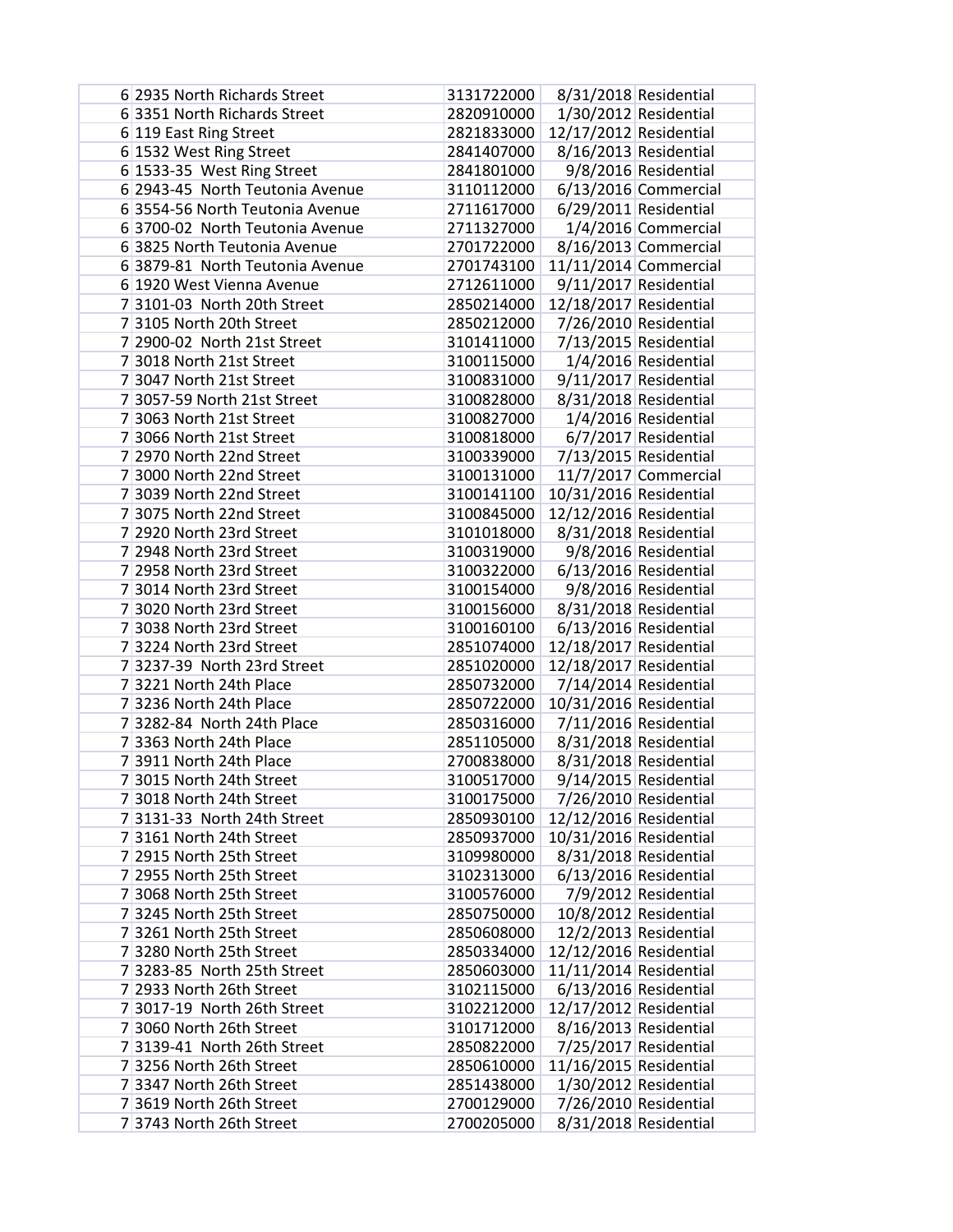| 7 2924 North 27th Street    | 3102120000 |                        | 9/8/2016 Residential  |
|-----------------------------|------------|------------------------|-----------------------|
| 7 2927 North 27th Street    | 3090266000 |                        | 9/8/2016 Residential  |
| 7 2936A North 27th Street   | 3102123100 |                        | 9/8/2016 Residential  |
| 7 2937 North 27th Street    | 3090263000 |                        | 1/30/2012 Residential |
| 7 2958 North 27th Street    | 3102303000 |                        | 6/8/2015 Residential  |
| 7 3009 North 27th Street    | 3090114000 | 12/17/2012 Residential |                       |
| 7 3020 North 27th Street    | 3102202000 |                        | 6/2/2014 Residential  |
| 7 3064-74 North 27th Street | 3101702000 |                        | 12/2/2013 Commercial  |
| 73259 North 27th Street     | 2860276000 |                        | 6/13/2016 Residential |
| 7 3744-46 North 27th Street | 2700222000 |                        | 8/31/2018 Residential |
| 7 2927-29 North 28th Street | 3090230000 |                        | 12/2/2013 Residential |
| 7 3033 North 28th Street    | 3090150000 | 12/12/2016 Residential |                       |
| 7 3053 North 28th Street    | 3090145100 |                        | 6/7/2017 Residential  |
| 7 3065 North 28th Street    | 3090142000 |                        | 8/31/2018 Residential |
| 7 3136-38 North 28th Street | 2860214000 | 10/31/2016 Residential |                       |
| 73225 North 28th Street     | 2860937000 |                        | 9/11/2017 Residential |
| 7 2900-02 North 29th Street | 3090235000 | 10/31/2016 Residential |                       |
| 7 2920-22 North 29th Street | 3090240000 | 7/14/2014 Residential  |                       |
| 7 2933-35 North 29th Street | 3090210000 |                        | 7/13/2015 Residential |
| 7 2973-75 North 29th Street | 3090200000 | 11/16/2015 Residential |                       |
| 7 3008A North 29th Street   | 3090161000 | 12/12/2016 Residential |                       |
| 73133 North 29th Street     | 2861115000 | 10/14/2013 Residential |                       |
| 7 3169 North 29th Street    | 2861107000 |                        | 1/5/2015 Residential  |
| 7 3203 North 29th Street    | 2861063000 |                        | 1/5/2015 Residential  |
| 73205 North 29th Street     | 2861062000 |                        | 10/8/2012 Residential |
| 73237 North 29th Street     | 2861055100 |                        | 12/2/2013 Residential |
| 73268 North 29th Street     | 2861082000 |                        | 7/14/2014 Residential |
| 7 3322 North 29th Street    | 2861006000 |                        | 9/8/2016 Residential  |
| 7 2928-30 North 30th Street | 3090660000 |                        | 9/8/2016 Residential  |
| 73161 North 31st Street     | 2860109100 | 9/11/2017 Special      |                       |
| 73204 North 33rd Street     | 2860637000 |                        | 7/26/2010 Residential |
| 73119 North 34th Street     | 2860441000 |                        | 6/2/2014 Residential  |
| 7 4767 North 34th Street    | 2300374000 | 12/12/2016 Residential |                       |
| 7 3039-41 North 35th Street | 3080012000 |                        | 6/2/2014 Residential  |
| 7 3043-45 North 35th Street | 3080011000 |                        | 7/11/2016 Commercial  |
| 7 3051 North 35th Street    | 3080010000 | 9/8/2016 Special       |                       |
| 73135 North 35th Street     | 2870411000 |                        | 11/7/2017 Residential |
| 7 3138-40 North 35th Street | 2860454000 | 12/18/2017 Residential |                       |
| 7 3200 North 35th Street    | 2860414000 |                        | 1/4/2016 Residential  |
| 73243 North 36th Street     | 2871110000 | 11/16/2015 Residential |                       |
| 7 4703 North 36th Street    | 2291167000 |                        | 6/13/2016 Residential |
| 7 4749 North 36th Street    | 2291179000 | 10/31/2016 Residential |                       |
| 7 3856 North 37th Street    | 2681271000 |                        | 8/31/2018 Residential |
| 7 4332 North 38th Street    | 2479951000 |                        | 8/31/2018 Residential |
| 7 3061-63 North 39th Street | 3080604000 |                        | 7/13/2015 Residential |
| 7 4535 North 39th Street    | 2291509000 |                        | 7/11/2016 Residential |
| 7 3154 North 40th Street    | 2870804000 |                        | 6/8/2015 Residential  |
| 7 3201 North 40th Street    | 2870029200 | 9/8/2016 Special       |                       |
| 7 3204 North 40th Street    | 2871355000 |                        | 8/31/2018 Residential |
| 7 3312-14 North 41st Street | 2870008000 |                        | 7/25/2017 Residential |
| 7 4530 North 41st Street    | 2299872000 |                        | 8/31/2018 Residential |
| 73133 North 42nd Street     | 2870539000 | 10/31/2016 Residential |                       |
| 7 3935 North 42nd Street    | 2680201000 | 8/16/2013 Exempt       |                       |
| 7 4677 North 42nd Street    | 2290780000 | 12/18/2017 Residential |                       |
| 7 2876-78 North 47th Street | 3071144000 |                        | 8/31/2018 Residential |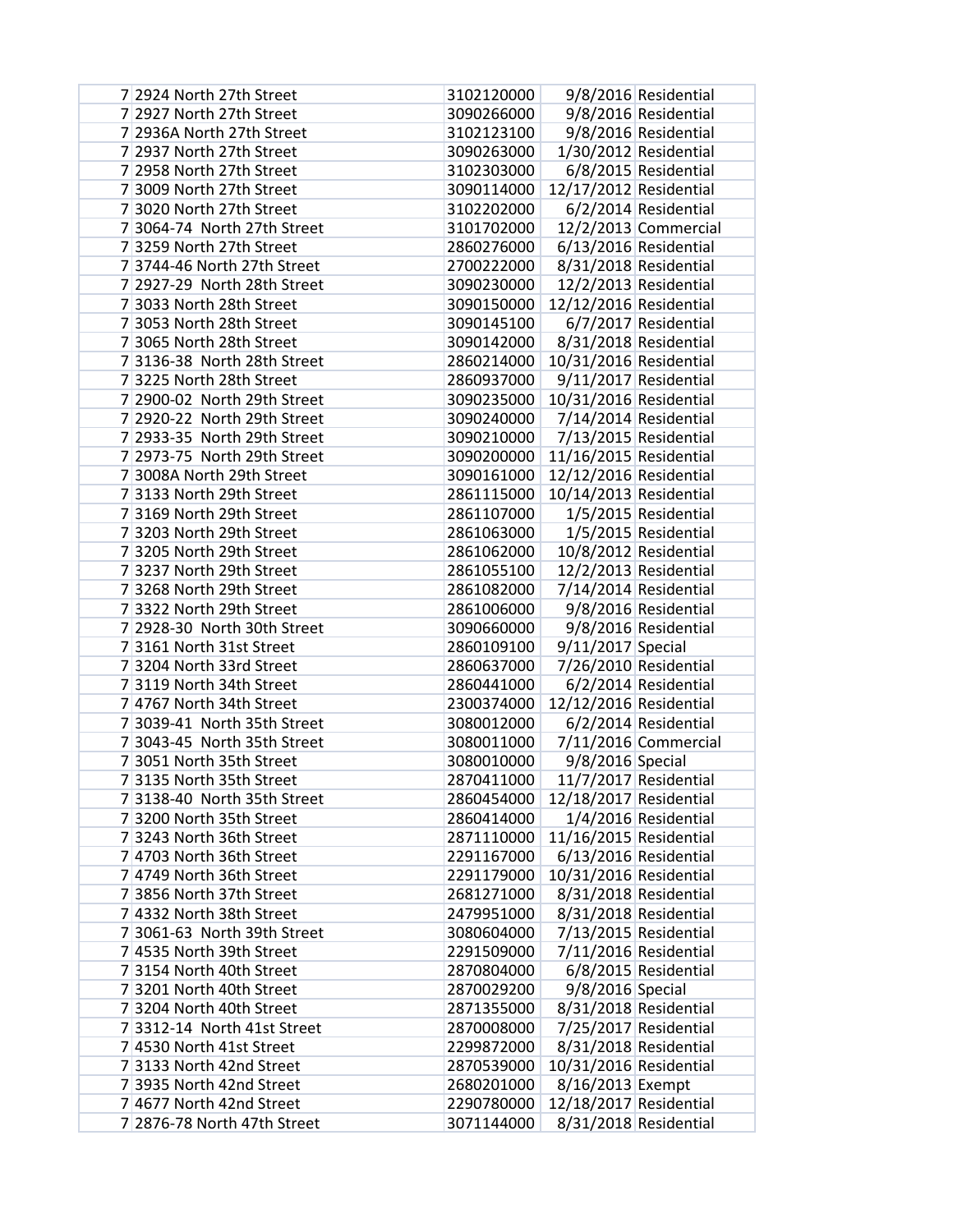| 7 2929-31 North 47th Street                                   | 3070010000               | 12/18/2017 Residential |                                                |
|---------------------------------------------------------------|--------------------------|------------------------|------------------------------------------------|
| 7 2903-05 North 48th Street                                   | 3070454000               |                        | 8/31/2018 Residential                          |
| 73158 North 49th Street                                       | 2880941000               |                        | 9/11/2017 Residential                          |
| 7 4687 North 49th Street                                      | 2280293100               |                        | 8/31/2018 Residential                          |
| 7 4563 North 50th Street                                      | 2280416000               | 12/12/2016 Residential |                                                |
| 7 4934 North 58th Street                                      | 2100136000               |                        | 9/8/2016 Residential                           |
| 7 2422 West Auer Avenue                                       | 2850713000               |                        | 9/8/2016 Residential                           |
| 7 2529-31 West Auer Avenue                                    | 2850834100               |                        | 7/13/2015 Residential                          |
| 7 2607-09 West Auer Avenue                                    | 2850798000               |                        | 9/8/2016 Residential                           |
| 7 2613 West Auer Avenue                                       | 2850799000               |                        | 8/16/2013 Residential                          |
| 7 2708 West Auer Avenue                                       | 2860266000               | 11/16/2015 Residential |                                                |
| 73223 West Auer Avenue                                        | 2860643000               |                        | 9/8/2016 Residential                           |
| 73313 West Auer Avenue                                        | 2860657000               |                        | 7/25/2017 Residential                          |
| 7 3405 West Auer Avenue                                       | 2860427000               | 10/31/2016 Residential |                                                |
| 7 4218 West Auer Avenue                                       | 2870151000               | 12/12/2016 Residential |                                                |
| 7 4221 West Bonny Place                                       | 2870140000               |                        | 1/4/2016 Residential                           |
| 7 2408 West Burleigh Street                                   | 2850924000               |                        | 10/8/2012 Residential                          |
| 7 2454-56 West Burleigh Street                                | 2850888100               | 9/8/2016 Special       |                                                |
| 7 2472-74 West Burleigh Street                                | 2850884100               | 11/16/2015 Residential |                                                |
| 7 2500-02 West Burleigh Street                                | 2850853000               |                        | 8/31/2018 Residential                          |
| 7 2510-12 West Burleigh Street                                | 2850851000<br>2880103000 |                        | 6/8/2015 Residential                           |
| 7 4500-06 West Burleigh Street<br>74704-06 West Center Street |                          |                        | 11/7/2017 Commercial                           |
| 7 5008-14 West Center Street                                  | 3071021000<br>3070214000 |                        | 6/8/2015 Commercial                            |
| 7 2455-57 West Chambers Street                                | 3100581100               |                        | 12/18/2017 Apartments<br>7/25/2017 Residential |
| 7 3934 West Fond du Lac Avenue                                | 2871531111               | 12/12/2016 Exempt      |                                                |
| 7 4830 West Fond du Lac Avenue                                | 2670480000               |                        | 7/11/2016 Commercial                           |
| 7 4943-47 West Fond du Lac Avenue                             | 2670205000               |                        | 7/25/2017 Commercial                           |
| 7 3509-A West Hampton Avenue                                  | 2291102100               |                        | 8/31/2018 Residential                          |
| 73617 West Hampton Avenue                                     | 2291148000               | 10/31/2016 Residential |                                                |
| 7 3801-03 West Hampton Avenue                                 | 2290625200               |                        | 7/20/2009 Commercial                           |
| 7 4424 North Hopkins Street                                   | 2309987000               | 12/18/2017 Residential |                                                |
| 7 4463 North Hopkins Street                                   | 2290527000               |                        | 8/31/2018 Apartments                           |
| 7 4622 North Hopkins Street                                   | 2291202100               |                        | 9/15/2014 Residential                          |
| 7 4703-05 North Hopkins Street                                | 2290618100               | 9/8/2016 Special       |                                                |
| 7 2317-19 West Hopkins Street                                 | 2851011000               |                        | 9/11/2017 Residential                          |
| 7 2431 West Hopkins Street                                    | 2851402100               |                        | $9/15/2014$ Commercial                         |
| 7 2501 West Hopkins Street                                    | 2851711000               |                        | $6/2/2014$ Commercial                          |
| 7 2926 West Locust Street                                     | 3090667100               |                        | 1/5/2015 Residential                           |
| 7 4619 West Medford Avenue                                    | 2670738000               |                        | 12/2/2013 Residential                          |
| 7 2714 West Melvina Street                                    | 2690278000               |                        | 8/31/2018 Residential                          |
| 73200-10 North Sherman Blvd.                                  | 2870146000               |                        | 7/26/2010 Residential                          |
| 8 1327-29 South 20th Street                                   | 4342108000               | 12/12/2016 Residential |                                                |
| 8 1538 South 23rd Street                                      | 4590153000               |                        | 8/31/2018 Residential                          |
| 8 726 South 25th Street                                       | 4340815000               |                        | 8/31/2018 Residential                          |
| 8 1125A South 25th Street                                     | 4340329000               |                        | 6/7/2017 Residential                           |
| 8 1568-70 South 25th Street                                   | 4591344000               |                        | 8/31/2018 Residential                          |
| 8 1577 South 25th Street                                      | 4591389000               |                        | 12/18/2017 Commercial                          |
| 8 1539 South 30th Street                                      | 4581218000               |                        | 11/7/2017 Residential                          |
| 8 2034-38 West Greenfield Avenue                              | 4342115000               |                        | 7/26/2010 Commercial                           |
| 8 2614B West Mitchell Street                                  | 4591514000               |                        | 8/31/2018 Residential                          |
| 8 2233 South Muskego Avenue                                   | 4703820000               |                        | 8/31/2018 Residential                          |
| 9 6560 North 53rd Street                                      | 1391512000               | 12/12/2016 Residential |                                                |
| 9 6408-10 North 56th Street                                   | 1399797130               |                        | 8/31/2018 Residential                          |
| 9 5834-36 North 63rd Street                                   | 1740372000               |                        | 9/11/2017 Residential                          |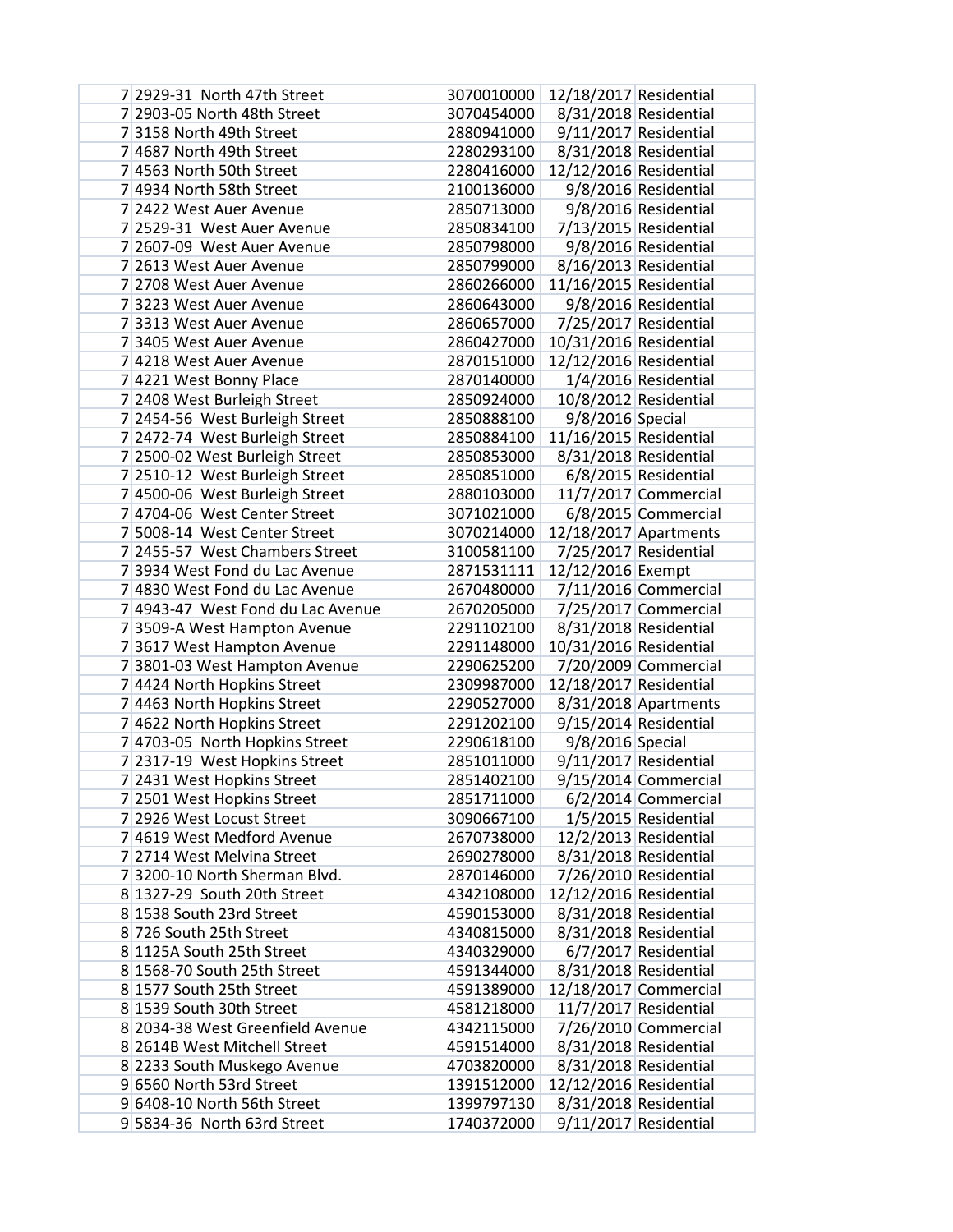| 9 7350 North 76th Street          | 1069989111 |                        | 11/7/2016 Commercial   |
|-----------------------------------|------------|------------------------|------------------------|
| 9 8854-B North 95th Street        | 0340340000 |                        | 9/8/2016 Condominiums  |
| 98272 West Daphne Street          | 1430609000 |                        | 11/7/2017 Residential  |
| 9 5132 West Mill Road             | 1399709100 |                        | 12/17/2012 Commercial  |
| 98871-H North Swan Road           | 0340554000 |                        | 11/7/2017 Condominiums |
| 10 1028-30 North 46th Street      | 3860687000 |                        | 8/31/2018 Residential  |
| 10 2759 North 52nd Street         | 3061357000 | 12/17/2012 Residential |                        |
| 10 2574 North 53rd Street         | 3290499000 | 12/18/2017 Residential |                        |
| 10 2674 North 53rd Street         | 3290417200 | 9/8/2016 Special       |                        |
| 10 2841 North 53rd Street         | 3061254000 |                        | 7/11/2016 Residential  |
| 10 2510 North 55th Street         | 3291426200 |                        | 10/31/2016 Commercial  |
| 10 2743 North 59th Street         | 3060609000 | 9/8/2016 Special       |                        |
| 10 3056-58 North 61st Street      | 3050052000 |                        | 8/31/2018 Residential  |
| 10 6411 West Burleigh Street      | 3050804000 |                        | 7/25/2017 Commercial   |
| 10 5100-02 West Center Street     | 3061395000 |                        | 6/8/2015 Commercial    |
| 10 5124-26 West Center Street     | 3061400000 |                        | 7/13/2015 Commercial   |
| 10 5128-30 West Center Street     | 3061401000 |                        | 7/26/2010 Commercial   |
| 10 5811 West Lisbon Avenue        | 3290337000 |                        | 11/7/2017 Residential  |
| 12 1655 South 1st Street          | 4620168000 |                        | 7/13/2015 Commercial   |
| 12 1622R South 3rd Street         | 4620028000 |                        | 7/20/2009 Residential  |
| 12 1923 South 5th Place           | 4670306000 |                        | 8/31/2018 Residential  |
| 12 1646-A South 7th Street        | 4611523000 |                        | 12/2/2013 Residential  |
| 12 2010 South 7th Street          | 4681115000 |                        | 9/14/2015 Residential  |
| 12 1545-47 South 8th Street       | 4611098000 |                        | 7/26/2010 Residential  |
| 12 1539 South 9th Street          | 4611137000 |                        | 8/31/2018 Residential  |
| 12 2157-59 South 10th Street      | 4689986000 |                        | 8/31/2018 Apartments   |
| 12 2665-67 South 13th Street      | 4961411000 | 9/8/2016 Special       |                        |
| 12 2025 South 15th Place          | 4690845000 |                        | 9/8/2016 Residential   |
| 12 2029-31 South 16th Street      | 4691742000 |                        | 9/11/2017 Residential  |
| 12 2124-26 South 16th Street      | 4692716000 |                        | 8/31/2018 Residential  |
| 12 1625 South 17th Street         | 4601523000 |                        | 8/31/2018 Residential  |
| 12 2130-A South 17th Street       | 4691907000 |                        | 6/7/2017 Residential   |
| 12 2148-50 South 19th Street      | 4692505000 |                        | 11/7/2017 Residential  |
| 12 2364 South 20th Street         | 4961704000 |                        | 8/31/2018 Residential  |
| 12 1432 West Forest Home Avenue   | 4690488110 | 11/13/1964 Exempt      |                        |
| 12 1021 West Grant Street         | 4680824000 |                        | 8/31/2018 Commercial   |
| 12 1819 West Grant Street         | 4693016000 |                        | 7/11/2016 Residential  |
| 12 1901 West Grant Street         | 4693010000 | 12/12/2016 Commercial  |                        |
| 12 730 West Greenfield Avenue     | 4320133000 | 12/12/2016 Residential |                        |
| 12 1509-11 West Lincoln Avenue    | 4960607000 |                        | 7/13/2015 Commercial   |
| 12 1016 West Madison Street       | 4320259000 |                        | 7/25/2017 Residential  |
| 12 1408B West Madison Street      | 4330736000 |                        | 8/31/2018 Residential  |
| 12 1211 West National Avenue      | 4320912000 | 12/18/2017 Residential |                        |
| 12 1313 West National Avenue      | 4332252000 |                        | 7/25/2017 Commercial   |
| 12 1331 West National Avenue      | 4332251000 |                        | 7/25/2017 Commercial   |
| 12 1501 West Scott Street         | 4330212000 |                        | 12/18/2017 Commercial  |
| 12 1538 South Union Street        | 4601392000 | 12/18/2017 Residential |                        |
| 12 1337-39 West Washington Street | 4330115000 |                        | 7/11/2016 Residential  |
| 12 1914 West Washington Street    | 4331980000 |                        | 8/31/2018 Residential  |
| 13 5652 South 13th Street         | 6719978110 |                        | $7/9/2012$ Industrial  |
| 13 3318 South 20th Street         | 5350995000 |                        | 11/7/2017 Residential  |
| 13 3774 South 27th Street         | 5529938000 |                        | 8/16/2013 Commercial   |
| 13 417 East Bolivar Avenue        | 5940438000 |                        | 8/31/2018 Residential  |
| 13 1012 West Eden Place           | 5500120000 |                        | 8/31/2018 Residential  |
| 14 2125-27 South 5th Place        | 4671019000 |                        | 6/13/2016 Residential  |
|                                   |            |                        |                        |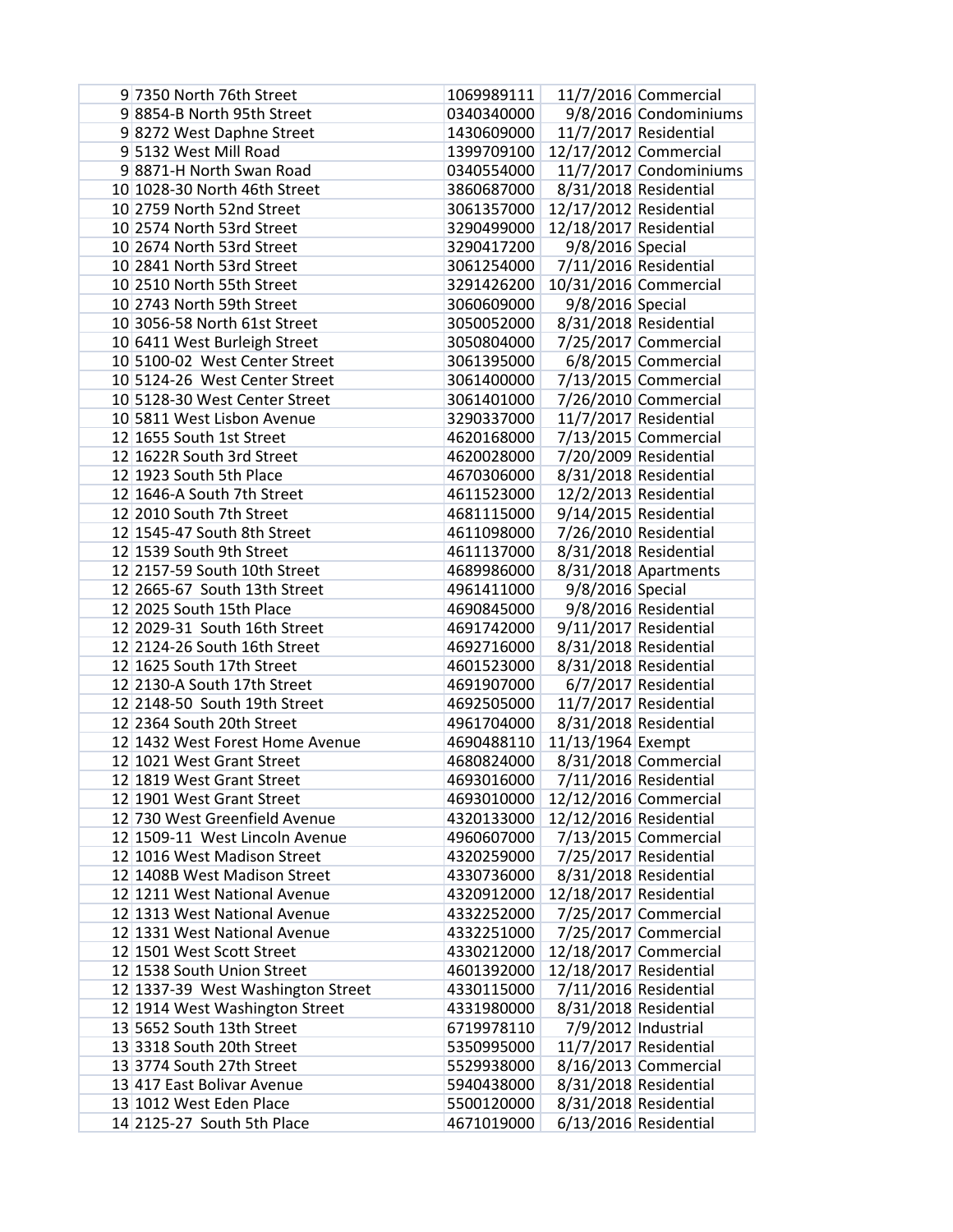| 14 2433 South 5th Street     | 4980568000                        | 12/18/2017 Residential |                         |
|------------------------------|-----------------------------------|------------------------|-------------------------|
| 14 3001 South 8th Street     | 5070858000                        | 12/18/2017 Residential |                         |
| 14 3060-62 South 13th Street | 5071224000                        | 9/8/2016 Special       |                         |
| 14 421 West Arthur Avenue    | 4980304000                        |                        | 9/8/2016 Residential    |
| 14 374 East Bay Street       | 4660140000                        |                        | 12/2/2013 Residential   |
| 14 2106 East Holt Avenue     | 5400222000                        |                        | 9/11/2017 Residential   |
| 15 2609 North 8th Street     | 3231521000                        | 10/31/2016 Residential |                         |
| 15 2855 North 8th Street     | 3121791000                        |                        | 8/31/2018 Residential   |
| 15 2670 North 9th Street     | 3231537000                        |                        | 12/2/2013 Residential   |
| 15 2759 North 9th Street     | 3123403110                        | 10/31/2016 Residential |                         |
| 15 2833 North 9th Street     | 3123414000                        | 11/11/2014 Residential |                         |
| 15 2333A North 10th Street   | 3231274000                        |                        | 9/11/2017 Residential   |
| 15 2457B North 10th Street   | 3231227000                        |                        | 9/8/2016 Residential    |
| 15 2735-37 North 10th Street | 3122416000                        |                        | 1/4/2016 Residential    |
| 15 2743 North 10th Street    | 3122415000                        |                        | 9/14/2015 Residential   |
| 15 2750 North 10th Street    | 3121206000                        | 12/17/2012 Residential |                         |
| 15 2816 North 10th Street    | 3121223000                        | 6/13/2016 Residential  |                         |
| 15 2871 North 10th Street    | 3122425110                        | 11/16/2015 Residential |                         |
| 15 2123 North 11th Street    | 3522196100                        | 8/31/2018 Apartments   |                         |
| 15 2528 North 11th Street    | 3231077000                        | 10/31/2016 Residential |                         |
| 15 2532-A North 11th Street  | 3231078000                        | 12/18/2017 Residential |                         |
| 15 2537-39 North 11th Street | 3231100000                        |                        | $9/15/2014$ Residential |
| 15 2757 North 11th Street    | 3122232100                        |                        | 9/8/2016 Residential    |
| 15 2841-43 North 11th Street | 3122210000                        |                        | 6/13/2016 Residential   |
| 15 2854 North 11th Street    | 3123125000                        | 12/17/2012 Residential |                         |
| 15 2865-67 North 11th Street | 3122202000                        |                        | 1/5/2015 Residential    |
| 15 1845-47 North 12th Street | 3520770000                        |                        | 7/9/2012 Commercial     |
| 15 2750 North 12th Street    | 3123224000                        |                        | 7/11/2016 Residential   |
| 15 2836-38 North 12th Street | 3123221000                        |                        | 1/30/2012 Residential   |
| 15 2823 North 13th Street    | 3119975000                        | 12/18/2017 Residential |                         |
| 15 2851-53 North 13th Street | 3110802000                        |                        | 9/8/2016 Residential    |
| 15 2545 North 14th Street    | 3242205000                        | 10/31/2016 Residential |                         |
| 15 2569 North 14th Street    | 3249974000                        |                        | 7/11/2016 Residential   |
| 15 2819 North 15th Lane      | 3110616100                        |                        | 8/31/2018 Residential   |
| 15 2439 North 15th Street    | 3249871000                        |                        | 3/1/2010 Residential    |
| 15 2577-79 North 15th Street | 3249965100                        |                        | 11/7/2017 Residential   |
| 15 2654 North 15th Street    | 3240505000 10/14/2013 Residential |                        |                         |
| 15 2812-14 North 15th Street | 3110509110                        |                        | 6/2/2014 Residential    |
| 15 2524 North 16th Street    | 3242121000                        |                        | 7/13/2015 Residential   |
| 15 2828 North 16th Street    | 3112014000                        |                        | 8/31/2018 Residential   |
| 15 2845 North 16th Street    | 3112052100                        |                        | 1/4/2016 Residential    |
| 15 2327 North 17th Street    | 3240619000                        | 10/31/2016 Residential |                         |
| 15 2445 North 17th Street    | 3240713100                        |                        | 6/8/2015 Residential    |
| 15 2531 North 17th Street    | 3241074100                        |                        | 1/5/2015 Residential    |
| 15 2648 North 17th Street    | 3240811100                        |                        | 6/13/2016 Residential   |
| 15 2737-39 North 17th Street | 3111898100                        | 12/17/2012 Residential |                         |
| 15 2877 North 17th Street    | 3111739000                        |                        | 9/8/2016 Residential    |
| 15 2138 North 18th Street    | 3512620000                        |                        | 9/11/2017 Residential   |
| 15 2448-50 North 18th Street | 3240736000                        |                        | 1/4/2016 Apartments     |
| 15 2770 North 18th Street    | 3111872100                        |                        | 11/7/2017 Residential   |
| 15 2801-03 North 18th Street | 3111760000                        |                        | 9/11/2017 Residential   |
| 15 2615 North 19th Street    | 3240940000                        |                        | 1/4/2016 Residential    |
| 15 2634 North 19th Street    | 3240889000                        |                        | 7/20/2009 Residential   |
| 15 2654 North 19th Street    | 3240884000                        |                        | 9/14/2015 Residential   |
| 15 2745 North 19th Street    | 3111816000                        |                        | 7/14/2014 Residential   |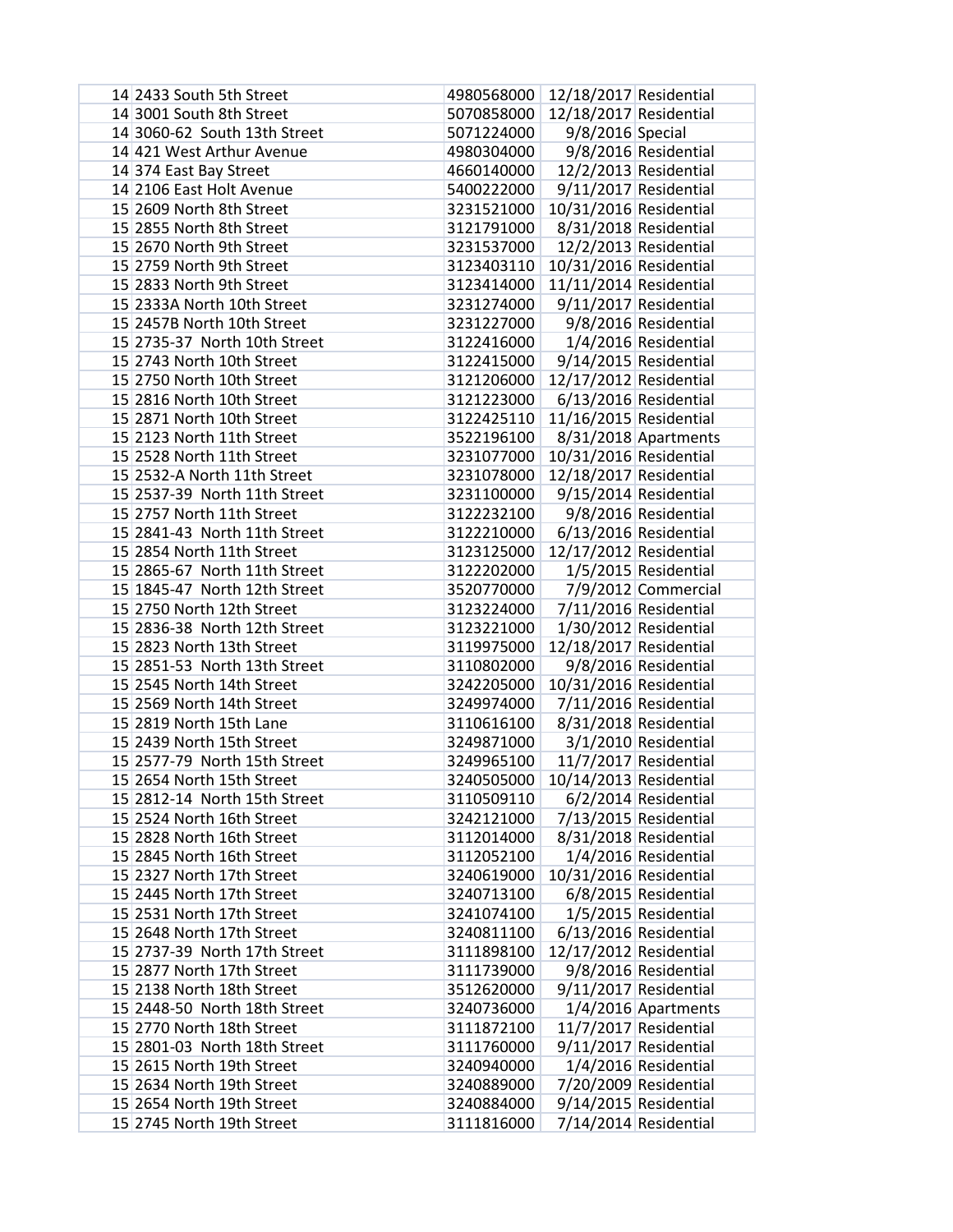| 15 2849 North 19th Street    | 3111788100 | 11/21/2016 Residential |                         |
|------------------------------|------------|------------------------|-------------------------|
| 15 2341 North 20th Street    | 3251217000 |                        | 8/31/2018 Residential   |
| 15 2377 North 20th Street    | 3251226000 |                        | 8/16/2013 Residential   |
| 15 2655 North 20th Street    | 3250638000 |                        | 1/30/2012 Residential   |
| 15 2007 North 21st Street    | 3500502100 |                        | 6/8/2015 Residential    |
| 15 2216 North 21st Street    | 3500821100 | 12/18/2017 Residential |                         |
| 15 2433-A North 21st Street  | 3250475100 |                        | 11/7/2017 Residential   |
| 15 2445 North 21st Street    | 3250468000 |                        | 8/16/2013 Residential   |
| 15 2552 North 21st Street    | 3250822000 |                        | 9/8/2016 Residential    |
| 15 2631 North 21st Street    | 3250671000 |                        | 1/4/2016 Residential    |
| 15 2639 North 21st Street    | 3250673100 |                        | 7/25/2017 Residential   |
| 15 2815 North 22nd Street    | 3101633000 |                        | 11/7/2017 Residential   |
| 15 2018 North 23rd Street    | 3500013000 |                        | 9/11/2017 Residential   |
| 15 2438 North 23rd Street    | 3250430000 |                        | 1/4/2016 Residential    |
| 15 2450 North 23rd Street    | 3250423100 |                        | 9/11/2017 Residential   |
| 15 2558 North 23rd Street    | 3250783000 | 12/12/2016 Residential |                         |
| 15 2802 North 23rd Street    | 3101637110 |                        | 1/4/2016 Commercial     |
| 15 2866 North 23rd Street    | 3101357000 |                        | 1/5/2015 Residential    |
| 15 2659 North 24th Place     | 3251341000 | 11/16/2015 Residential |                         |
| 15 2830 North 24th Place     | 3102542000 | 10/14/2013 Residential |                         |
| 15 2051-53 North 24th Street | 3502417000 |                        | 11/7/2017 Residential   |
| 15 2060 North 24th Street    | 3502421100 |                        | $6/29/2011$ Commercial  |
| 15 2131 North 24th Street    | 3502180000 |                        | 6/8/2015 Residential    |
| 15 2135 North 24th Street    | 3502179100 |                        | 11/7/2017 Residential   |
| 15 2658 North 24th Street    | 3250723000 |                        | 9/8/2016 Residential    |
| 15 2724 North 24th Street    | 3100417000 |                        | 8/31/2018 Residential   |
| 15 2744 North 24th Street    | 3100212000 |                        | 6/2/2014 Residential    |
| 15 2846 North 24th Street    | 3101373100 |                        | 7/26/2010 Residential   |
| 15 2632-34 North 25th Street | 3251360000 | 10/31/2016 Residential |                         |
| 15 2737 North 25th Street    | 3101896000 |                        | 6/8/2015 Residential    |
| 15 2821 North 25th Street    | 3100006100 |                        | 9/14/2015 Residential   |
| 15 2828 North 25th Street    | 3102516000 |                        | 9/15/2014 Residential   |
| 15 1429-31 North 26th Street | 3641777000 |                        | 7/25/2017 Residential   |
| 15 1853 North 26th Street    | 3501378000 |                        | 7/25/2017 Residential   |
| 15 2413 North 26th Street    | 3251072000 |                        | $9/15/2014$ Residential |
| 15 2444 North 26th Street    | 3250118000 |                        | 6/13/2016 Residential   |
| 15 2759 North 26th Street    | 3101923100 |                        | 8/31/2018 Residential   |
| 15 2769 North 26th Street    | 3101920000 |                        | 8/16/2013 Residential   |
| 15 2814-16 North 26th Street | 3101817100 |                        | 9/8/2016 Residential    |
| 15 2865 North 26th Street    | 3102415000 |                        | 1/4/2016 Residential    |
| 15 2426 North 27th Street    | 3251082000 |                        | 11/7/2017 Residential   |
| 15 2440 North 27th Street    | 3251086000 |                        | 12/2/2013 Residential   |
| 15 2472 North 27th Street    | 3251094100 | 11/14/2011 Residential |                         |
| 15 2476-78 North 27th Street | 3251095000 |                        | 9/8/2016 Residential    |
| 15 2842 North 27th Street    | 3100024000 | 12/17/2012 Residential |                         |
| 15 2845-47 North 27th Street | 3090302000 |                        | 8/31/2018 Residential   |
| 15 2868 North 27th Street    | 3102425112 |                        | 11/16/2015 Commercial   |
| 15 1825 North 28th Street    | 3490948000 | 7/13/2015 Residential  |                         |
| 15 2652 North 28th Street    | 3260030000 |                        | 9/15/2014 Residential   |
| 15 2772 North 28th Street    | 3090427000 | 10/14/2013 Residential |                         |
| 15 2826 North 28th Street    | 3090316000 |                        | 9/8/2016 Residential    |
| 15 1635 North 29th Street    | 3650650000 |                        | 9/11/2017 Residential   |
| 15 2160 North 29th Street    | 3492108000 | 10/14/2013 Residential |                         |
| 15 2453 North 29th Street    | 3261287000 |                        | 9/16/2011 Residential   |
| 15 2633 North 29th Street    | 3260129000 |                        | 9/14/2015 Residential   |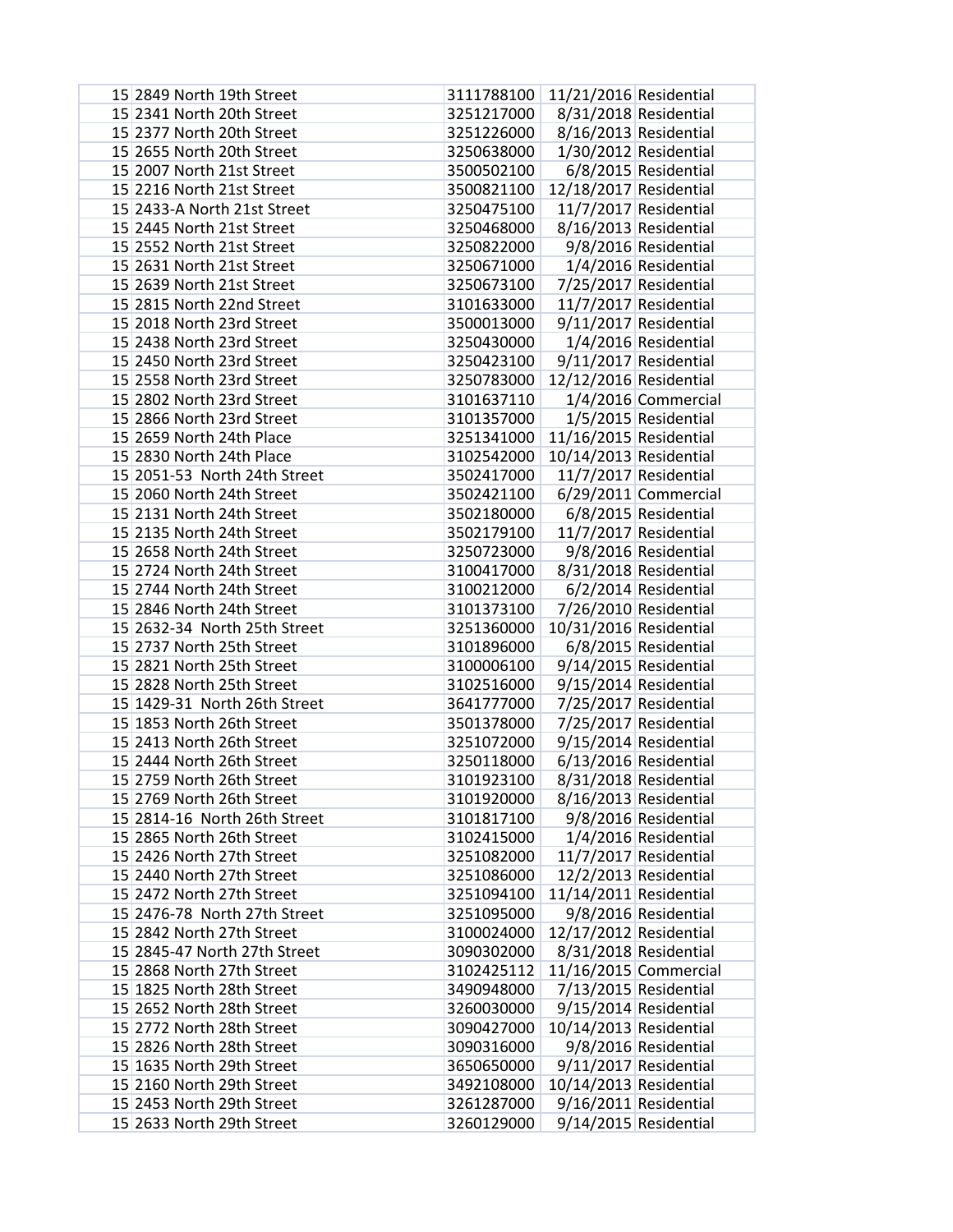| 15 2657 North 29th Street    | 3260122000 |                         | 6/13/2016 Residential  |
|------------------------------|------------|-------------------------|------------------------|
| 15 2863 North 29th Street    | 3090368000 | 12/12/2016 Residential  |                        |
| 15 2874-76 North 29th Street | 3090362000 |                         | 8/16/2013 Residential  |
| 15 2011-17 North 30th Street | 3491753100 |                         | 10/31/2016 Commercial  |
| 15 2657 North 30th Street    | 3260518000 | 12/12/2016 Residential  |                        |
| 15 1519-21 North 32nd Street | 3651115000 |                         | 7/11/2016 Residential  |
| 15 1644 North 32nd Street    | 3650949000 |                         | 7/13/2015 Residential  |
| 15 2016 North 32nd Street    | 3491502000 | 12/12/2016 Residential  |                        |
| 15 2023-25 North 32nd Street | 3490521100 |                         | 7/14/2014 Residential  |
| 15 2032 North 32nd Street    | 3490508100 |                         | 12/2/2013 Residential  |
| 15 2135 North 32nd Street    | 3490527000 |                         | 8/31/2018 Residential  |
| 15 2237-39 North 33rd Street | 3490247000 |                         | $11/7/2017$ Apartments |
| 15 2458 North 33rd Street    | 3260884000 |                         | 6/8/2015 Residential   |
| 15 2549-51 North 33rd Street | 3260308100 |                         | 7/13/2015 Residential  |
| 15 2018-20 North 34th Street | 3491523000 | 11/16/2015 Residential  |                        |
| 15 2622A North 34th Street   | 3261449000 | 7/14/2014 Residential   |                        |
| 15 2767-69 North 34th Street | 3090840000 | 12/12/2016 Residential  |                        |
| 15 1719-21 North 35th Street | 3480024000 | 12/12/2016 Residential  |                        |
| 15 2405-07 North 35th Street | 3271265000 | 11/16/2015 Residential  |                        |
| 15 2464-66 North 35th Street | 3261553000 |                         | 1/5/2015 Residential   |
| 15 2511 North 35th Street    | 3270343000 | $7/14/2014$ Residential |                        |
| 15 2576 North 35th Street    | 3261515000 | 10/31/2016 Residential  |                        |
| 15 2610 North 35th Street    | 3261424100 |                         | 7/11/2016 Residential  |
| 15 2635-37 North 35th Street | 3271534000 |                         | 1/5/2015 Residential   |
| 15 2836-38 North 35th Street | 3091068000 | 11/14/2011 Residential  |                        |
| 15 2854 North 35th Street    | 3091072000 |                         | 7/9/2012 Residential   |
| 15 2858 North 35th Street    | 3091073000 | 11/11/2014 Residential  |                        |
| 15 2114-16 North 36th Street | 3481117000 |                         | 6/13/2016 Residential  |
| 15 2153-55 North 36th Street | 3481067100 |                         | 11/7/2017 Residential  |
| 15 2406-08 North 36th Street | 3271268000 |                         | 7/11/2016 Residential  |
| 15 2412 North 36th Street    | 3271269000 |                         | $11/7/2017$ Apartments |
| 15 2515 North 36th Street    | 3270313000 | 10/14/2013 Residential  |                        |
| 15 2625 North 36th Street    | 3271569100 |                         | 7/11/2016 Residential  |
| 15 2661-A North 36th Street  | 3271578000 |                         | 1/4/2016 Residential   |
| 15 1726-28 North 37th Street | 3660370000 |                         | 6/2/2014 Residential   |
| 15 2016-18 North 37th Street | 3480231000 | 11/16/2015 Residential  |                        |
| 15 2538-40 North 37th Street | 3270323000 |                         | 8/31/2018 Residential  |
| 15 2547 North 37th Street    | 3271621000 |                         | 6/7/2017 Residential   |
| 15 2639-41 North 37th Street | 3271608000 | 12/12/2016 Residential  |                        |
| 15 2646-48 North 37th Street | 3271551000 |                         | 9/15/2014 Residential  |
| 15 2722-24 North 37th Street | 3080928000 | 12/12/2016 Residential  |                        |
| 15 2824-26 North 37th Street | 3080896000 |                         | 9/11/2017 Residential  |
| 15 2877-79 North 37th Street | 3080845000 |                         | 9/11/2017 Residential  |
| 15 1349-51 North 38th Street | 3660531000 | 12/18/2017 Residential  |                        |
| 15 1510 North 38th Street    | 3661815000 | 7/11/2016 Residential   |                        |
| 15 1527 North 38th Street    | 3661849000 |                         | 12/2/2013 Residential  |
| 15 2009 North 38th Street    | 3480264100 |                         | 8/16/2013 Residential  |
| 15 2014 North 38th Street    | 3480252000 |                         | 11/7/2017 Residential  |
| 15 2024 North 38th Street    | 3480254000 |                         | 1/4/2016 Residential   |
| 15 2221-23 North 38th Street | 3480988000 |                         | 8/31/2018 Residential  |
| 15 2413A North 38th Street   | 3271018100 |                         | 6/8/2015 Residential   |
| 15 2453-55 North 38th Street | 3271009000 |                         | 6/2/2014 Residential   |
| 15 2458-60 North 38th Street | 3270932000 | 10/31/2016 Residential  |                        |
| 15 2469 North 38th Street    | 3271005000 | 11/16/2015 Residential  |                        |
| 15 2530 North 38th Street    | 3271639000 |                         | 8/16/2013 Residential  |
|                              |            |                         |                        |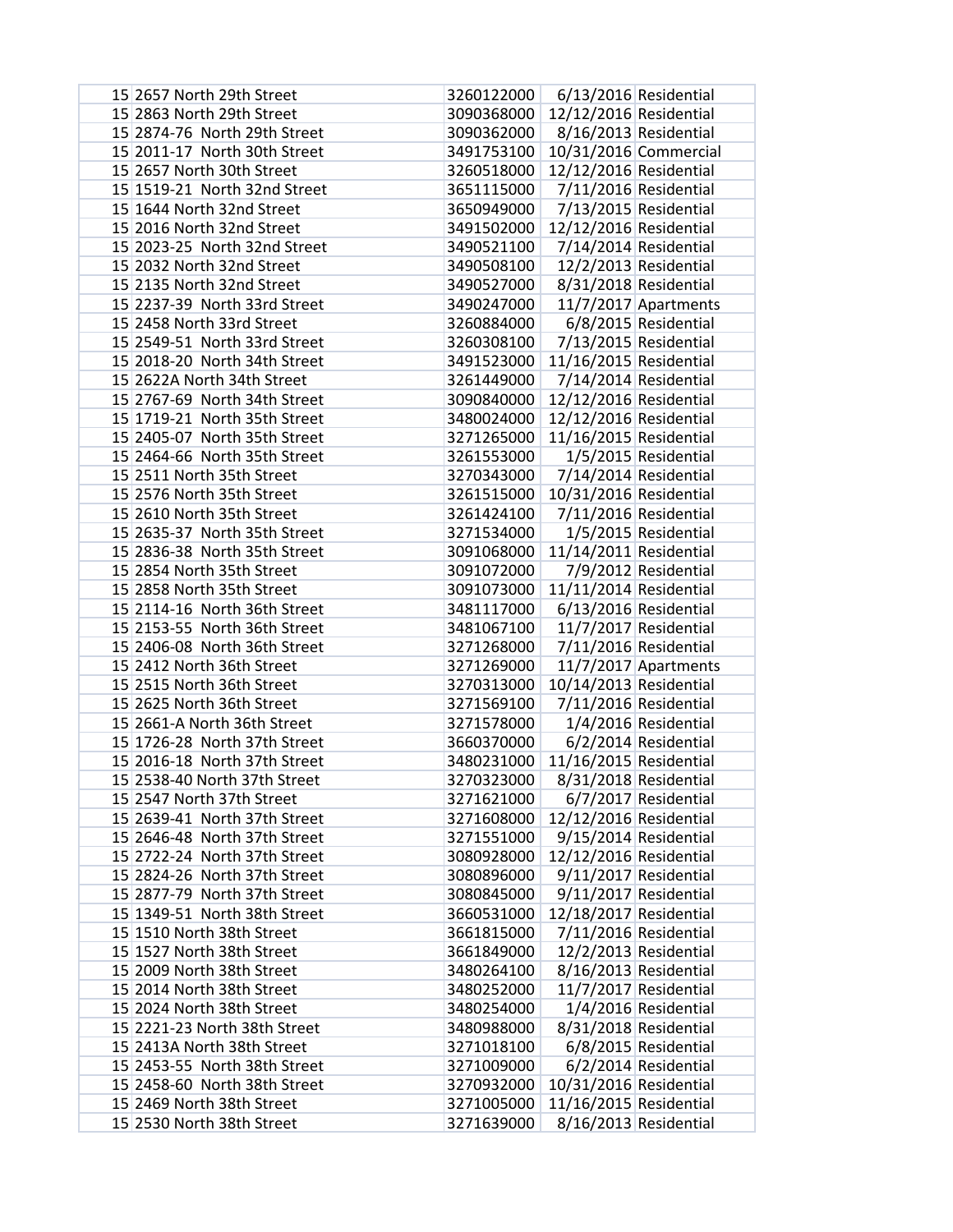| 15 1862 North 39th Street          | 3481409000                        | 12/18/2017 Residential |                       |
|------------------------------------|-----------------------------------|------------------------|-----------------------|
| 15 2205 North 39th Street          | 3480417000                        | 12/18/2017 Residential |                       |
| 15 2212 North 39th Street          | 3480979000                        |                        | 9/11/2017 Residential |
| 15 2528-30 North 39th Street       | 3271063000                        |                        | 11/7/2017 Residential |
| 15 2556 North 39th Street          | 3271069000                        |                        | 8/31/2018 Residential |
| 15 2766-68 North 39th Street       | 3081000000                        |                        | 8/31/2018 Residential |
| 15 2039-41 North 40th Street       | 3480720000                        |                        | 7/14/2014 Residential |
| 15 2455-57 North 40th Street       | 3270556000                        |                        | 9/8/2016 Residential  |
| 15 2475-77 North 40th Street       | 3270552000                        | 10/31/2016 Residential |                       |
| 15 2022-24 North 41st Street       | 3480734000                        | 10/31/2016 Residential |                       |
| 15 2028-30 North 41st Street       | 3480735000                        |                        | 1/4/2016 Residential  |
| 15 2242-44 North 41st Street       | 3480432000                        |                        | 9/14/2015 Residential |
| 15 2247 North 41st Street          | 3480455000                        |                        | 7/25/2017 Residential |
| 15 2663 North 41st Street          | 3271328000                        | 10/31/2016 Residential |                       |
| 15 2813-15 North 41st Street       | 3080488000                        |                        | 9/11/2017 Residential |
| 15 2852 North 41st Street          | 3080470000                        | 12/18/2017 Residential |                       |
| 15 2343-45 North 44th Street       | 3280624000                        |                        | 8/16/2013 Residential |
| 15 2455-57 North 45th Street       | 3281433000                        |                        | 9/11/2017 Residential |
| 15 2477 North 47th Street          | 3281058000                        |                        | 9/11/2017 Residential |
| 15 2658-60 North 48th Street       | 3280409000                        |                        | 11/7/2017 Residential |
| 15 3730-32 West Brown Street       | 3480250000                        | 12/12/2016 Residential |                       |
| 15 3826 West Brown Street          | 3480267000                        |                        | 11/7/2017 Residential |
| 15 830-32 West Center Street       | 3120524000                        | 9/8/2016 Special       |                       |
| 15 1921 West Center Street         | 3240918000                        |                        | 8/31/2018 Commercial  |
| 15 2417-19 West Center Street      | 3251304000                        |                        | 7/11/2016 Residential |
| 15 2509 West Center Street         | 3251373000                        |                        | 12/18/2017 Commercial |
| 15 2517-19 West Center Street      | 3251371000                        |                        | 6/7/2017 Residential  |
| 15 3416-18 West Center Street      | 3090857000                        |                        | 7/13/2015 Residential |
| 15 3420-22 West Center Street      | 3090858000                        |                        | 11/16/2015 Commercial |
| 15 5033-35 West Center Street      | 3280338000                        |                        | 11/7/2017 Commercial  |
| 15 1321 West Cherry Street         | 3631409000                        |                        | 1/4/2016 Residential  |
| 15 2004-06 West Cherry Street      | 3642171000                        |                        | 8/31/2018 Residential |
| 15 2231 West Cherry Street         | 3643112000                        | 12/17/2012 Residential |                       |
| 15 2309 West Cherry Street         | 3641976000                        |                        | 6/8/2015 Residential  |
| 15 1734 West Clarke Street         | 3240858000                        | 10/31/2016 Residential |                       |
| 15 2130 West Clarke Street         | 3250661000                        | 10/31/2016 Residential |                       |
| 15 2200-02 West Clarke Street      | 3250703000 12/18/2017 Residential |                        |                       |
| 15 2213-15 West Clarke Street      | 3250777000                        |                        | 6/8/2015 Residential  |
| 15 2724-26 West Clarke Street      | 3260019000                        | 10/14/2013 Residential |                       |
| 15 2920 West Clarke Street         | 3260138000                        | 12/17/2012 Residential |                       |
| 15 2442-44 West Fond du Lac Avenue | 3250953000                        |                        | 6/8/2015 Commercial   |
| 15 2451-53 West Fond du Lac Avenue | 3250061100                        |                        | 8/31/2018 Commercial  |
| 15 2606-08 West Fond du Lac Avenue | 3251398100                        | 7/26/2010 Exempt       |                       |
| 15 3000-06 West Fond du Lac Avenue | 3090681000                        |                        | 8/31/2018 Commercial  |
| 15 1323-25 West Galena Street      | 3630181000                        |                        | 7/13/2015 Commercial  |
| 15 1422-32 West Galena Street      | 3630112100                        |                        | 7/9/2012 Apartments   |
| 15 2208 West Galena Street         | 3643045000                        |                        | 11/7/2017 Residential |
| 15 3932 West Galena Street         | 3661037000                        |                        | 11/7/2017 Residential |
| 15 2416 West Garfield Avenue       | 3502092100                        | 10/14/2013 Residential |                       |
| 15 2432 West Garfield Avenue       | 3502095000                        |                        | 7/13/2015 Commercial  |
| 15 904 West Hadley Street          | 3123418000                        |                        | 7/14/2014 Residential |
| 15 1034-38 West Hadley Street      | 3123128000                        |                        | 6/8/2015 Commercial   |
| 15 1112 West Hadley Street         | 3122222100                        | 10/31/2016 Residential |                       |
| 15 1904-06 West Hadley Street      | 3111802000                        |                        | 7/11/2016 Residential |
| 15 3430-32 West Hadley Street      | 3091061000                        |                        | 6/13/2016 Residential |
|                                    |                                   |                        |                       |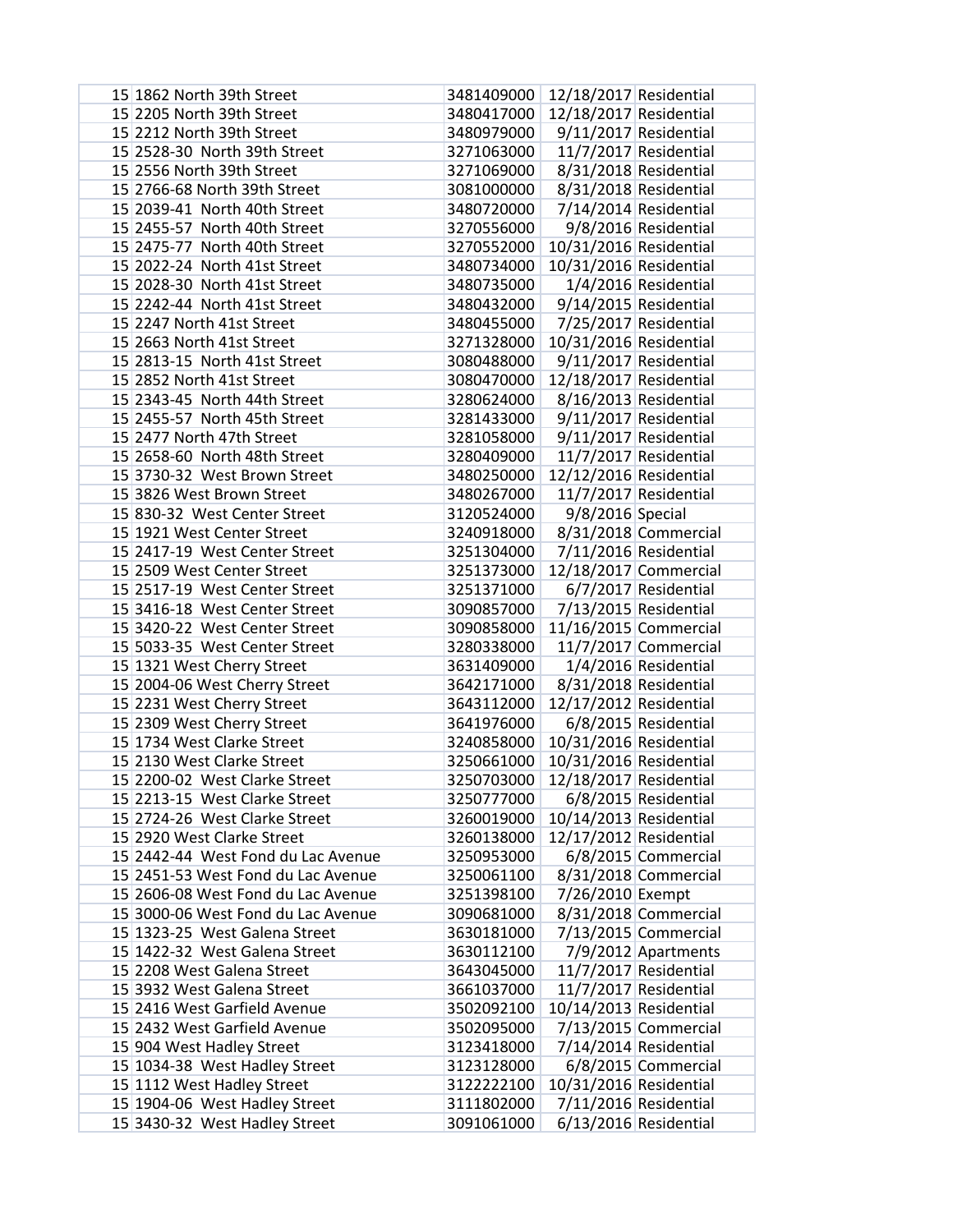| 15 1402 West Hopkins Street      | 3111114000 |                        | 7/13/2015 Commercial   |
|----------------------------------|------------|------------------------|------------------------|
| 15 2924 West Lisbon Avenue       | 3491735000 |                        | $6/29/2011$ Commercial |
| 15 2928 West Lisbon Avenue       | 3491736000 |                        | 9/14/2015 Commercial   |
| 15 2420-22 West Medford Avenue   | 3250020000 |                        | 9/8/2016 Residential   |
| 15 2534A West Medford Avenue     | 3250067000 |                        | 12/2/2013 Residential  |
| 15 2828 West Meinecke Avenue     | 3261235000 |                        | 9/16/2011 Residential  |
| 15 1100 West North Avenue        | 3231322100 |                        | 11/11/2014 Commercial  |
| 15 1118-26 West North Avenue     | 3231326000 |                        | 12/2/2013 Commercial   |
| 15 2451-57 West North Avenue     | 3502057000 |                        | $7/14/2014$ Commercial |
| 15 2501-03 West North Avenue     | 3502030000 |                        | 8/13/2007 Commercial   |
| 15 2529 West North Avenue        | 3502024000 |                        | 3/1/2010 Commercial    |
| 15 2601-05 West North Avenue     | 3502008000 | 12/2/2013 Exempt       |                        |
| 15 2817-21 West North Avenue     | 3492123000 |                        | $6/13/2016$ Commercial |
| 15 3608 West North Avenue        | 3271254000 |                        | 7/14/2014 Commercial   |
| 15 3617-33 West North Avenue     | 3480921100 |                        | 7/13/2015 Commercial   |
| 15 3809 West North Avenue        | 3480969000 |                        | 9/14/2015 Commercial   |
| 15 3817-19 West North Avenue     | 3480971000 |                        | $7/14/2014$ Commercial |
| 15 3929-33 West North Avenue     | 3480408000 |                        | 9/11/2017 Commercial   |
| 15 4113-15 West North Avenue     | 3480457000 |                        | $7/14/2014$ Commercial |
| 15 4117-21 West North Avenue     | 3480458000 |                        | 7/14/2014 Commercial   |
| 15 3720 West Sarnow Street       | 3489977000 | 12/12/2016 Residential |                        |
| 15 2216 North Sherman Blvd.      | 3489992000 |                        | 8/31/2018 Residential  |
| 15 2621-23 North Teutonia Avenue | 3249812000 |                        | $6/13/2016$ Commercial |
| 15 2731-35 North Teutonia Avenue | 3110210000 |                        | 12/12/2016 Commercial  |
| 15 2824-26 North Teutonia Avenue | 3110833000 |                        | 7/25/2017 Commercial   |
| 15 2450-52 West Vine Street      | 3501286000 |                        | 8/31/2018 Residential  |
| 15 2461 West Vine Street         | 3501308000 |                        | 6/8/2015 Residential   |
| 15 2468 West Vine Street         | 3501281000 | 12/18/2017 Residential |                        |
| 15 3616 West Vliet Street        | 3661526000 |                        | 7/25/2017 Residential  |
| 15 3119-21 West Walnut Street    | 3650945000 |                        | 1/5/2015 Residential   |
| 15 1208-10 West Wright Street    | 3231153110 |                        | 11/7/2017 Residential  |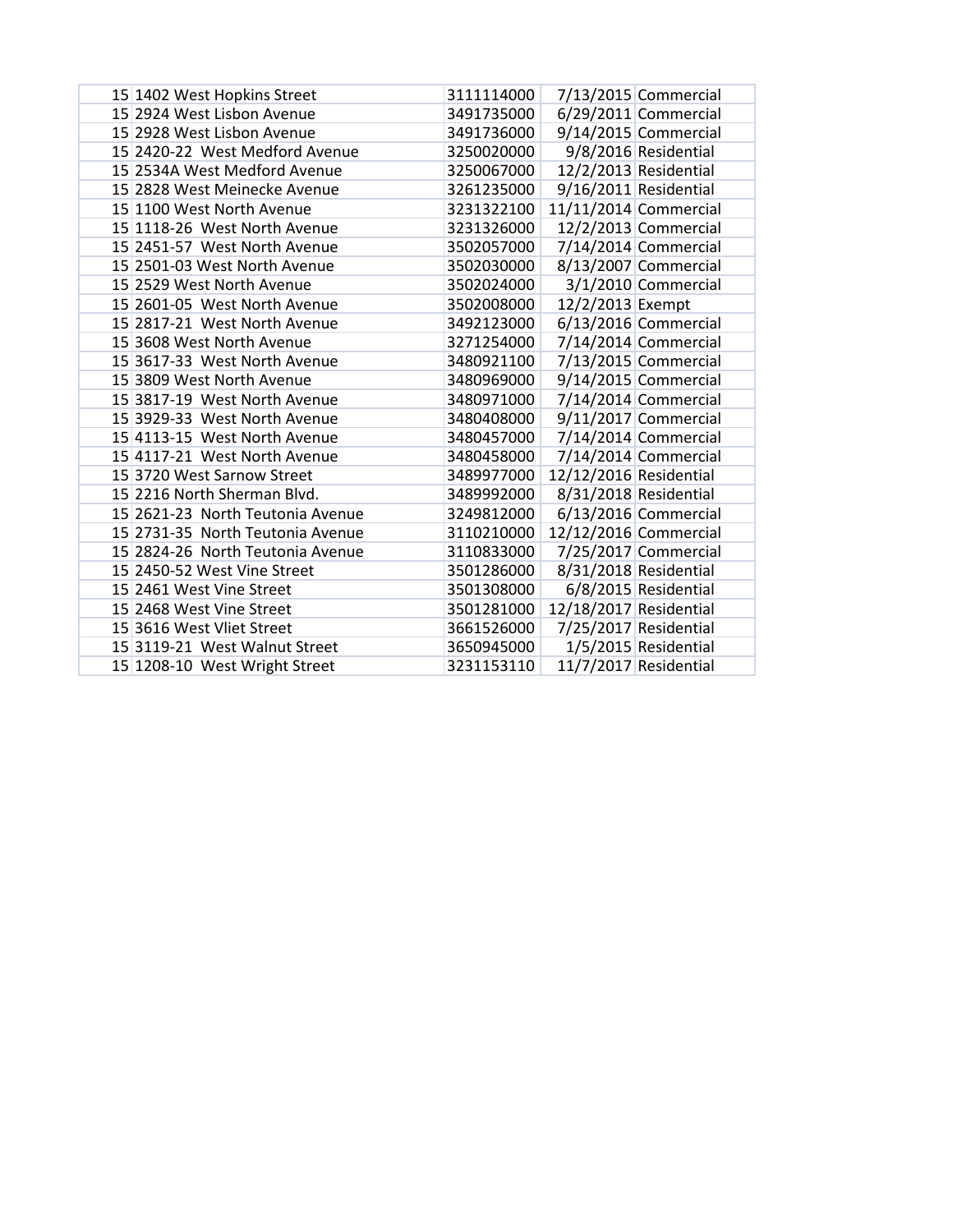| <b>Property Type</b>   | # of | Occupancy<br><b>Units Status</b> | <b>Parcel/Disposition Status</b>            | <b>Latest Marketing</b><br><b>Method</b> |
|------------------------|------|----------------------------------|---------------------------------------------|------------------------------------------|
| Multi-Family           |      | 3 Occupied                       | <b>Return Pending</b>                       | Extended                                 |
| Single Family          |      | 1 Vacant                         | <b>Demolition Pending</b>                   |                                          |
| <b>Duplex</b>          |      | 2 Vacant                         | Hold                                        | <b>New</b>                               |
| <b>Duplex</b>          |      | 2 Vacant                         | <b>Demolition Pending</b>                   |                                          |
| Single Family          |      | 1 Vacant                         | Hold                                        | <b>Broker Listing</b>                    |
| Single Family          |      | 1 Occupied                       | Hold                                        |                                          |
| <b>Duplex</b>          |      | 2 Vacant                         | Hold                                        | <b>Broker Listing</b>                    |
| Single Family          |      | 1 Vacant                         | Hold                                        | <b>Broker Listing</b>                    |
| <b>Duplex</b>          |      | 2 Vacant                         | <b>Demolition Pending</b>                   |                                          |
| Single Family          |      | 1 Occupied                       | Offer Accepted                              |                                          |
| Single Family          |      | 1 Vacant                         | Hold                                        | Extended                                 |
| Single Family          |      | 1 Vacant                         | Hold                                        | <b>Broker Listing</b>                    |
| Single Family          |      | 1 Vacant                         | Hold                                        | <b>Broker Listing</b>                    |
| Single Family          |      | 1 Vacant                         | Hold                                        | <b>Broker Listing</b>                    |
| Single Family          |      | 1 Occupied                       | Hold                                        |                                          |
| <b>Duplex</b>          |      | 2 Vacant                         | Advertised                                  | <b>Broker Listing</b>                    |
| Single Family          |      | 1 Vacant                         | <b>Demolition Pending</b>                   |                                          |
| <b>Duplex</b>          |      | 2 Vacant                         | Hold                                        |                                          |
| <b>Duplex</b>          |      | 2 Vacant                         | Advertised                                  | <b>New</b>                               |
| <b>Duplex</b>          |      | 2 Vacant                         | Hold                                        | <b>Broker Listing</b>                    |
| Single Family          |      | 1 Occupied                       | Hold                                        |                                          |
| <b>Duplex</b>          |      | $2$ Vacant                       | <b>Demolition Approval Pending</b>          |                                          |
| Single Family          |      | 1 Vacant                         | Hold                                        | <b>New</b>                               |
| Single Family          |      | 1 Occupied                       | Advertised                                  | <b>New</b>                               |
| Multi-Family           |      | 3 Vacant                         | <b>Demolition Approval Pending</b>          |                                          |
| Com/Res                |      | 1 Vacant                         | <b>Demolition Pending</b>                   |                                          |
| Single Family          |      | 1 Vacant                         | <b>Demolition Pending</b>                   |                                          |
| Warehouse              |      | $1$ Vacant                       | Undecided                                   |                                          |
|                        |      | 1 Occupied                       | Advertised                                  |                                          |
| Single Family          |      |                                  |                                             | <b>New</b>                               |
| Single Family          |      | 1 Occupied<br>1 Vacant           | Offer Accepted<br><b>Demolition Pending</b> |                                          |
| Single Family          |      |                                  | <b>Demolition Approval Pending</b>          |                                          |
| <b>Duplex</b>          |      | $2$ Vacant                       |                                             |                                          |
| <b>Duplex</b>          |      | 2 Vacant                         | <b>Demolition Pending</b>                   |                                          |
| Single Family          |      | 1 Occupied                       | Advertised                                  | <b>New</b>                               |
| Single Family          |      | 1 Vacant                         | <b>Demolition Pending</b>                   |                                          |
| <b>Duplex</b>          |      | $2$ Vacant                       | Seek Demolition Approval                    |                                          |
| Single Family          |      | 1 Occupied                       | Advertised                                  | <b>New</b>                               |
| Single Family          |      | 1 Vacant                         | <b>Demolition Pending</b>                   |                                          |
| Single Family          |      | $1$ Vacant                       | <b>Demolition Approval Pending</b>          |                                          |
| Single Family          |      | 1 Vacant                         | Undecided                                   |                                          |
| Single Family          |      | 1 Occupied                       | Undecided                                   |                                          |
| Single Family          |      | 1 Occupied                       | Hold                                        |                                          |
| <b>Duplex</b>          |      | 2 Vacant                         | <b>Demolition Pending</b>                   |                                          |
| Single Family          |      | 1 Occupied                       | <b>Return Pending</b>                       |                                          |
| Single Family          |      | $1$ Vacant                       | Hold                                        | <b>Broker Listing</b>                    |
| Single Family          |      | $1$ Vacant                       | Hold                                        |                                          |
| Single Family          |      | 1 Occupied                       | Undecided                                   |                                          |
| Church & Single Family |      | 1 Occupied                       | Undecided                                   |                                          |
| Single Family          |      | $1$ Vacant                       | <b>Demolition Pending</b>                   |                                          |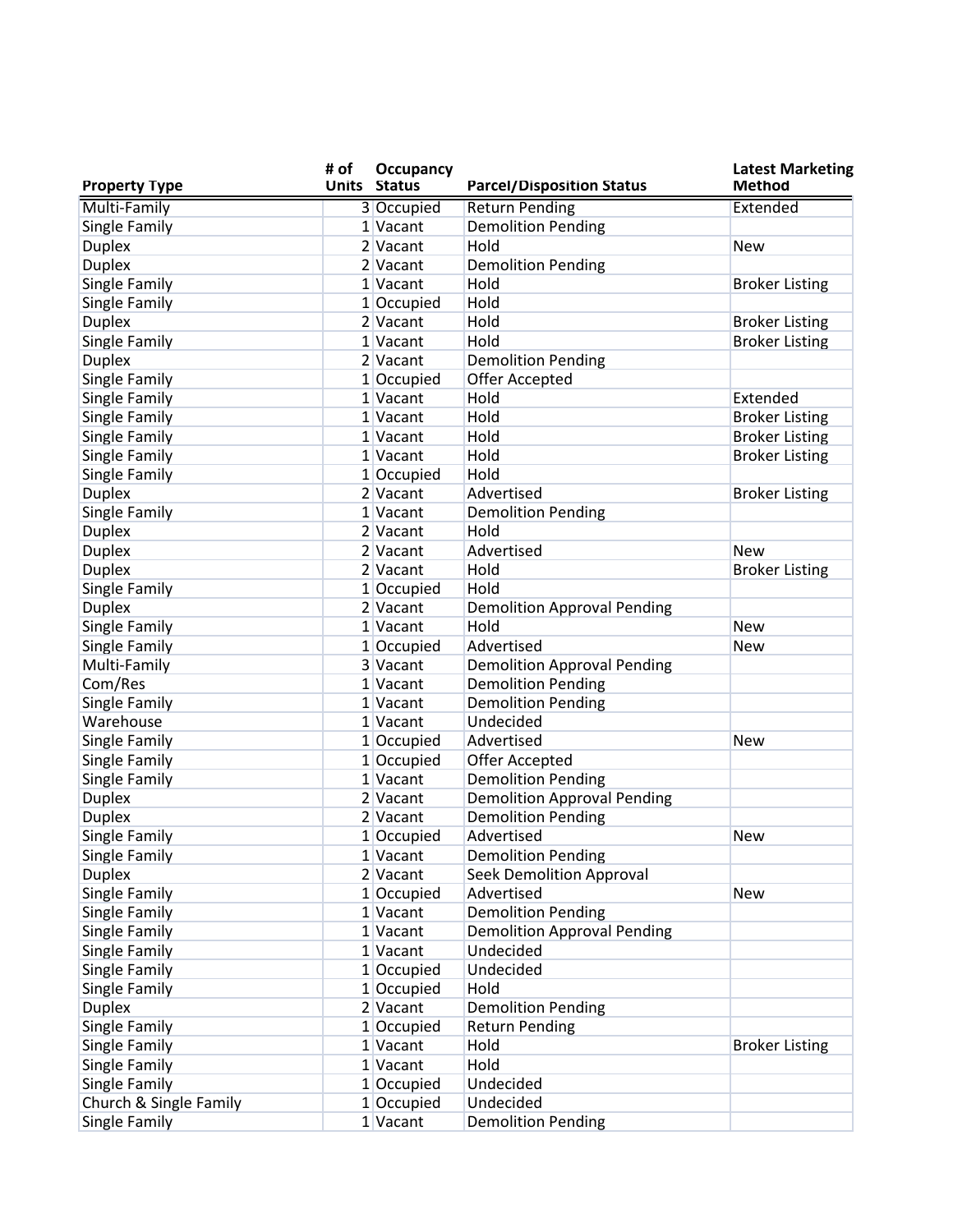| <b>Duplex</b>                | 2 Vacant        | Hold                               | <b>Broker Listing</b> |
|------------------------------|-----------------|------------------------------------|-----------------------|
| Restaurant                   | 0 Occupied      | Hold                               |                       |
| Com/Res                      | 2 Vacant        | Undecided                          |                       |
| Multi-Family & Single Family | 4 Occupied      | Undecided                          |                       |
| Multi-Family                 | 4 Vacant        | <b>Demolition Pending</b>          |                       |
| Single Family                | $1$ Occupied    | Hold                               |                       |
| Multi-Family                 | 4 Occupied      | Hold                               |                       |
| Multi-Family & Single Family | 3 Vacant        | Undecided                          |                       |
| Single Family                | 1 Vacant        | To be Marketed                     |                       |
| Single Family                | 1 Vacant        | <b>Offer Accepted</b>              | <b>New</b>            |
| <b>Duplex</b>                | 2 Occupied      | Undecided                          |                       |
| Single Family                | $1$ Occupied    | Offer Accepted                     |                       |
| Single Family                | $1$ Vacant      | Undecided                          |                       |
| <b>Duplex</b>                | 2 Vacant        | <b>Demolition Pending</b>          |                       |
| Com/Res                      | 1 Vacant        | <b>Demolition Pending</b>          |                       |
| <b>Office Building</b>       | 0 Vacant        | <b>Demolition Pending</b>          |                       |
| Single Family                | $1$ Vacant      | <b>Demolition Pending</b>          |                       |
| <b>Social Services</b>       | 0 Vacant        | Transfer                           |                       |
| <b>Commercial Mixed-Use</b>  | 0 Vacant        | Transfer                           |                       |
| City Library                 | Vacant          | Advertised                         | Commercial            |
| Church                       | 0 Vacant        | Advertised                         | Commercial            |
| Com/Res                      | 1 Vacant        | Advertised                         | Commercial            |
| Single Family                | $1$ Vacant      | <b>Demolition Pending</b>          |                       |
| Single Family                | $1$ Vacant      | Advertised                         | <b>Broker Listing</b> |
| Single Family                | 1 Occupied      | Undecided                          |                       |
| Single Family                | $1$ Vacant      | <b>Demolition Pending</b>          |                       |
| Single Family                | 1 Vacant        | Advertised                         | <b>Broker Listing</b> |
| Single Family                | 1 Vacant        | <b>Demolition Pending</b>          |                       |
| Single Family                | 1 Occupied      | Advertised                         | Extended              |
| Single Family                | 1 Vacant        | Offer Accepted                     | <b>Broker Listing</b> |
| <b>Duplex</b>                | 2 Occupied      | Hold                               | <b>New</b>            |
| Single Family                | 1 Vacant        | Advertised                         | <b>New</b>            |
| <b>Public Facility</b>       | 0 Occupied      | Advertised                         | <b>RFP</b>            |
| <b>Public Facility</b>       | 0 Vacant        | Advertised                         | <b>RFP</b>            |
| <b>Duplex</b>                | 2 Occupied      | <b>Return Pending</b>              |                       |
| Multi-Family                 | 3 Occupied      | <b>Return Pending</b>              |                       |
| Single Family                | $1$ Vacant      | <b>Demolition Approval Pending</b> |                       |
| <b>Duplex</b>                | 2 Vacant        | <b>Demolition Pending</b>          |                       |
| <b>Duplex</b>                | $2$ Vacant      | Advertised                         | <b>Broker Listing</b> |
| <b>Duplex</b>                | $2$ Vacant      | <b>Demolition Approval Pending</b> |                       |
| Multi-Family                 | $4$ Vacant      | Hold                               | <b>Broker Listing</b> |
| <b>Duplex</b>                | 2 Vacant        | <b>Demolition Approval Pending</b> |                       |
| Multi-Family                 | 10 Vacant       | To be Marketed                     |                       |
| <b>Duplex</b>                | 2 Vacant        | <b>Demolition Approval Pending</b> |                       |
| Single Family                | 1 Vacant        | To be Marketed                     |                       |
| Duplex & Single Family       | 3 Occupied      | Hold                               |                       |
| Com/Res                      | 3 Vacant        | To be Marketed                     |                       |
| Multi-Family                 | $4$ Vacant      | Advertised                         | <b>Broker Listing</b> |
| Com/Res                      | 1 Vacant        | Advertised                         | Commercial            |
| Duplex & Single Family       | 3 Vacant        | <b>Demolition Pending</b>          |                       |
| Multi-Family                 | 4 Vacant        | <b>Demolition Approval Pending</b> |                       |
| Multi-Family                 | 4 Vacant        | Offer Accepted                     | <b>Broker Listing</b> |
| Common Area                  | $0 \text{ N/A}$ | Hold                               |                       |
| Child Day Care Center        | 2 Occupied      | Undecided                          |                       |
| Single Family                | $1$ Vacant      | Advertised                         | <b>Broker Listing</b> |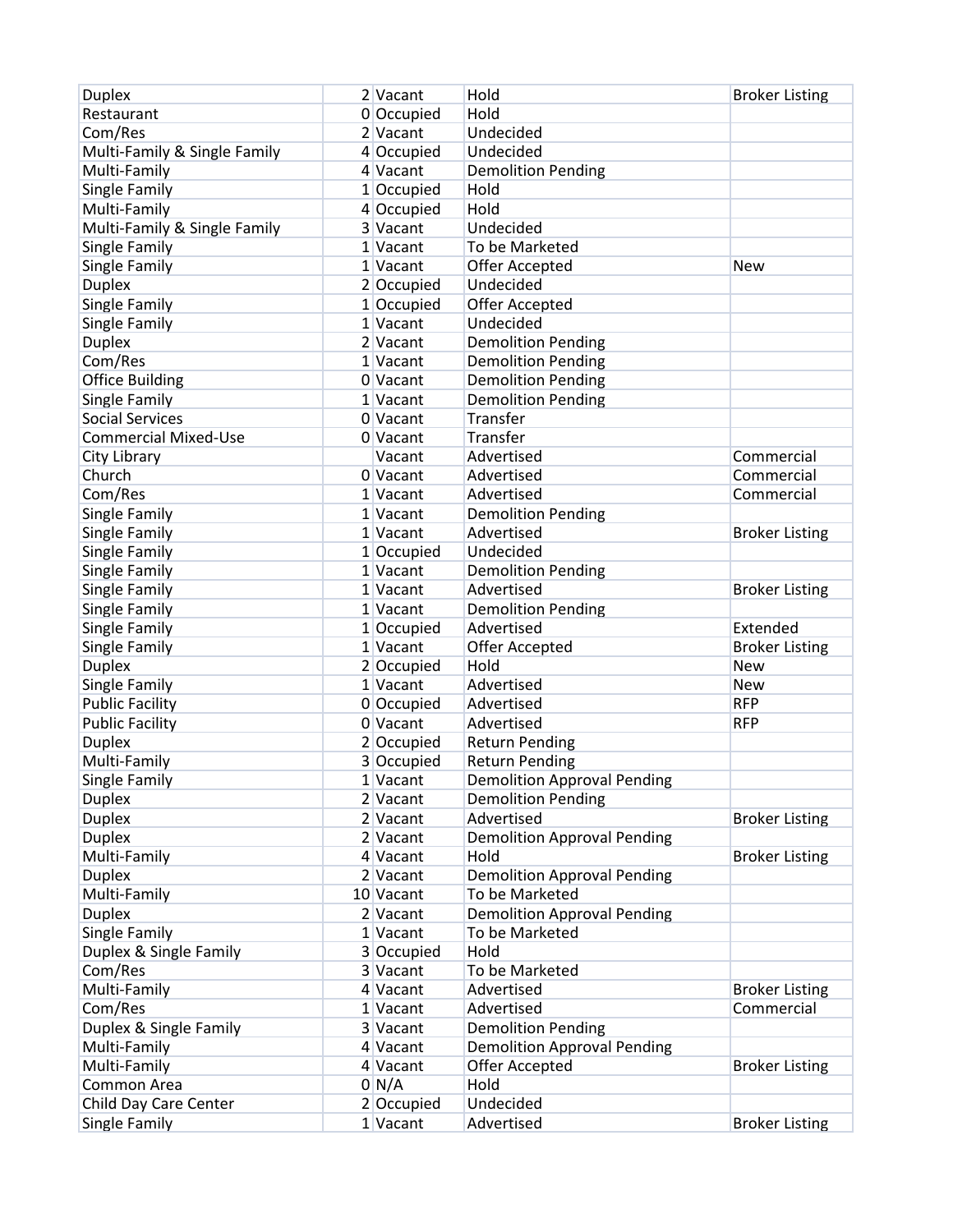| Single Family                | 1 Vacant         | <b>Demolition Pending</b>          |                       |
|------------------------------|------------------|------------------------------------|-----------------------|
| Single Family                | 1 Vacant         | <b>Demolition Pending</b>          |                       |
| <b>Duplex</b>                | 2 Vacant         | Advertised                         | <b>Broker Listing</b> |
| Multi-Family                 | 3 Vacant         | <b>Demolition Approval Pending</b> |                       |
| Multi-Family                 | 1 Vacant         | Advertised                         | <b>Broker Listing</b> |
| Day Care Center              | 0 Vacant         | Hold                               |                       |
| Com/Res                      | 2 Vacant         | Advertised                         | Commercial            |
| Common Area                  | 0 <sub>N/A</sub> | Hold                               |                       |
| <b>Office Building</b>       | 0 Vacant         | Advertised                         | Commercial            |
| Child Day Care Center        | 0 Vacant         | Advertised                         | Commercial            |
| Single Family                | 1 Occupied       | Advertised                         | <b>New</b>            |
| Single Family                | $1$ Occupied     | Undecided                          |                       |
| Single Family                | 1 Occupied       | Undecided                          |                       |
| <b>Duplex</b>                | 2 Vacant         | Hold                               |                       |
| <b>Duplex</b>                | 2 Vacant         | Advertised                         | Extended              |
| Single Family                | 1 Vacant         | <b>Demolition Approval Pending</b> |                       |
| Single Family                | 1 Vacant         | Undecided                          |                       |
| <b>Duplex</b>                | 2 Vacant         | Advertised                         | <b>Broker Listing</b> |
| Single Family                | 1 Occupied       | <b>Return Pending</b>              |                       |
| Single Family                | $1$ Vacant       | Seek Restoration Approval          |                       |
| <b>Duplex</b>                | 2 Vacant         | <b>Demolition Pending</b>          |                       |
| <b>Duplex</b>                | 2 Vacant         | Offer Accepted                     | <b>New</b>            |
| Duplex & Single Family       | 3 Vacant         | <b>Demolition Approval Pending</b> |                       |
| Single Family                | 1 Vacant         | <b>Demolition Pending</b>          |                       |
| Multi-Family                 | 3 Vacant         | <b>Seek Demolition Approval</b>    | <b>Broker Listing</b> |
| Single Family                | 3 Vacant         | To be Marketed                     |                       |
| <b>Duplex</b>                | 2 Vacant         | Advertised                         | Extended              |
| Single Family                | $1$ Occupied     | Hold                               | <b>New</b>            |
| <b>Duplex</b>                | 2 Vacant         | Advertised                         | <b>Broker Listing</b> |
| <b>Duplex</b>                | 2 Vacant         | <b>Seek Demolition Approval</b>    | <b>Broker Listing</b> |
| <b>Duplex</b>                | 2 Vacant         | <b>Demolition Approval Pending</b> |                       |
| <b>Duplex</b>                | 2 Vacant         | Hold                               |                       |
| <b>Duplex</b>                | 2 Vacant         | Offer Accepted                     | <b>New</b>            |
| Duplex & Single Family       | 3 Vacant         | Advertised                         | <b>Broker Listing</b> |
| Single Family                | $1$ Vacant       | Hold                               |                       |
| Single Family                | 1 Vacant         | Hold                               |                       |
| <b>Duplex</b>                | 2 Vacant         | Offer Accepted                     | New                   |
| <b>Duplex</b>                | $2$ Vacant       | Undecided                          |                       |
| <b>Duplex</b>                | $2$ Vacant       | <b>Demolition Approval Pending</b> |                       |
| Single Family                | $1$ Vacant       | <b>Demolition Approval Pending</b> |                       |
| <b>Duplex</b>                | $2$ Vacant       | <b>Demolition Approval Pending</b> |                       |
| Duplex & Single Family       | 3 Vacant         | Seek Demolition Approval           |                       |
| <b>Duplex</b>                | $2$ Vacant       | Hold                               |                       |
| Duplex & Single Family       | 3 Vacant         | <b>Demolition Approved</b>         |                       |
| Multi-Family & Single Family | 5 Vacant         | <b>Seek Demolition Approval</b>    |                       |
| <b>Duplex</b>                | 2 Occupied       | Hold                               |                       |
| Duplex & Single Family       | 3 Vacant         | <b>Demolition Pending</b>          |                       |
| Single Family                | 1 Vacant         | <b>Demolition Approved</b>         |                       |
| Single Family - 2            | 2 Vacant         | <b>Seek Demolition Approval</b>    |                       |
| Single Family                | 1 Vacant         | Advertised                         | New                   |
| Single Family                | $1$ Vacant       | <b>Demolition Pending</b>          |                       |
| <b>Duplex</b>                | 2 Vacant         | Hold                               | New                   |
| <b>Duplex</b>                | 2 Vacant         | Hold                               |                       |
| Single Family                | $1$ Vacant       | <b>Seek Demolition Approval</b>    |                       |
| <b>Duplex</b>                | $2$ Vacant       | Hold                               | Extended              |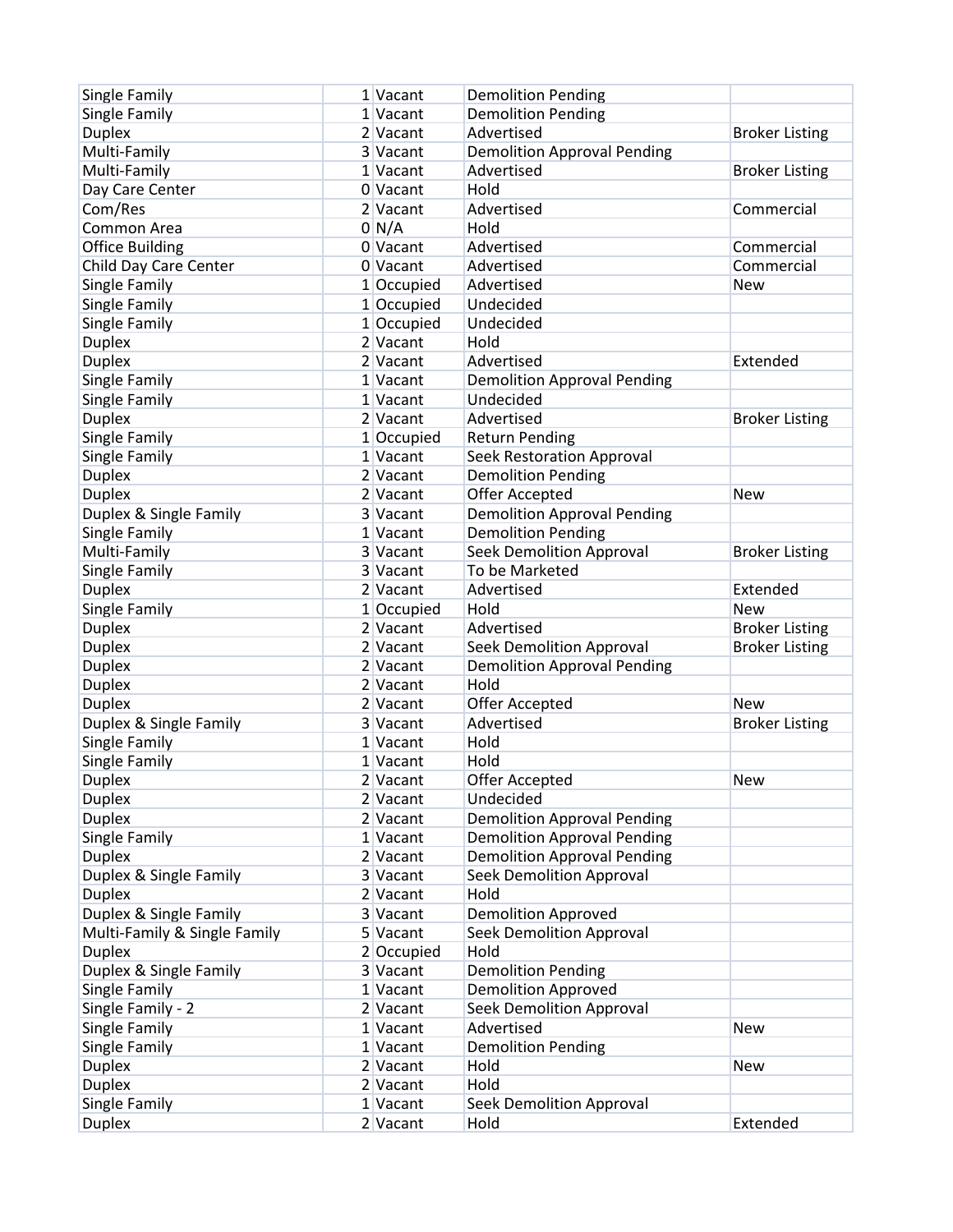| Single Family           | 1 Vacant     | Hold                               | Extended              |
|-------------------------|--------------|------------------------------------|-----------------------|
| Single Family           | 1 Vacant     | Hold                               |                       |
| <b>Duplex</b>           | 2 Vacant     | Advertised                         | <b>Broker Listing</b> |
| <b>Duplex</b>           | 2 Vacant     | <b>Demolition Approval Pending</b> |                       |
| Duplex & Single Family  | 3 Vacant     | <b>Demolition Approval Pending</b> |                       |
| Single Family           | 1 Vacant     | Advertised                         | <b>Broker Listing</b> |
| Single Family           | 1 Vacant     | <b>Demolition Approval Pending</b> |                       |
| <b>Duplex</b>           | 2 Vacant     | <b>Demolition Pending</b>          |                       |
| <b>Duplex</b>           | 2 Vacant     | <b>Seek Demolition Approval</b>    |                       |
| Single Family           | $1$ Occupied | <b>Return Pending</b>              | <b>New</b>            |
| <b>Duplex</b>           | 2 Vacant     | Hold                               |                       |
| <b>Duplex</b>           | 2 Vacant     | Hold                               |                       |
| <b>Duplex</b>           | 2 Vacant     | Hold                               |                       |
| Single Family           | 1 Vacant     | <b>Demolition Approval Pending</b> |                       |
| Single Family           | 1 Vacant     | <b>Demolition Approval Pending</b> |                       |
| <b>Duplex</b>           | 2 Occupied   | Offer Accepted                     | <b>New</b>            |
| Com/Res                 | 4 Vacant     | Undecided                          |                       |
| Single Family           | 1 Occupied   | <b>Return Pending</b>              |                       |
| Single Family           | 1 Vacant     | <b>Demolition Approval Pending</b> |                       |
| <b>Duplex</b>           | 2 Vacant     | To be Marketed                     | <b>Broker Listing</b> |
| Multi-Family            | 2 Vacant     | <b>Seek Demolition Approval</b>    |                       |
| <b>Duplex</b>           | 2 Vacant     | <b>Return Pending</b>              | Extended              |
| Single Family           | 1 Vacant     | <b>Seek Demolition Approval</b>    |                       |
| Single Family           | 1 Vacant     | <b>Seek Demolition Approval</b>    |                       |
| <b>Duplex</b>           | 2 Vacant     | <b>Demolition Approval Pending</b> | <b>Broker Listing</b> |
| Single Family           | 1 Vacant     | <b>Seek Demolition Approval</b>    |                       |
| Single Family           | 1 Vacant     | <b>Seek Demolition Approval</b>    |                       |
| <b>Duplex</b>           | 2 Vacant     | <b>Demolition Approval Pending</b> |                       |
| Single Family           | 1 Vacant     | <b>Demolition Approval Pending</b> |                       |
| Single Family           | 1 Vacant     | <b>Demolition Approval Pending</b> |                       |
| <b>Duplex</b>           | 2 Vacant     | Advertised                         | <b>Broker Listing</b> |
| <b>Duplex</b>           | 2 Vacant     | Seek Demolition Approval           |                       |
| Duplex & Single Family  | 3 Vacant     | Undecided                          |                       |
| <b>Duplex</b>           | 2 Vacant     | <b>Demolition Approval Pending</b> |                       |
| Single Family           | 1 Vacant     | <b>Demolition Approval Pending</b> |                       |
| Single Family           | 1 Vacant     | <b>Demolition Approval Pending</b> |                       |
| <b>Duplex</b>           | 2 Vacant     | <b>Demolition Approval Pending</b> |                       |
| Single Family           | 1 Vacant     | Advertised                         | <b>Broker Listing</b> |
| <b>Duplex</b>           | $2$ Vacant   | <b>Demolition Approval Pending</b> |                       |
| Single Family           | 1 Vacant     | Advertised                         | <b>Broker Listing</b> |
| <b>Duplex</b>           | 2 Vacant     | Undecided                          |                       |
| Single Family           | 1 Vacant     | Offer Accepted                     | Extended              |
| Single Family           | 1 Vacant     | <b>Demolition Approval Pending</b> |                       |
| Single Family           | 1 Vacant     | Advertised                         | <b>Broker Listing</b> |
| <b>Duplex</b>           | 1 Vacant     | <b>Demolition Approval Pending</b> |                       |
| <b>Social Services</b>  | 5 Vacant     | Undecided                          |                       |
| <b>Residential Care</b> | 2 Vacant     | Undecided                          |                       |
| Com/Res                 | 1 Vacant     | To be Marketed                     |                       |
| Single Family           | 1 Vacant     | <b>Demolition Approval Pending</b> |                       |
| <b>Duplex</b>           | 2 Occupied   | Hold                               |                       |
| <b>Duplex</b>           | 2 Vacant     | <b>Demolition Approval Pending</b> |                       |
| Single Family           | 1 Vacant     | <b>Demolition Approval Pending</b> |                       |
| <b>Duplex</b>           | 2 Vacant     | <b>Demolition Approval Pending</b> |                       |
| <b>Duplex</b>           | $2$ Vacant   | Offer Accepted                     | New                   |
| Com/Res                 | 2 Vacant     | To be Marketed                     |                       |
|                         |              |                                    |                       |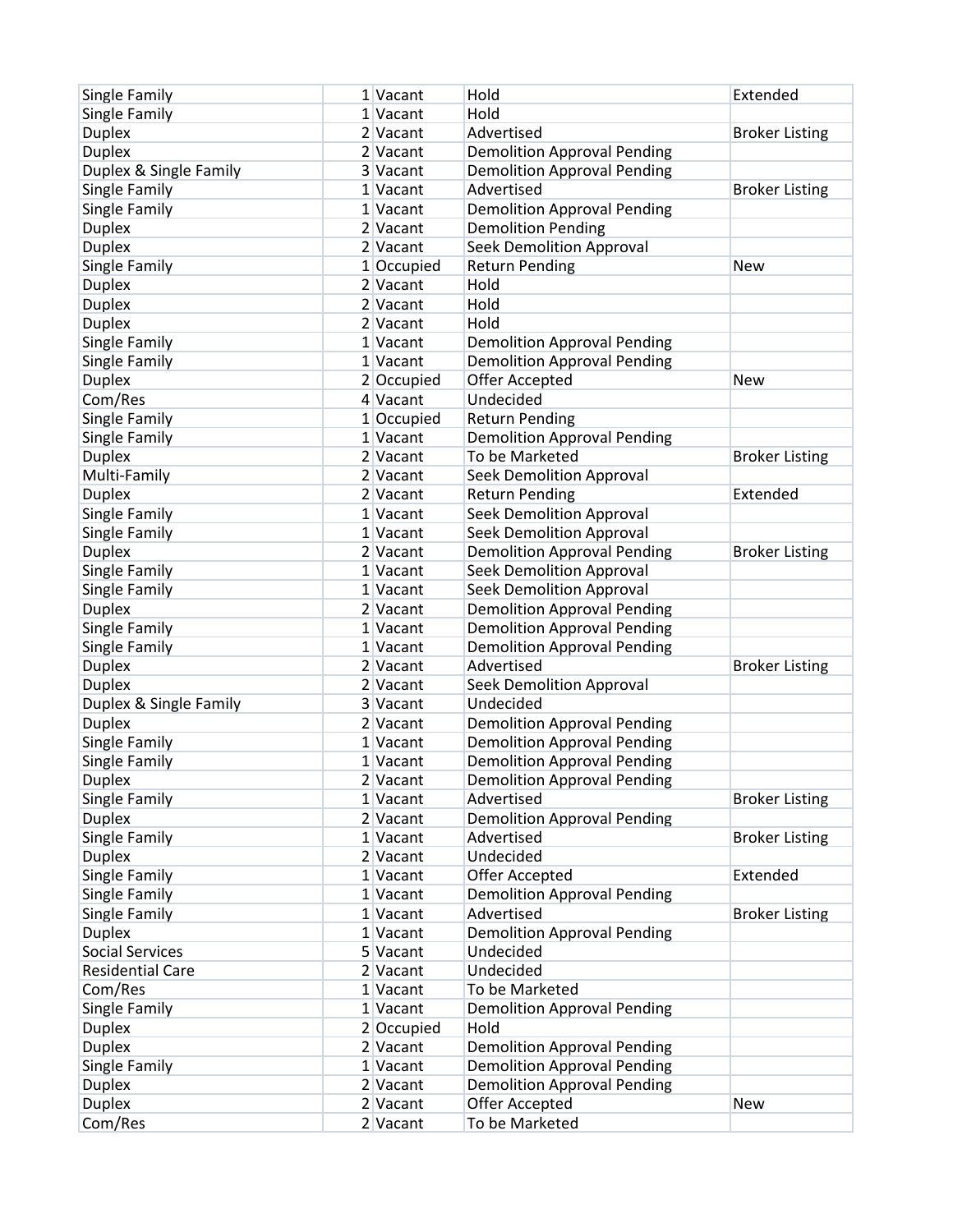| <b>Duplex</b>          | 2 Vacant     | <b>Demolition Approval Pending</b> |                       |
|------------------------|--------------|------------------------------------|-----------------------|
| <b>Duplex</b>          | 2 Vacant     | <b>Demolition Approval Pending</b> |                       |
| <b>Duplex</b>          | 2 Vacant     | <b>Demolition Approval Pending</b> |                       |
| <b>Duplex</b>          | 2 Vacant     | <b>Demolition Pending</b>          |                       |
| Single Family          | 1 Vacant     | <b>Seek Demolition Approval</b>    |                       |
| Duplex & Single Family | 3 Vacant     | <b>Demolition Approval Pending</b> |                       |
| Duplex - 2             | 4 Vacant     | <b>Demolition Approval Pending</b> |                       |
| Single Family          | 1 Vacant     | Hold                               | <b>Broker Listing</b> |
| Duplex & Single Family | 3 Vacant     | <b>Demolition Approval Pending</b> |                       |
| Single Family          | 1 Vacant     | Advertised                         | <b>Broker Listing</b> |
| Child Day Care         | 0 Vacant     | <b>Demolition Approval Pending</b> |                       |
| Single Family          | 1 Vacant     | <b>Demolition Approval Pending</b> |                       |
| <b>Duplex</b>          | 2 Vacant     | Undecided                          |                       |
| Single Family          | 1 Vacant     | <b>Demolition Approval Pending</b> |                       |
| <b>Duplex</b>          | 2 Occupied   | Undecided                          |                       |
| Single Family          | 1 Vacant     | <b>Demolition Approval Pending</b> | <b>Broker Listing</b> |
| Single Family          | 1 Vacant     | Seek Demolition Approval           |                       |
| <b>Duplex</b>          | 2 Vacant     | <b>Demolition Approval Pending</b> |                       |
| Single Family          | 1 Vacant     | <b>Demolition Approval Pending</b> |                       |
| <b>Duplex</b>          | 2 Vacant     | <b>Demolition Pending</b>          |                       |
| <b>Duplex</b>          | 2 Vacant     | <b>Demolition Approval Pending</b> | <b>Broker Listing</b> |
| <b>Duplex</b>          | 2 Vacant     | <b>Demolition Approval Pending</b> |                       |
| <b>Duplex</b>          | 2 Occupied   | Hold                               | Extended              |
| <b>Duplex</b>          | 2 Vacant     | Advertised                         | <b>Broker Listing</b> |
| Com/Res                | $2$ Occupied | To be Marketed                     |                       |
| <b>Duplex</b>          | 2 Vacant     | <b>Demolition Approval Pending</b> |                       |
| <b>Duplex</b>          | 2 Vacant     | Advertised                         | <b>Broker Listing</b> |
| <b>Duplex</b>          | 2 Occupied   | Undecided                          |                       |
| <b>Duplex</b>          | 2 Vacant     | Advertised                         | <b>Broker Listing</b> |
| Single Family          | 1 Vacant     | Undecided                          |                       |
| Single Family          | 1 Vacant     | <b>Demolition Approval Pending</b> |                       |
| <b>Duplex</b>          | 2 Vacant     | <b>Seek Demolition Approval</b>    | <b>Broker Listing</b> |
| <b>Duplex</b>          | 2 Vacant     | <b>Demolition Approval Pending</b> |                       |
| <b>Duplex</b>          | 2 Vacant     | <b>Demolition Approval Pending</b> |                       |
| <b>Duplex</b>          | 2 Vacant     | Offer Accepted                     | Extended              |
| <b>Duplex</b>          | 2 Vacant     | <b>Seek Demolition Approval</b>    |                       |
| Single Family          | 1 Vacant     | <b>Seek Demolition Approval</b>    |                       |
| Single Family          | 1 Vacant     | <b>Demolition Approval Pending</b> |                       |
| Single Family          | $1$ Occupied | Hold                               |                       |
| <b>Duplex</b>          | 2 Vacant     | Undecided                          |                       |
| Single Family          | 1 Vacant     | <b>Demolition Approval Pending</b> |                       |
| Single Family          | 1 Vacant     | <b>Demolition Pending</b>          |                       |
| <b>Duplex</b>          | 2 Vacant     | Advertised                         | New                   |
| <b>Duplex</b>          | 1 Vacant     | Advertised                         | Extended              |
| <b>Duplex</b>          | 2 Vacant     | <b>Seek Demolition Approval</b>    |                       |
| Single Family          | 1 Vacant     | Hold                               |                       |
| Single Family          | 1 Vacant     | Advertised                         | <b>Broker Listing</b> |
| <b>Duplex</b>          | $2$ Vacant   | <b>Seek Demolition Approval</b>    |                       |
| <b>Duplex</b>          | 2 Vacant     | Advertised                         | <b>Broker Listing</b> |
| <b>Duplex</b>          | 3 Vacant     | <b>Demolition Pending</b>          |                       |
| Single Family          | 1 Vacant     | Advertised                         | <b>New</b>            |
| <b>Duplex</b>          | 2 Vacant     | <b>Demolition Approval Pending</b> |                       |
| <b>Duplex</b>          | 2 Vacant     | Advertised                         | <b>Broker Listing</b> |
| <b>Duplex</b>          | 1 Vacant     | <b>Demolition Approval Pending</b> |                       |
| <b>Duplex</b>          | $2$ Vacant   | Advertised                         | <b>Broker Listing</b> |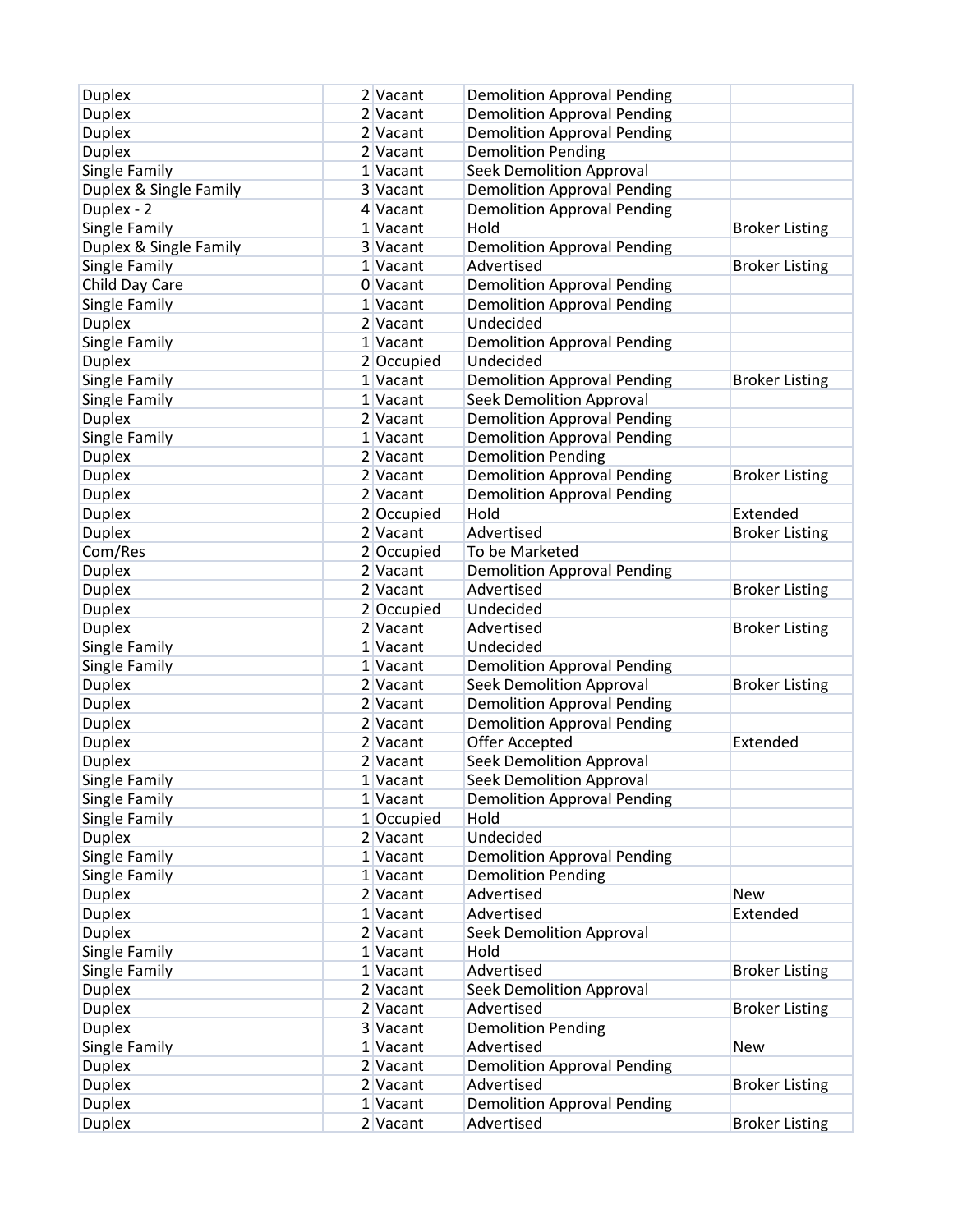| Single Family         | 1 Vacant     | <b>Demolition Approval Pending</b> |                       |
|-----------------------|--------------|------------------------------------|-----------------------|
| Com/Res               | 1 Vacant     | <b>Demolition Approval Pending</b> | <b>Broker Listing</b> |
| <b>Duplex</b>         | 2 Vacant     | Advertised                         | Extended              |
| <b>Duplex</b>         | 2 Vacant     | Advertised                         | Extended              |
| <b>Duplex</b>         | 1 Vacant     | <b>Demolition Approval Pending</b> |                       |
| <b>Duplex</b>         | 2 Vacant     | <b>Seek Demolition Approval</b>    |                       |
| <b>Duplex</b>         | 2 Occupied   | Hold                               | <b>Broker Listing</b> |
| Single Family         | 1 Vacant     | <b>Demolition Pending</b>          |                       |
| <b>Duplex</b>         | 2 Vacant     | <b>Demolition Approval Pending</b> |                       |
| Single Family         | $1$ Occupied | Undecided                          |                       |
| Single Family         | 1 Vacant     | <b>Demolition Pending</b>          |                       |
| Single Family         | 1 Vacant     | <b>Demolition Approval Pending</b> |                       |
| <b>Duplex</b>         | 2 Vacant     | Advertised                         | Extended              |
| <b>Duplex</b>         | 2 Vacant     | <b>Demolition Approval Pending</b> |                       |
| Single Family         | 1 Vacant     | Undecided                          |                       |
| Single Family         | 1 Vacant     | <b>Demolition Approval Pending</b> |                       |
| Single Family         | 1 Vacant     | Undecided                          |                       |
| Single Family         | 1 Vacant     | <b>Seek Demolition Approval</b>    |                       |
| Single Family         | 1 Vacant     | Seek Demolition Approval           |                       |
| <b>Duplex</b>         | 2 Vacant     | <b>Demolition Approval Pending</b> |                       |
| <b>Duplex</b>         | 2 Vacant     | <b>Demolition Pending</b>          |                       |
| <b>Duplex</b>         | 2 Vacant     | <b>Demolition Approval Pending</b> |                       |
| <b>Duplex</b>         | 2 Vacant     | <b>Demolition Approval Pending</b> |                       |
| <b>Duplex</b>         | 2 Vacant     | <b>Demolition Approval Pending</b> |                       |
| <b>Duplex</b>         | 2 Vacant     | <b>Demolition Approval Pending</b> |                       |
| Com/Res               | 3 Vacant     | <b>Demolition Approval Pending</b> |                       |
| Com/Res               | 1 Vacant     | To be Marketed                     |                       |
| Com/Res               | 0 Vacant     | <b>Demolition Approval Pending</b> |                       |
| Tavern                | 0 Occupied   | To be Marketed                     |                       |
| Single Family         | 1 Vacant     | <b>Demolition Approval Pending</b> |                       |
| Single Family         | 1 Occupied   | Hold                               | <b>New</b>            |
| <b>Duplex</b>         | 2 Vacant     | <b>Demolition Pending</b>          |                       |
| <b>Duplex</b>         | 2 Vacant     | <b>Demolition Recommended</b>      |                       |
| <b>Duplex</b>         | 2 Vacant     | Advertised                         | <b>Broker Listing</b> |
| <b>Duplex</b>         | 2 Vacant     | <b>Demolition Approval Pending</b> |                       |
| Single Family         | 1 Vacant     | <b>Demolition Approval Pending</b> |                       |
| Single Family         | 1 Vacant     | <b>Demolition Pending</b>          |                       |
| <b>Duplex</b>         | 2 Vacant     | To be Marketed                     |                       |
| Com/Res               | 1 Vacant     | Hold                               | Commercial            |
| <b>Duplex</b>         | $2$ Occupied | Hold                               |                       |
| Church                | 2 Vacant     | <b>Demolition Approval Pending</b> |                       |
| <b>Duplex</b>         | 2 Vacant     | Hold                               | <b>Broker Listing</b> |
| <b>Duplex</b>         | 2 Vacant     | Advertised                         | Extended              |
| <b>Duplex</b>         | 2 Vacant     | <b>Demolition Approval Pending</b> |                       |
| <b>Duplex</b>         | 2 Vacant     | <b>Demolition Approval Pending</b> | <b>Broker Listing</b> |
| <b>Medical Office</b> | 1 Vacant     | To be Marketed                     |                       |
| Com/Res               | 1 Vacant     | <b>Demolition Approval Pending</b> |                       |
| Com/Res               | 1 Vacant     | To be Marketed                     |                       |
| <b>Duplex</b>         | 2 Vacant     | Advertised                         | <b>Broker Listing</b> |
| <b>Duplex</b>         | 2 Vacant     | Advertised                         | <b>New</b>            |
| <b>Duplex</b>         | 2 Vacant     | <b>Demolition Approval Pending</b> |                       |
| <b>Duplex</b>         | 2 Vacant     | <b>Offer Received</b>              | Extended              |
| Single Family         | 1 Vacant     | Advertised                         | <b>Broker Listing</b> |
| Single Family         | 1 Vacant     | <b>Demolition Approval Pending</b> |                       |
| Church                | 1 Vacant     | <b>Demolition Pending</b>          |                       |
|                       |              |                                    |                       |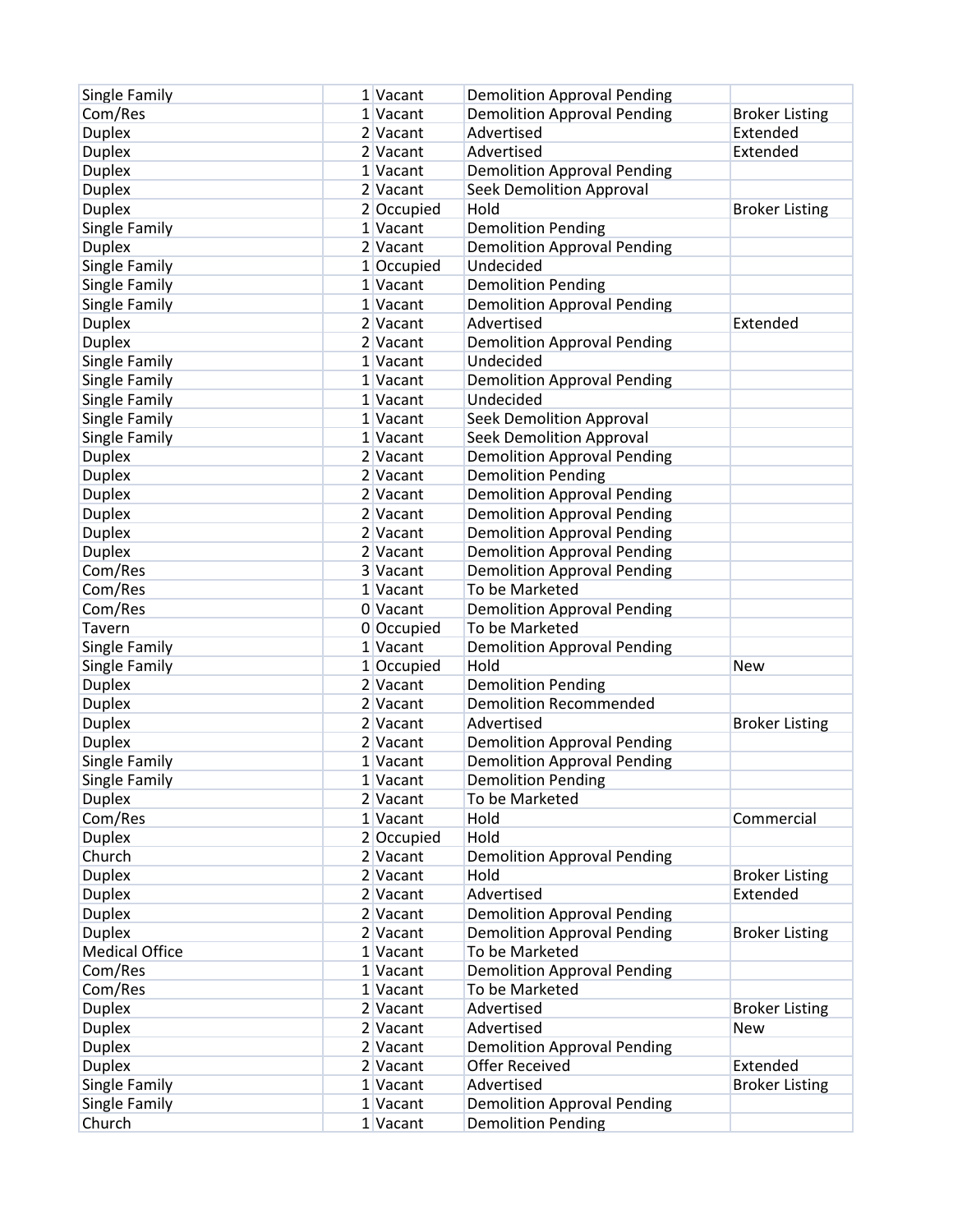| <b>Duplex</b><br>1 Occupied<br><b>Return Pending</b><br><b>New</b><br><b>Duplex</b><br><b>Demolition Approval Pending</b><br>2 Vacant<br>Multi-Family<br><b>Demolition Pending</b><br>2 Vacant<br><b>Duplex</b><br><b>Demolition Approval Pending</b><br>2 Vacant<br><b>Duplex</b><br>Advertised<br>2 Vacant<br>Extended<br>Single Family<br>Undecided<br>1 Occupied<br>Single Family<br>1 Vacant<br>Seek Demolition Approval<br>Com/Res<br>3 Vacant<br><b>Demolition Approval Pending</b><br>Church<br><b>Offer Received</b><br>0 Vacant<br>Commercial<br>Single Family<br>Advertised<br>1 Vacant<br><b>New</b><br><b>Duplex</b><br>2 Vacant<br><b>Demolition Approved</b><br>Single Family<br>1 Vacant<br><b>Demolition Approved</b><br>Com/Res<br>To be Marketed<br>4 Vacant<br>Multi-Family<br>5 Vacant<br>Advertised<br><b>Broker Listing</b><br>Com/Res<br>5 Vacant<br><b>Demolition Approval Pending</b><br>Church<br>1 Vacant<br><b>Demolition Approval Pending</b><br>Com/Res<br><b>Demolition Approval Pending</b><br>1 Vacant<br>Com/Res<br>2 Vacant<br><b>Demolition Approval Pending</b><br>Church<br>Undecided<br>1 Vacant<br><b>Duplex</b><br>2 Vacant<br><b>Demolition Pending</b><br>Com/Res<br><b>Offer Received</b><br>Commercial<br>1 Vacant<br><b>Duplex</b><br>Advertised<br>2 Vacant<br><b>Broker Listing</b><br>Single Family<br>$1$ Vacant<br>To be Marketed<br>Single Family<br><b>Demolition Approval Pending</b><br>1 Vacant<br>Com/Res<br>0 Occupied<br>To be Marketed<br><b>Duplex</b><br>2 Vacant<br><b>Demolition Approval Pending</b><br>Single Family<br>1 Vacant<br><b>Demolition Approval Pending</b><br>Single Family<br>Hold<br>1 Vacant<br>Com/Res<br>To be Marketed<br>1 Vacant<br>Single Family<br><b>Demolition Approval Pending</b><br>1 Vacant<br>Single Family<br><b>Demolition Approval Pending</b><br>1 Vacant<br>Advertised<br>Single Family<br>Extended<br>1 Vacant<br>Multi-Family<br><b>Demolition Pending</b><br>3 Vacant<br>Com/Res<br>To be Marketed<br>$1$ Vacant<br>Com/Res<br><b>Demolition Pending</b><br>1 Vacant<br>Church<br><b>Demolition Approved</b><br>0 Vacant<br>Com/Res<br>Commercial<br>4 Vacant<br>Advertised<br>Com/Res<br>3 Vacant<br>To be Marketed<br>Com/Res<br>2 Occupied<br>Hold<br><b>Funeral Services</b><br>0 Vacant<br>Advertised<br>Commercial<br>Hold<br>Multi-Family<br>8 Vacant<br><b>Duplex</b><br>2 Vacant<br><b>Demolition Pending</b><br>Single Family<br>1 Vacant<br>Advertised<br><b>Broker Listing</b><br><b>Duplex</b><br>2 Occupied<br>Hold<br><b>New</b><br>Single Family<br>1 Vacant<br><b>Demolition Approval Pending</b><br>Child Day Care<br>1 Vacant<br>To be Marketed | <b>Duplex</b> | 2 Vacant | Hold |                       |
|----------------------------------------------------------------------------------------------------------------------------------------------------------------------------------------------------------------------------------------------------------------------------------------------------------------------------------------------------------------------------------------------------------------------------------------------------------------------------------------------------------------------------------------------------------------------------------------------------------------------------------------------------------------------------------------------------------------------------------------------------------------------------------------------------------------------------------------------------------------------------------------------------------------------------------------------------------------------------------------------------------------------------------------------------------------------------------------------------------------------------------------------------------------------------------------------------------------------------------------------------------------------------------------------------------------------------------------------------------------------------------------------------------------------------------------------------------------------------------------------------------------------------------------------------------------------------------------------------------------------------------------------------------------------------------------------------------------------------------------------------------------------------------------------------------------------------------------------------------------------------------------------------------------------------------------------------------------------------------------------------------------------------------------------------------------------------------------------------------------------------------------------------------------------------------------------------------------------------------------------------------------------------------------------------------------------------------------------------------------------------------------------------------------------------------------------------------------------------------------------------------------------------------------------------------------------------------------------------------------------------------------------------------------------------|---------------|----------|------|-----------------------|
|                                                                                                                                                                                                                                                                                                                                                                                                                                                                                                                                                                                                                                                                                                                                                                                                                                                                                                                                                                                                                                                                                                                                                                                                                                                                                                                                                                                                                                                                                                                                                                                                                                                                                                                                                                                                                                                                                                                                                                                                                                                                                                                                                                                                                                                                                                                                                                                                                                                                                                                                                                                                                                                                            |               |          |      |                       |
|                                                                                                                                                                                                                                                                                                                                                                                                                                                                                                                                                                                                                                                                                                                                                                                                                                                                                                                                                                                                                                                                                                                                                                                                                                                                                                                                                                                                                                                                                                                                                                                                                                                                                                                                                                                                                                                                                                                                                                                                                                                                                                                                                                                                                                                                                                                                                                                                                                                                                                                                                                                                                                                                            |               |          |      |                       |
|                                                                                                                                                                                                                                                                                                                                                                                                                                                                                                                                                                                                                                                                                                                                                                                                                                                                                                                                                                                                                                                                                                                                                                                                                                                                                                                                                                                                                                                                                                                                                                                                                                                                                                                                                                                                                                                                                                                                                                                                                                                                                                                                                                                                                                                                                                                                                                                                                                                                                                                                                                                                                                                                            |               |          |      |                       |
|                                                                                                                                                                                                                                                                                                                                                                                                                                                                                                                                                                                                                                                                                                                                                                                                                                                                                                                                                                                                                                                                                                                                                                                                                                                                                                                                                                                                                                                                                                                                                                                                                                                                                                                                                                                                                                                                                                                                                                                                                                                                                                                                                                                                                                                                                                                                                                                                                                                                                                                                                                                                                                                                            |               |          |      |                       |
|                                                                                                                                                                                                                                                                                                                                                                                                                                                                                                                                                                                                                                                                                                                                                                                                                                                                                                                                                                                                                                                                                                                                                                                                                                                                                                                                                                                                                                                                                                                                                                                                                                                                                                                                                                                                                                                                                                                                                                                                                                                                                                                                                                                                                                                                                                                                                                                                                                                                                                                                                                                                                                                                            |               |          |      |                       |
|                                                                                                                                                                                                                                                                                                                                                                                                                                                                                                                                                                                                                                                                                                                                                                                                                                                                                                                                                                                                                                                                                                                                                                                                                                                                                                                                                                                                                                                                                                                                                                                                                                                                                                                                                                                                                                                                                                                                                                                                                                                                                                                                                                                                                                                                                                                                                                                                                                                                                                                                                                                                                                                                            |               |          |      |                       |
|                                                                                                                                                                                                                                                                                                                                                                                                                                                                                                                                                                                                                                                                                                                                                                                                                                                                                                                                                                                                                                                                                                                                                                                                                                                                                                                                                                                                                                                                                                                                                                                                                                                                                                                                                                                                                                                                                                                                                                                                                                                                                                                                                                                                                                                                                                                                                                                                                                                                                                                                                                                                                                                                            |               |          |      |                       |
|                                                                                                                                                                                                                                                                                                                                                                                                                                                                                                                                                                                                                                                                                                                                                                                                                                                                                                                                                                                                                                                                                                                                                                                                                                                                                                                                                                                                                                                                                                                                                                                                                                                                                                                                                                                                                                                                                                                                                                                                                                                                                                                                                                                                                                                                                                                                                                                                                                                                                                                                                                                                                                                                            |               |          |      |                       |
|                                                                                                                                                                                                                                                                                                                                                                                                                                                                                                                                                                                                                                                                                                                                                                                                                                                                                                                                                                                                                                                                                                                                                                                                                                                                                                                                                                                                                                                                                                                                                                                                                                                                                                                                                                                                                                                                                                                                                                                                                                                                                                                                                                                                                                                                                                                                                                                                                                                                                                                                                                                                                                                                            |               |          |      |                       |
|                                                                                                                                                                                                                                                                                                                                                                                                                                                                                                                                                                                                                                                                                                                                                                                                                                                                                                                                                                                                                                                                                                                                                                                                                                                                                                                                                                                                                                                                                                                                                                                                                                                                                                                                                                                                                                                                                                                                                                                                                                                                                                                                                                                                                                                                                                                                                                                                                                                                                                                                                                                                                                                                            |               |          |      |                       |
|                                                                                                                                                                                                                                                                                                                                                                                                                                                                                                                                                                                                                                                                                                                                                                                                                                                                                                                                                                                                                                                                                                                                                                                                                                                                                                                                                                                                                                                                                                                                                                                                                                                                                                                                                                                                                                                                                                                                                                                                                                                                                                                                                                                                                                                                                                                                                                                                                                                                                                                                                                                                                                                                            |               |          |      |                       |
|                                                                                                                                                                                                                                                                                                                                                                                                                                                                                                                                                                                                                                                                                                                                                                                                                                                                                                                                                                                                                                                                                                                                                                                                                                                                                                                                                                                                                                                                                                                                                                                                                                                                                                                                                                                                                                                                                                                                                                                                                                                                                                                                                                                                                                                                                                                                                                                                                                                                                                                                                                                                                                                                            |               |          |      |                       |
|                                                                                                                                                                                                                                                                                                                                                                                                                                                                                                                                                                                                                                                                                                                                                                                                                                                                                                                                                                                                                                                                                                                                                                                                                                                                                                                                                                                                                                                                                                                                                                                                                                                                                                                                                                                                                                                                                                                                                                                                                                                                                                                                                                                                                                                                                                                                                                                                                                                                                                                                                                                                                                                                            |               |          |      |                       |
|                                                                                                                                                                                                                                                                                                                                                                                                                                                                                                                                                                                                                                                                                                                                                                                                                                                                                                                                                                                                                                                                                                                                                                                                                                                                                                                                                                                                                                                                                                                                                                                                                                                                                                                                                                                                                                                                                                                                                                                                                                                                                                                                                                                                                                                                                                                                                                                                                                                                                                                                                                                                                                                                            |               |          |      |                       |
|                                                                                                                                                                                                                                                                                                                                                                                                                                                                                                                                                                                                                                                                                                                                                                                                                                                                                                                                                                                                                                                                                                                                                                                                                                                                                                                                                                                                                                                                                                                                                                                                                                                                                                                                                                                                                                                                                                                                                                                                                                                                                                                                                                                                                                                                                                                                                                                                                                                                                                                                                                                                                                                                            |               |          |      |                       |
|                                                                                                                                                                                                                                                                                                                                                                                                                                                                                                                                                                                                                                                                                                                                                                                                                                                                                                                                                                                                                                                                                                                                                                                                                                                                                                                                                                                                                                                                                                                                                                                                                                                                                                                                                                                                                                                                                                                                                                                                                                                                                                                                                                                                                                                                                                                                                                                                                                                                                                                                                                                                                                                                            |               |          |      |                       |
|                                                                                                                                                                                                                                                                                                                                                                                                                                                                                                                                                                                                                                                                                                                                                                                                                                                                                                                                                                                                                                                                                                                                                                                                                                                                                                                                                                                                                                                                                                                                                                                                                                                                                                                                                                                                                                                                                                                                                                                                                                                                                                                                                                                                                                                                                                                                                                                                                                                                                                                                                                                                                                                                            |               |          |      |                       |
|                                                                                                                                                                                                                                                                                                                                                                                                                                                                                                                                                                                                                                                                                                                                                                                                                                                                                                                                                                                                                                                                                                                                                                                                                                                                                                                                                                                                                                                                                                                                                                                                                                                                                                                                                                                                                                                                                                                                                                                                                                                                                                                                                                                                                                                                                                                                                                                                                                                                                                                                                                                                                                                                            |               |          |      |                       |
|                                                                                                                                                                                                                                                                                                                                                                                                                                                                                                                                                                                                                                                                                                                                                                                                                                                                                                                                                                                                                                                                                                                                                                                                                                                                                                                                                                                                                                                                                                                                                                                                                                                                                                                                                                                                                                                                                                                                                                                                                                                                                                                                                                                                                                                                                                                                                                                                                                                                                                                                                                                                                                                                            |               |          |      |                       |
|                                                                                                                                                                                                                                                                                                                                                                                                                                                                                                                                                                                                                                                                                                                                                                                                                                                                                                                                                                                                                                                                                                                                                                                                                                                                                                                                                                                                                                                                                                                                                                                                                                                                                                                                                                                                                                                                                                                                                                                                                                                                                                                                                                                                                                                                                                                                                                                                                                                                                                                                                                                                                                                                            |               |          |      |                       |
|                                                                                                                                                                                                                                                                                                                                                                                                                                                                                                                                                                                                                                                                                                                                                                                                                                                                                                                                                                                                                                                                                                                                                                                                                                                                                                                                                                                                                                                                                                                                                                                                                                                                                                                                                                                                                                                                                                                                                                                                                                                                                                                                                                                                                                                                                                                                                                                                                                                                                                                                                                                                                                                                            |               |          |      |                       |
|                                                                                                                                                                                                                                                                                                                                                                                                                                                                                                                                                                                                                                                                                                                                                                                                                                                                                                                                                                                                                                                                                                                                                                                                                                                                                                                                                                                                                                                                                                                                                                                                                                                                                                                                                                                                                                                                                                                                                                                                                                                                                                                                                                                                                                                                                                                                                                                                                                                                                                                                                                                                                                                                            |               |          |      |                       |
|                                                                                                                                                                                                                                                                                                                                                                                                                                                                                                                                                                                                                                                                                                                                                                                                                                                                                                                                                                                                                                                                                                                                                                                                                                                                                                                                                                                                                                                                                                                                                                                                                                                                                                                                                                                                                                                                                                                                                                                                                                                                                                                                                                                                                                                                                                                                                                                                                                                                                                                                                                                                                                                                            |               |          |      |                       |
|                                                                                                                                                                                                                                                                                                                                                                                                                                                                                                                                                                                                                                                                                                                                                                                                                                                                                                                                                                                                                                                                                                                                                                                                                                                                                                                                                                                                                                                                                                                                                                                                                                                                                                                                                                                                                                                                                                                                                                                                                                                                                                                                                                                                                                                                                                                                                                                                                                                                                                                                                                                                                                                                            |               |          |      |                       |
|                                                                                                                                                                                                                                                                                                                                                                                                                                                                                                                                                                                                                                                                                                                                                                                                                                                                                                                                                                                                                                                                                                                                                                                                                                                                                                                                                                                                                                                                                                                                                                                                                                                                                                                                                                                                                                                                                                                                                                                                                                                                                                                                                                                                                                                                                                                                                                                                                                                                                                                                                                                                                                                                            |               |          |      |                       |
|                                                                                                                                                                                                                                                                                                                                                                                                                                                                                                                                                                                                                                                                                                                                                                                                                                                                                                                                                                                                                                                                                                                                                                                                                                                                                                                                                                                                                                                                                                                                                                                                                                                                                                                                                                                                                                                                                                                                                                                                                                                                                                                                                                                                                                                                                                                                                                                                                                                                                                                                                                                                                                                                            |               |          |      |                       |
|                                                                                                                                                                                                                                                                                                                                                                                                                                                                                                                                                                                                                                                                                                                                                                                                                                                                                                                                                                                                                                                                                                                                                                                                                                                                                                                                                                                                                                                                                                                                                                                                                                                                                                                                                                                                                                                                                                                                                                                                                                                                                                                                                                                                                                                                                                                                                                                                                                                                                                                                                                                                                                                                            |               |          |      |                       |
|                                                                                                                                                                                                                                                                                                                                                                                                                                                                                                                                                                                                                                                                                                                                                                                                                                                                                                                                                                                                                                                                                                                                                                                                                                                                                                                                                                                                                                                                                                                                                                                                                                                                                                                                                                                                                                                                                                                                                                                                                                                                                                                                                                                                                                                                                                                                                                                                                                                                                                                                                                                                                                                                            |               |          |      |                       |
|                                                                                                                                                                                                                                                                                                                                                                                                                                                                                                                                                                                                                                                                                                                                                                                                                                                                                                                                                                                                                                                                                                                                                                                                                                                                                                                                                                                                                                                                                                                                                                                                                                                                                                                                                                                                                                                                                                                                                                                                                                                                                                                                                                                                                                                                                                                                                                                                                                                                                                                                                                                                                                                                            |               |          |      |                       |
|                                                                                                                                                                                                                                                                                                                                                                                                                                                                                                                                                                                                                                                                                                                                                                                                                                                                                                                                                                                                                                                                                                                                                                                                                                                                                                                                                                                                                                                                                                                                                                                                                                                                                                                                                                                                                                                                                                                                                                                                                                                                                                                                                                                                                                                                                                                                                                                                                                                                                                                                                                                                                                                                            |               |          |      |                       |
|                                                                                                                                                                                                                                                                                                                                                                                                                                                                                                                                                                                                                                                                                                                                                                                                                                                                                                                                                                                                                                                                                                                                                                                                                                                                                                                                                                                                                                                                                                                                                                                                                                                                                                                                                                                                                                                                                                                                                                                                                                                                                                                                                                                                                                                                                                                                                                                                                                                                                                                                                                                                                                                                            |               |          |      |                       |
|                                                                                                                                                                                                                                                                                                                                                                                                                                                                                                                                                                                                                                                                                                                                                                                                                                                                                                                                                                                                                                                                                                                                                                                                                                                                                                                                                                                                                                                                                                                                                                                                                                                                                                                                                                                                                                                                                                                                                                                                                                                                                                                                                                                                                                                                                                                                                                                                                                                                                                                                                                                                                                                                            |               |          |      |                       |
|                                                                                                                                                                                                                                                                                                                                                                                                                                                                                                                                                                                                                                                                                                                                                                                                                                                                                                                                                                                                                                                                                                                                                                                                                                                                                                                                                                                                                                                                                                                                                                                                                                                                                                                                                                                                                                                                                                                                                                                                                                                                                                                                                                                                                                                                                                                                                                                                                                                                                                                                                                                                                                                                            |               |          |      |                       |
|                                                                                                                                                                                                                                                                                                                                                                                                                                                                                                                                                                                                                                                                                                                                                                                                                                                                                                                                                                                                                                                                                                                                                                                                                                                                                                                                                                                                                                                                                                                                                                                                                                                                                                                                                                                                                                                                                                                                                                                                                                                                                                                                                                                                                                                                                                                                                                                                                                                                                                                                                                                                                                                                            |               |          |      |                       |
|                                                                                                                                                                                                                                                                                                                                                                                                                                                                                                                                                                                                                                                                                                                                                                                                                                                                                                                                                                                                                                                                                                                                                                                                                                                                                                                                                                                                                                                                                                                                                                                                                                                                                                                                                                                                                                                                                                                                                                                                                                                                                                                                                                                                                                                                                                                                                                                                                                                                                                                                                                                                                                                                            |               |          |      |                       |
|                                                                                                                                                                                                                                                                                                                                                                                                                                                                                                                                                                                                                                                                                                                                                                                                                                                                                                                                                                                                                                                                                                                                                                                                                                                                                                                                                                                                                                                                                                                                                                                                                                                                                                                                                                                                                                                                                                                                                                                                                                                                                                                                                                                                                                                                                                                                                                                                                                                                                                                                                                                                                                                                            |               |          |      |                       |
|                                                                                                                                                                                                                                                                                                                                                                                                                                                                                                                                                                                                                                                                                                                                                                                                                                                                                                                                                                                                                                                                                                                                                                                                                                                                                                                                                                                                                                                                                                                                                                                                                                                                                                                                                                                                                                                                                                                                                                                                                                                                                                                                                                                                                                                                                                                                                                                                                                                                                                                                                                                                                                                                            |               |          |      |                       |
|                                                                                                                                                                                                                                                                                                                                                                                                                                                                                                                                                                                                                                                                                                                                                                                                                                                                                                                                                                                                                                                                                                                                                                                                                                                                                                                                                                                                                                                                                                                                                                                                                                                                                                                                                                                                                                                                                                                                                                                                                                                                                                                                                                                                                                                                                                                                                                                                                                                                                                                                                                                                                                                                            |               |          |      |                       |
|                                                                                                                                                                                                                                                                                                                                                                                                                                                                                                                                                                                                                                                                                                                                                                                                                                                                                                                                                                                                                                                                                                                                                                                                                                                                                                                                                                                                                                                                                                                                                                                                                                                                                                                                                                                                                                                                                                                                                                                                                                                                                                                                                                                                                                                                                                                                                                                                                                                                                                                                                                                                                                                                            |               |          |      |                       |
|                                                                                                                                                                                                                                                                                                                                                                                                                                                                                                                                                                                                                                                                                                                                                                                                                                                                                                                                                                                                                                                                                                                                                                                                                                                                                                                                                                                                                                                                                                                                                                                                                                                                                                                                                                                                                                                                                                                                                                                                                                                                                                                                                                                                                                                                                                                                                                                                                                                                                                                                                                                                                                                                            |               |          |      |                       |
|                                                                                                                                                                                                                                                                                                                                                                                                                                                                                                                                                                                                                                                                                                                                                                                                                                                                                                                                                                                                                                                                                                                                                                                                                                                                                                                                                                                                                                                                                                                                                                                                                                                                                                                                                                                                                                                                                                                                                                                                                                                                                                                                                                                                                                                                                                                                                                                                                                                                                                                                                                                                                                                                            |               |          |      |                       |
|                                                                                                                                                                                                                                                                                                                                                                                                                                                                                                                                                                                                                                                                                                                                                                                                                                                                                                                                                                                                                                                                                                                                                                                                                                                                                                                                                                                                                                                                                                                                                                                                                                                                                                                                                                                                                                                                                                                                                                                                                                                                                                                                                                                                                                                                                                                                                                                                                                                                                                                                                                                                                                                                            |               |          |      |                       |
|                                                                                                                                                                                                                                                                                                                                                                                                                                                                                                                                                                                                                                                                                                                                                                                                                                                                                                                                                                                                                                                                                                                                                                                                                                                                                                                                                                                                                                                                                                                                                                                                                                                                                                                                                                                                                                                                                                                                                                                                                                                                                                                                                                                                                                                                                                                                                                                                                                                                                                                                                                                                                                                                            |               |          |      |                       |
|                                                                                                                                                                                                                                                                                                                                                                                                                                                                                                                                                                                                                                                                                                                                                                                                                                                                                                                                                                                                                                                                                                                                                                                                                                                                                                                                                                                                                                                                                                                                                                                                                                                                                                                                                                                                                                                                                                                                                                                                                                                                                                                                                                                                                                                                                                                                                                                                                                                                                                                                                                                                                                                                            |               |          |      |                       |
|                                                                                                                                                                                                                                                                                                                                                                                                                                                                                                                                                                                                                                                                                                                                                                                                                                                                                                                                                                                                                                                                                                                                                                                                                                                                                                                                                                                                                                                                                                                                                                                                                                                                                                                                                                                                                                                                                                                                                                                                                                                                                                                                                                                                                                                                                                                                                                                                                                                                                                                                                                                                                                                                            |               |          |      |                       |
|                                                                                                                                                                                                                                                                                                                                                                                                                                                                                                                                                                                                                                                                                                                                                                                                                                                                                                                                                                                                                                                                                                                                                                                                                                                                                                                                                                                                                                                                                                                                                                                                                                                                                                                                                                                                                                                                                                                                                                                                                                                                                                                                                                                                                                                                                                                                                                                                                                                                                                                                                                                                                                                                            |               |          |      |                       |
|                                                                                                                                                                                                                                                                                                                                                                                                                                                                                                                                                                                                                                                                                                                                                                                                                                                                                                                                                                                                                                                                                                                                                                                                                                                                                                                                                                                                                                                                                                                                                                                                                                                                                                                                                                                                                                                                                                                                                                                                                                                                                                                                                                                                                                                                                                                                                                                                                                                                                                                                                                                                                                                                            | Single Family | 1 Vacant | Hold | <b>Broker Listing</b> |
| <b>Duplex</b><br><b>Demolition Pending</b><br>2 Vacant                                                                                                                                                                                                                                                                                                                                                                                                                                                                                                                                                                                                                                                                                                                                                                                                                                                                                                                                                                                                                                                                                                                                                                                                                                                                                                                                                                                                                                                                                                                                                                                                                                                                                                                                                                                                                                                                                                                                                                                                                                                                                                                                                                                                                                                                                                                                                                                                                                                                                                                                                                                                                     |               |          |      |                       |
| <b>Duplex</b><br><b>Demolition Approval Pending</b><br>$2$ Vacant                                                                                                                                                                                                                                                                                                                                                                                                                                                                                                                                                                                                                                                                                                                                                                                                                                                                                                                                                                                                                                                                                                                                                                                                                                                                                                                                                                                                                                                                                                                                                                                                                                                                                                                                                                                                                                                                                                                                                                                                                                                                                                                                                                                                                                                                                                                                                                                                                                                                                                                                                                                                          |               |          |      |                       |
| Single Family<br>1 Vacant<br><b>Demolition Approval Pending</b>                                                                                                                                                                                                                                                                                                                                                                                                                                                                                                                                                                                                                                                                                                                                                                                                                                                                                                                                                                                                                                                                                                                                                                                                                                                                                                                                                                                                                                                                                                                                                                                                                                                                                                                                                                                                                                                                                                                                                                                                                                                                                                                                                                                                                                                                                                                                                                                                                                                                                                                                                                                                            |               |          |      |                       |
| <b>Duplex</b><br>2 Vacant<br><b>Demolition Approval Pending</b>                                                                                                                                                                                                                                                                                                                                                                                                                                                                                                                                                                                                                                                                                                                                                                                                                                                                                                                                                                                                                                                                                                                                                                                                                                                                                                                                                                                                                                                                                                                                                                                                                                                                                                                                                                                                                                                                                                                                                                                                                                                                                                                                                                                                                                                                                                                                                                                                                                                                                                                                                                                                            |               |          |      |                       |
| To be Marketed<br>Com/Res<br>5 Vacant                                                                                                                                                                                                                                                                                                                                                                                                                                                                                                                                                                                                                                                                                                                                                                                                                                                                                                                                                                                                                                                                                                                                                                                                                                                                                                                                                                                                                                                                                                                                                                                                                                                                                                                                                                                                                                                                                                                                                                                                                                                                                                                                                                                                                                                                                                                                                                                                                                                                                                                                                                                                                                      |               |          |      |                       |
| <b>Demolition Approval Pending</b><br>Com/Res<br>2 Vacant                                                                                                                                                                                                                                                                                                                                                                                                                                                                                                                                                                                                                                                                                                                                                                                                                                                                                                                                                                                                                                                                                                                                                                                                                                                                                                                                                                                                                                                                                                                                                                                                                                                                                                                                                                                                                                                                                                                                                                                                                                                                                                                                                                                                                                                                                                                                                                                                                                                                                                                                                                                                                  |               |          |      |                       |
| <b>Duplex</b><br><b>Demolition Pending</b><br>$4$ Vacant                                                                                                                                                                                                                                                                                                                                                                                                                                                                                                                                                                                                                                                                                                                                                                                                                                                                                                                                                                                                                                                                                                                                                                                                                                                                                                                                                                                                                                                                                                                                                                                                                                                                                                                                                                                                                                                                                                                                                                                                                                                                                                                                                                                                                                                                                                                                                                                                                                                                                                                                                                                                                   |               |          |      |                       |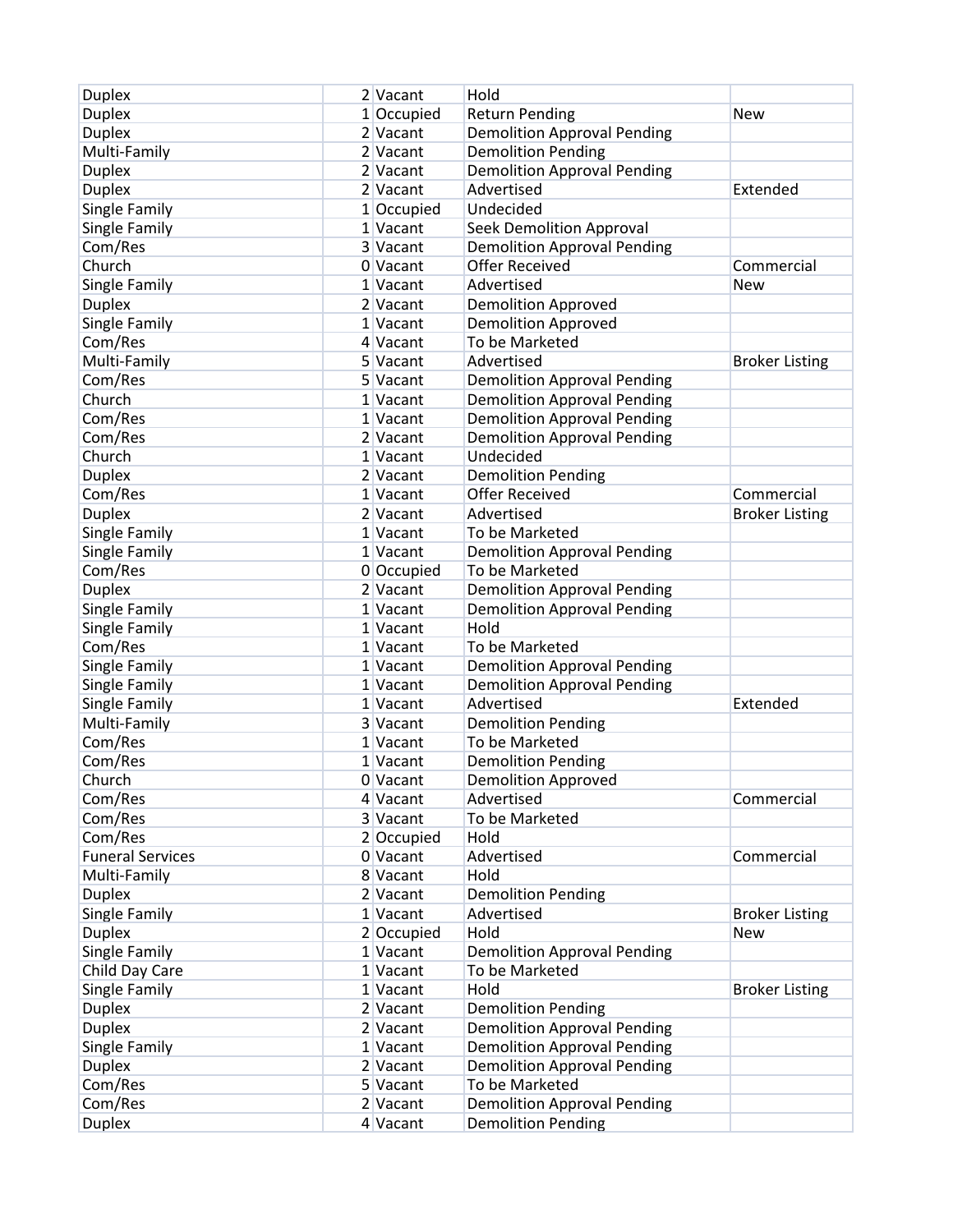| Duplex & Single Family | 3 Vacant   | <b>Demolition Approval Pending</b> |                       |
|------------------------|------------|------------------------------------|-----------------------|
| Single Family          | 1 Vacant   | <b>Demolition Approval Pending</b> |                       |
| Single Family          | 1 Vacant   | <b>Demolition Approval Pending</b> | <b>Broker Listing</b> |
| <b>Duplex</b>          | 2 Vacant   | <b>Seek Demolition Approval</b>    |                       |
| <b>Duplex</b>          | 2 Vacant   | <b>Demolition Approval Pending</b> |                       |
| Com/Res                | 4 Vacant   | <b>Demolition Approval Pending</b> |                       |
| Com/Res                | 3 Vacant   | Hold                               |                       |
| Com/Res                | 4 Vacant   | To be Marketed                     |                       |
| <b>Retail Office</b>   | 0 Vacant   | <b>Demolition Pending</b>          |                       |
| Com/Res                | 1 Vacant   | <b>Demolition Approval Pending</b> |                       |
| <b>Duplex</b>          | 2 Vacant   | Advertised                         | Extended              |
| <b>Duplex</b>          | 2 Vacant   | Advertised                         | Extended              |
| Single Family - 2      | 2 Vacant   | <b>Demolition Pending</b>          |                       |
| <b>Duplex</b>          | 3 Occupied | To be Marketed                     |                       |
| Single Family          | 1 Vacant   | <b>Demolition Pending</b>          |                       |
| Duplex - 2             | 4 Vacant   | <b>Demolition Approved</b>         |                       |
| Multi-Family           | 3 Vacant   | Undecided                          |                       |
| Single Family          | 1 Vacant   | <b>Demolition Pending</b>          |                       |
| <b>Duplex</b>          | 2 Vacant   | <b>Demolition Pending</b>          |                       |
| <b>Duplex</b>          | 2 Vacant   | <b>Demolition Pending</b>          |                       |
| Com/Res                | 3 Vacant   | To be Marketed                     |                       |
| Single Family          | 1 Vacant   | Advertised                         | Extended              |
| Single Family          | 1 Vacant   | Advertised                         | Extended              |
| Single Family          | 1 Occupied | Undecided                          |                       |
| Single Family          | 1 Vacant   | <b>Demolition Approval Pending</b> |                       |
| <b>Duplex</b>          | $2$ Vacant | <b>Demolition Pending</b>          |                       |
| <b>Duplex</b>          | 2 Vacant   | Advertised                         | Extended              |
| Single Family          | 1 Occupied | Undecided                          |                       |
| Single Family          | 1 Vacant   | Advertised                         | <b>Broker Listing</b> |
| Single Family          | 1 Vacant   | <b>Demolition Pending</b>          |                       |
| <b>Duplex</b>          | 2 Vacant   | Advertised                         | Extended              |
| Multi-Family           | 3 Vacant   | <b>Demolition Pending</b>          |                       |
| <b>Duplex</b>          | 2 Vacant   | <b>Seek Demolition Approval</b>    |                       |
| <b>Duplex</b>          | 2 Vacant   | <b>Seek Demolition Approval</b>    |                       |
| Single Family          | 1 Vacant   | Advertised                         | <b>New</b>            |
| Single Family          | 1 Vacant   | To be Marketed                     |                       |
| <b>Duplex</b>          | 2 Vacant   | Advertised                         | Extended              |
| Single Family          | 1 Vacant   | <b>Demolition Pending</b>          |                       |
| <b>Duplex</b>          | $2$ Vacant | <b>Demolition Pending</b>          |                       |
| Single Family          | 1 Vacant   | Offer Accepted                     |                       |
| <b>Duplex</b>          | 2 Vacant   | <b>Seek Demolition Approval</b>    |                       |
| <b>Duplex</b>          | 2 Vacant   | Offer Accepted                     |                       |
| <b>Duplex</b>          | 2 Vacant   | Offer Accepted                     |                       |
| <b>Duplex</b>          | 2 Vacant   | <b>Demolition Pending</b>          |                       |
| <b>Duplex</b>          | 2 Vacant   | <b>Demolition Pending</b>          |                       |
| <b>Duplex</b>          | 2 Vacant   | Advertised                         | Extended              |
| <b>Duplex</b>          | 2 Vacant   | <b>Offer Accepted</b>              |                       |
| Single Family          | 1 Vacant   | Offer Accepted                     |                       |
| <b>Duplex</b>          | 2 Vacant   | Offer Accepted                     |                       |
| <b>Duplex</b>          | 1 Vacant   | Offer Accepted                     |                       |
| <b>Duplex</b>          | $2$ Vacant | Advertised                         | Extended              |
| <b>Duplex</b>          | 2 Vacant   | Offer Accepted                     |                       |
| Single Family          | 1 Vacant   | Offer Accepted                     |                       |
| Single Family          | 1 Vacant   | <b>Seek Demolition Approval</b>    |                       |
| Single Family          | 1 Vacant   | Advertised                         | New                   |
|                        |            |                                    |                       |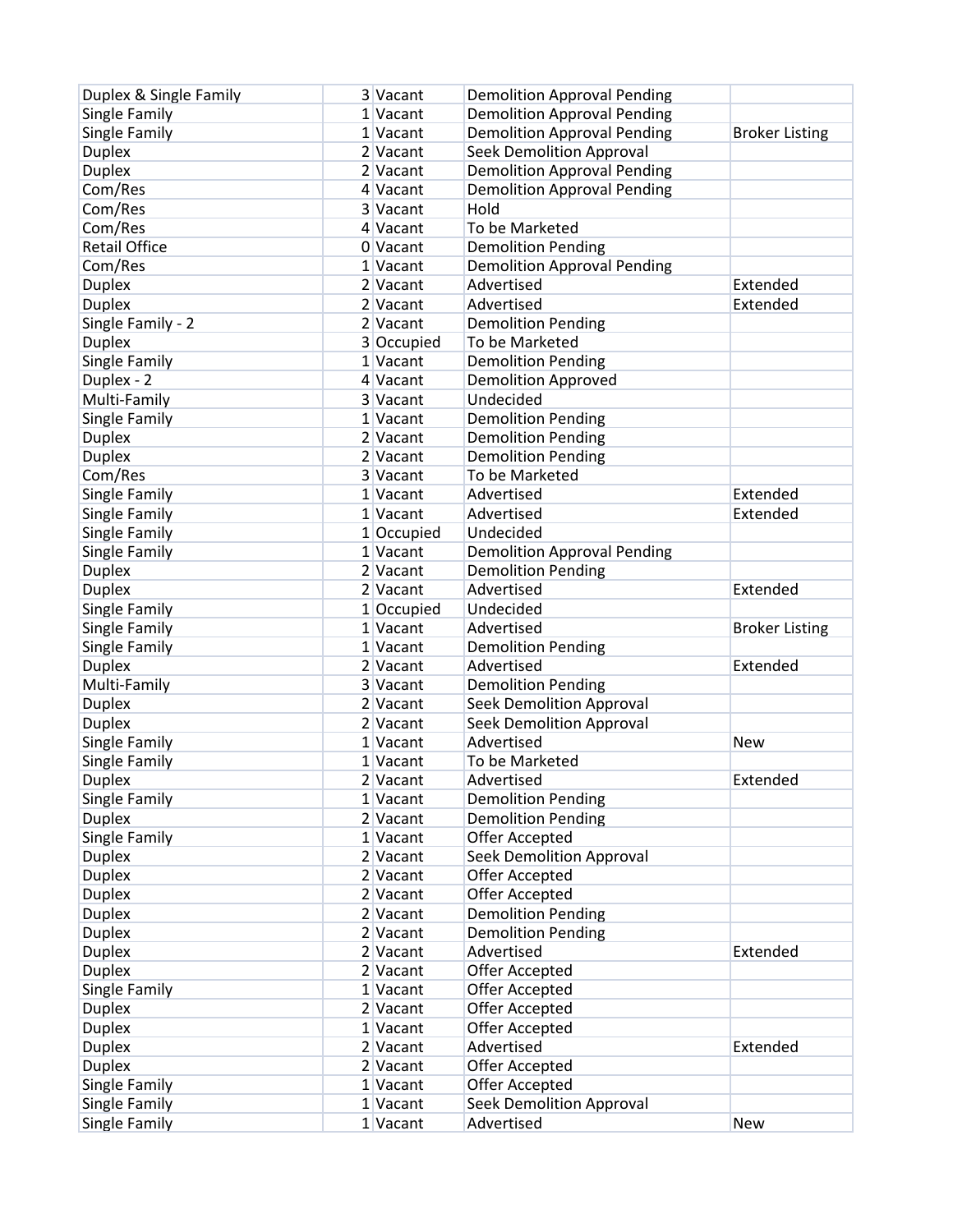| <b>Duplex</b>         | 2 Vacant     | Advertised                      | Extended              |
|-----------------------|--------------|---------------------------------|-----------------------|
| <b>Duplex</b>         | 2 Vacant     | <b>Demolition Pending</b>       |                       |
| <b>Duplex</b>         | 2 Vacant     | Advertised                      | Extended              |
| Single Family         | 1 Vacant     | Advertised                      | <b>Broker Listing</b> |
| Single Family         | 1 Vacant     | Advertised                      | <b>Broker Listing</b> |
| Single Family         | 1 Vacant     | <b>Demolition Pending</b>       |                       |
| Single Family         | 1 Vacant     | <b>Demolition Pending</b>       |                       |
| Com/Res               | 12 Vacant    | <b>Demolition Pending</b>       | Commercial            |
| <b>Duplex</b>         | 2 Vacant     | Advertised                      | Extended              |
| <b>Duplex</b>         | 2 Vacant     | <b>Demolition Pending</b>       |                       |
| <b>Duplex</b>         | 2 Vacant     | Offer Accepted                  |                       |
| <b>Duplex</b>         | 2 Vacant     | Advertised                      | Extended              |
| <b>Duplex</b>         | 2 Vacant     | Offer Accepted                  |                       |
| Single Family         | 1 Vacant     | <b>Seek Demolition Approval</b> |                       |
| <b>Duplex</b>         | 2 Vacant     | Offer Accepted                  |                       |
| <b>Duplex</b>         | 2 Vacant     | Advertised                      | <b>Broker Listing</b> |
| <b>Duplex</b>         | 2 Vacant     | <b>Demolition Approved</b>      |                       |
| <b>Duplex</b>         | 2 Vacant     | Offer Accepted                  |                       |
| <b>Duplex</b>         | 2 Vacant     | Offer Accepted                  |                       |
| <b>Duplex</b>         | 2 Vacant     | <b>Offer Accepted</b>           |                       |
| <b>Duplex</b>         | 2 Vacant     | Advertised                      | Extended              |
| Single Family         | 1 Vacant     | <b>Demolition Pending</b>       |                       |
| <b>Duplex</b>         | 2 Vacant     | <b>Demolition Pending</b>       |                       |
|                       |              |                                 |                       |
| Single Family         | 1 Vacant     | Offer Accepted                  |                       |
| <b>Duplex</b>         | 2 Vacant     | Offer Accepted                  |                       |
| <b>Duplex</b>         | 2 Vacant     | Advertised                      | Extended              |
| Single Family         | 1 Vacant     | Advertised                      | <b>Broker Listing</b> |
| <b>Duplex</b>         | 2 Vacant     | <b>Seek Demolition Approval</b> |                       |
| <b>Duplex</b>         | 2 Vacant     | Offer Accepted                  |                       |
| Warehouse             | 2 Occupied   | Hold                            |                       |
| Single Family         | 1 Vacant     | Offer Accepted                  |                       |
| <b>Duplex</b>         | 2 Vacant     | Advertised                      | Extended              |
| <b>Duplex</b>         | 2 Vacant     | <b>Demolition Pending</b>       |                       |
| <b>Duplex</b>         | 2 Vacant     | <b>Demolition Pending</b>       |                       |
| Com/Res               | 2 Vacant     | <b>Demolition Pending</b>       |                       |
| Com/Res               | 1 Vacant     | <b>Demolition Pending</b>       |                       |
| Single Family         | $1$ Vacant   | <b>Demolition Pending</b>       |                       |
| <b>Duplex</b>         | 2 Vacant     | Advertised                      | Extended              |
| <b>Duplex</b>         | $2$ Vacant   | Advertised                      | <b>Broker Listing</b> |
| Single Family         | $1$ Vacant   | <b>Demolition Pending</b>       |                       |
| <b>Duplex</b>         | 2 Vacant     | Advertised                      | <b>Broker Listing</b> |
| <b>Duplex</b>         | 2 Vacant     | Advertised                      | Extended              |
| Single Family         | $1$ Vacant   | Undecided                       |                       |
| Single Family         | 1 Vacant     | Undecided                       |                       |
| <b>Duplex</b>         | 2 Vacant     | Advertised                      | <b>Broker Listing</b> |
| Single Family         | 1 Vacant     | <b>Offer Received</b>           | <b>Broker Listing</b> |
| <b>Duplex</b>         | 2 Vacant     | Advertised                      | <b>Broker Listing</b> |
| Child Day Care Center | 0 Vacant     | Advertised                      | Commercial            |
| Single Family         | 1 Vacant     | <b>Seek Demolition Approval</b> |                       |
| <b>Duplex</b>         | 2 Occupied   | <b>Demolition Pending</b>       |                       |
| Single Family         | 1 Vacant     | Undecided                       |                       |
| <b>Duplex</b>         | 2 Vacant     | Advertised                      | Extended              |
| Single Family         | $1$ Vacant   | <b>Demolition Pending</b>       |                       |
| Single Family         | 1 Vacant     | Hold                            | <b>New</b>            |
| <b>Duplex</b>         | $2$ Occupied | Undecided                       |                       |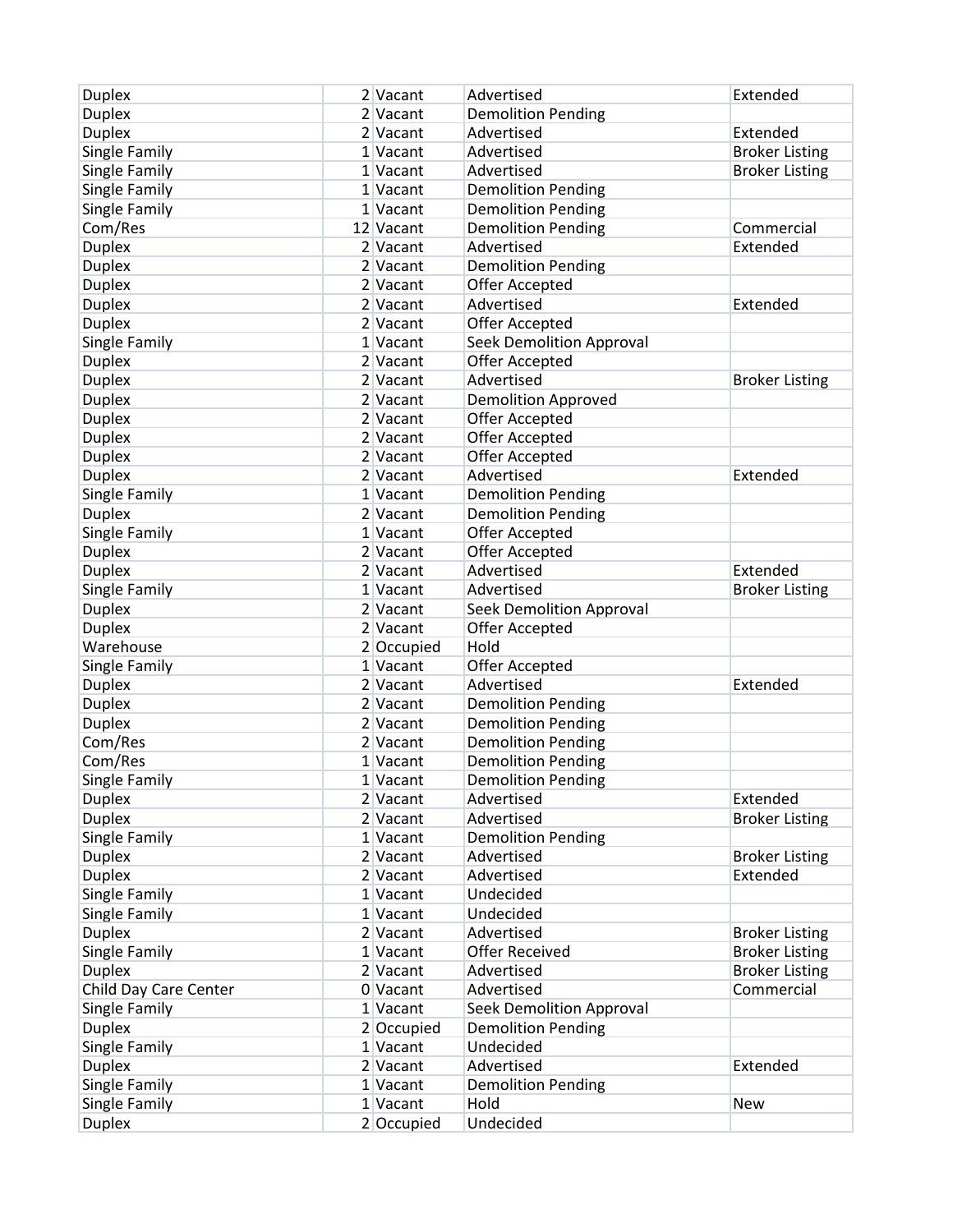| <b>Duplex</b>               | 2 Vacant   | <b>Demolition Pending</b>          |                       |
|-----------------------------|------------|------------------------------------|-----------------------|
| <b>Duplex</b>               | 2 Vacant   | Undecided                          |                       |
| Single Family               | 1 Vacant   | <b>Demolition Pending</b>          |                       |
| Single Family               | 1 Vacant   | <b>Seek Demolition Approval</b>    |                       |
| Single Family               | 1 Vacant   | <b>Demolition Pending</b>          |                       |
| <b>Duplex</b>               | 3 Vacant   | To be Marketed                     |                       |
| <b>Duplex</b>               | 2 Vacant   | Advertised                         | Extended              |
| <b>Duplex</b>               | 2 Vacant   | Offer Accepted                     |                       |
| <b>Duplex</b>               | 2 Vacant   | Hold                               | Extended              |
| Single Family               | 1 Vacant   | Hold                               |                       |
| <b>Duplex</b>               | 2 Vacant   | Offer Accepted                     |                       |
| Single Family               | 1 Occupied | Hold                               |                       |
| Single Family               | $1$ Vacant | <b>Demolition Pending</b>          |                       |
| <b>Duplex</b>               | 2 Vacant   | Advertised                         | Extended              |
| Single Family               | 1 Occupied | Hold                               |                       |
| Single Family               | 1 Vacant   | Advertised                         | <b>Broker Listing</b> |
| Single Family               | 1 Vacant   | Seek Demolition Approval           |                       |
| Com/Res                     | $2$ Vacant | Undecided                          |                       |
| Multi-Family                | 3 Vacant   | Advertised                         | Extended              |
| <b>Duplex</b>               | 2 Vacant   | <b>Demolition Pending</b>          |                       |
| <b>Duplex</b>               | 2 Vacant   | <b>Demolition Pending</b>          |                       |
| Com/Res                     | 8 Occupied | To be Marketed                     |                       |
| Child Day Care              | 0 Vacant   | Advertised                         | Commercial            |
| Com/Res                     | 7 Vacant   | Advertised                         | Commercial            |
| <b>Duplex</b>               | 2 Vacant   | <b>Offer Accepted</b>              |                       |
| <b>Commercial Mixed-Use</b> | 2 Occupied | Undecided                          |                       |
| <b>Family Services</b>      | 0 Vacant   | Hold                               | Commercial            |
| <b>Commercial Mixed Use</b> | 3 Vacant   | <b>Offer Received</b>              |                       |
| <b>Duplex</b>               | 2 Vacant   | Advertised                         | <b>New</b>            |
| <b>Duplex</b>               | 2 Vacant   | <b>Demolition Pending</b>          |                       |
| Tavern                      | 0 Vacant   | <b>Demolition Pending</b>          |                       |
| Single Family               | 1 Vacant   | Advertised                         | Extended              |
| Multi-Family                | 4 Vacant   | Undecided                          |                       |
| Single Family               | 1 Vacant   | <b>Demolition Pending</b>          |                       |
| Com/Res                     | 1 Vacant   | <b>Offer Received</b>              |                       |
| <b>Duplex</b>               | 2 Vacant   | <b>Demolition Pending</b>          |                       |
| Church                      | $0$ Vacant | <b>Demolition Pending</b>          |                       |
| Com/Res                     | 1 Vacant   | <b>Demolition Approval Pending</b> |                       |
| Single Family               | 1 Vacant   | Offer Accepted                     |                       |
| Single Family               | $1$ Vacant | <b>Demolition Pending</b>          |                       |
| Single Family               | 1 Occupied | Undecided                          |                       |
| <b>Duplex</b>               | 4 Vacant   | Advertised                         | <b>Broker Listing</b> |
| <b>Duplex</b>               | 2 Vacant   | <b>Demolition Pending</b>          |                       |
| Single Family               | 1 Occupied | Undecided                          |                       |
| Single Family               | 1 Occupied | Undecided                          |                       |
| Single Family               | 1 Vacant   | <b>Demolition Pending</b>          |                       |
| <b>Duplex</b>               | 2 Occupied | Undecided                          |                       |
| Com/Res                     | 1 Vacant   | Undecided                          |                       |
| Single Family               | 1 Vacant   | Offer Accepted                     | <b>Broker Listing</b> |
| Restaurant                  | 2 Vacant   | <b>Demolition Pending</b>          |                       |
| Single Family               | 1 Occupied | Undecided                          |                       |
| <b>Duplex</b>               | 2 Occupied | Advertised                         | <b>New</b>            |
| Single Family               | 1 Vacant   | Offer Accepted                     | <b>New</b>            |
| <b>Duplex</b>               | 2 Vacant   | Undecided                          |                       |
| <b>Duplex</b>               | 2 Occupied | Offer Accepted                     | Extended              |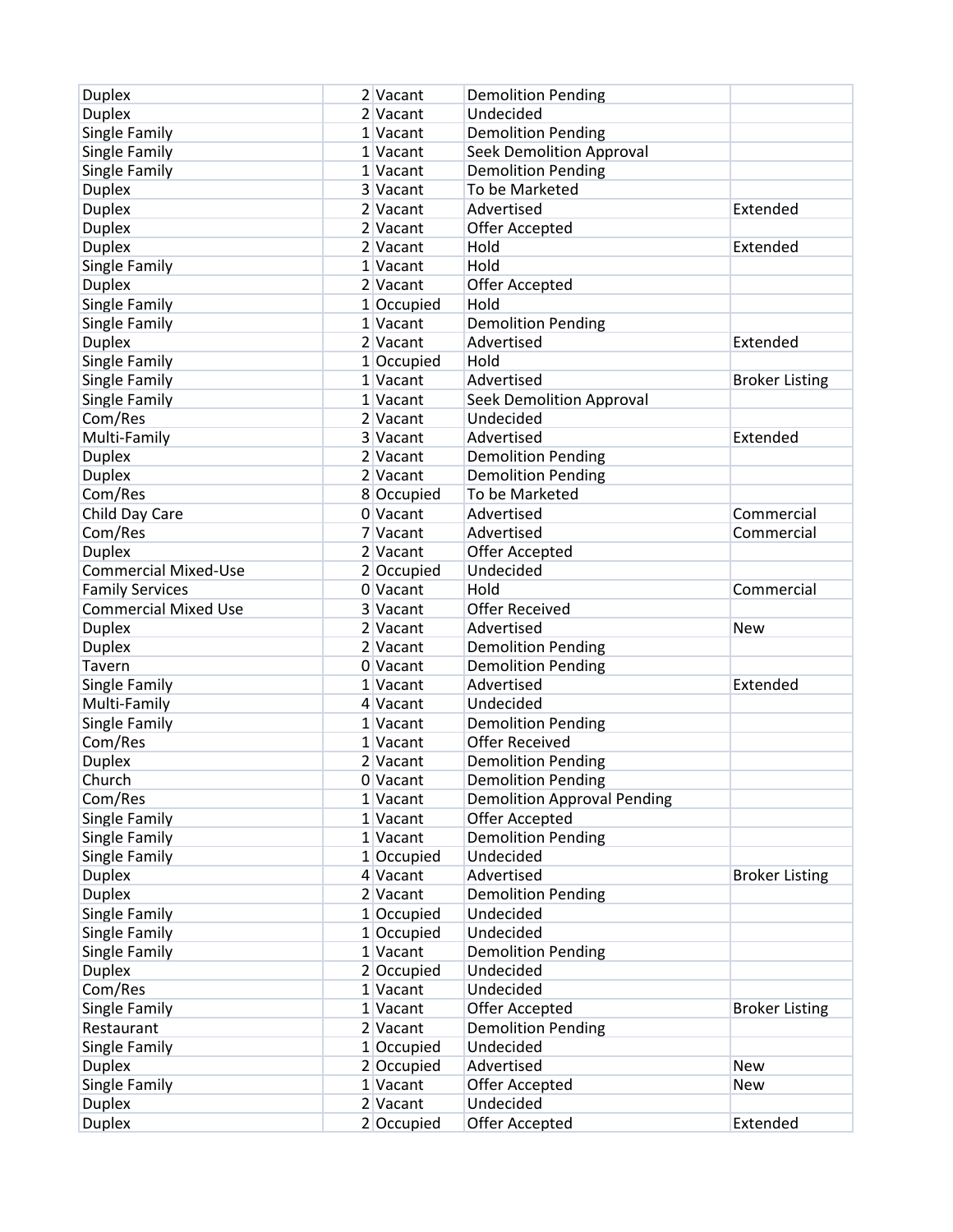| <b>Recreational Facility</b> | 1 Occupied   | Advertised                         | Commercial            |
|------------------------------|--------------|------------------------------------|-----------------------|
| Condominium                  | $1$ Vacant   | To be Marketed                     |                       |
| Single Family                | 1 Vacant     | <b>Demolition Pending</b>          |                       |
| Com/Res                      | 1 Vacant     | Advertised                         | Commercial            |
| Condominium                  | $1$ Vacant   | Offer Accepted                     | <b>Broker Listing</b> |
| <b>Duplex</b>                | $2$ Occupied | Undecided                          |                       |
| Single Family                | 1 Vacant     | <b>Demolition Pending</b>          |                       |
| Single Family                | $1$ Vacant   | Advertised                         | <b>Broker Listing</b> |
| Warehouse                    | 0 Vacant     | To be Marketed                     |                       |
| Single Family                | 1 Vacant     | <b>Demolition Pending</b>          |                       |
| Warehouse                    | 1 Vacant     | Undecided                          |                       |
| Com/Res                      | $1$ Occupied | Undecided                          |                       |
| <b>Duplex</b>                | 2 Occupied   | Undecided                          |                       |
| Child Day Care Center        | 1 Vacant     | To be Marketed                     |                       |
| Com/Res                      | 3 Vacant     | Advertised                         | Commercial            |
| Com/Res                      | 3 Vacant     | Advertised                         | Commercial            |
| Com/Res                      | 5 Vacant     | Advertised                         | Commercial            |
| Single Family                | 1 Vacant     | <b>Return Pending</b>              |                       |
| Com/Res                      | 2 Vacant     | <b>Demolition Pending</b>          |                       |
| Single Family                | 1 Vacant     | <b>Demolition Pending</b>          |                       |
| <b>Duplex</b>                | $2$ Vacant   | Undecided                          |                       |
| <b>Duplex</b>                | 2 Vacant     | <b>Demolition Pending</b>          |                       |
| Single Family                | $1$ Vacant   | <b>Demolition Pending</b>          |                       |
| <b>Duplex</b>                | 2 Occupied   | Hold                               |                       |
| Duplex & Single Family       | 3 Vacant     | Undecided                          |                       |
| Multi-Family                 | 4 Vacant     | Undecided                          |                       |
| Com/Res                      | 1 Vacant     | Advertised                         | Commercial            |
| Single Family                | 1 Vacant     | Hold                               | <b>Broker Listing</b> |
| <b>Duplex</b>                | 2 Vacant     | Advertised                         | <b>Broker Listing</b> |
| <b>Duplex</b>                | 2 Occupied   | Undecided                          |                       |
| Single Family                | $1$ Vacant   | Undecided                          |                       |
| <b>Duplex</b>                | 2 Vacant     | <b>Demolition Pending</b>          |                       |
| Duplex & Single Family       | 3 Occupied   | <b>Demolition Approved</b>         |                       |
| <b>Duplex</b>                | $2$ Occupied | <b>Return Pending</b>              |                       |
| City Library                 | $0$ Vacant   | <b>Offer Received</b>              | Commercial            |
| Com/Res                      | 3 Vacant     | To be Marketed                     |                       |
| Single Family                | 1 Vacant     | <b>Demolition Approval Pending</b> |                       |
| Com/Res                      | 3 Vacant     | To be Marketed                     |                       |
| <b>Duplex</b>                | $2$ Vacant   | <b>Seek Demolition Approval</b>    |                       |
| Com/Res                      | 2 Vacant     | <b>Demolition Pending</b>          |                       |
| Single Family                | 1 Vacant     | Advertised                         | <b>Broker Listing</b> |
| Single Family                | $1$ Vacant   | Undecided                          |                       |
| Single Family                | 1 Vacant     | <b>Demolition Pending</b>          |                       |
| Warehouse                    | 1 Vacant     | <b>Offer Received</b>              | Commercial            |
| <b>Used Car Dealer</b>       | 1 Occupied   | <b>Offer Received</b>              | Commercial            |
| Com/Res                      | 2 Vacant     | Undecided                          |                       |
| Single Family                | 1 Vacant     | Offer Accepted                     | <b>New</b>            |
| Single Family                | 1 Vacant     | <b>Demolition Pending</b>          |                       |
| <b>Duplex</b>                | 2 Vacant     | Undecided                          |                       |
| Manufacturing/Warehouse      | 0 Occupied   | Advertised                         | Commercial            |
| Single Family                | 1 Vacant     | Advertised                         | Extended              |
| Tavern & Mobile Home Court   | 72 Vacant    | Advertised                         | Commercial            |
| Single Family                | 1 Vacant     | Advertised                         | <b>New</b>            |
| Single Family                | $1$ Occupied | <b>Return Pending</b>              |                       |
| <b>Duplex</b>                | 2 Vacant     | <b>Demolition Approval Pending</b> |                       |
|                              |              |                                    |                       |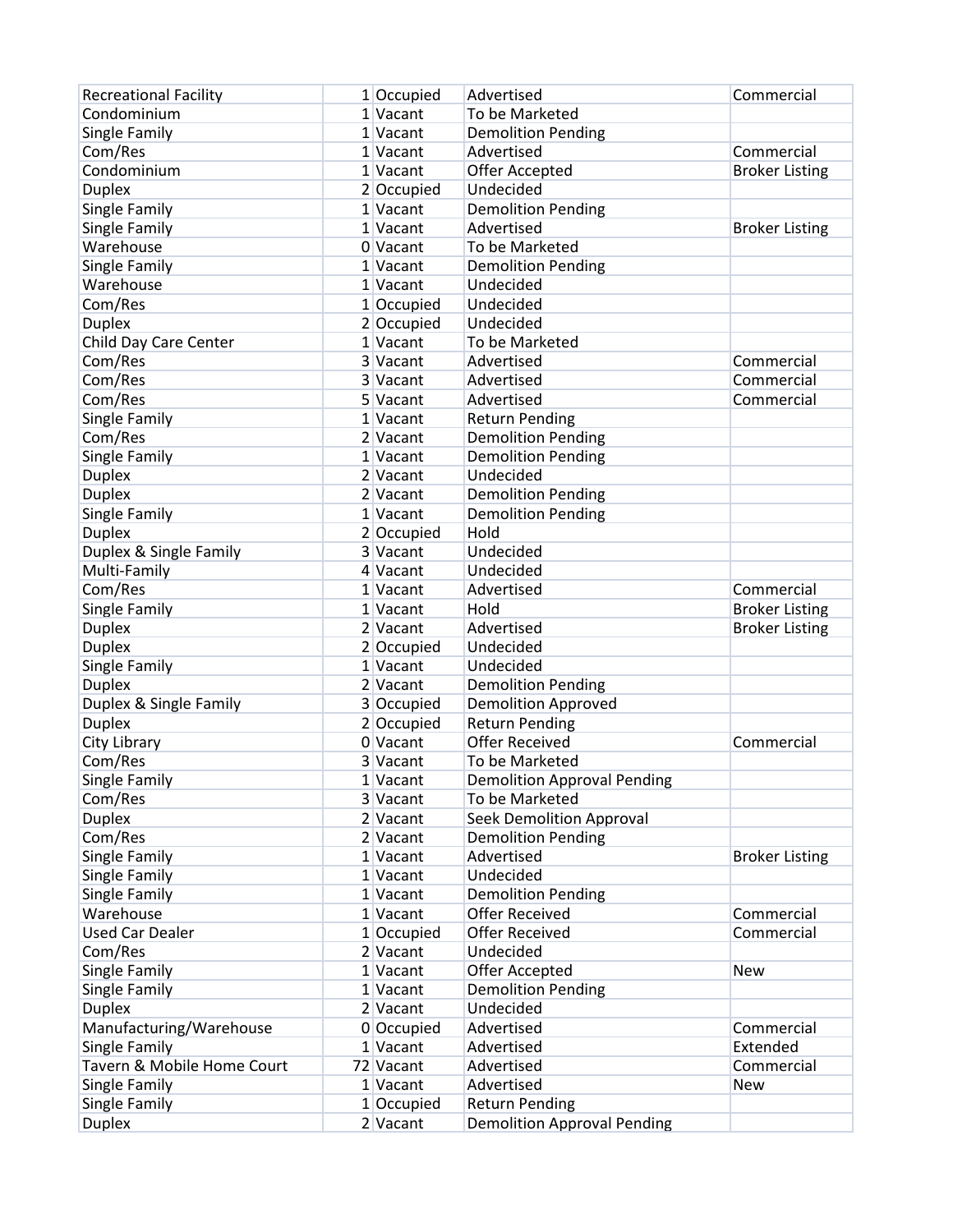| Single Family          | 1 Occupied | <b>Return Pending</b>              |                       |
|------------------------|------------|------------------------------------|-----------------------|
| <b>Duplex</b>          | 2 Occupied | Hold                               |                       |
| Com/Res                | 2 Vacant   | Advertised                         | Commercial            |
| <b>Duplex</b>          | 2 Vacant   | <b>Demolition Pending</b>          |                       |
| Single Family          | 1 Occupied | Hold                               | Extended              |
| Single Family          | 1 Vacant   | <b>Demolition Pending</b>          |                       |
| Single Family          | 1 Vacant   | <b>Demolition Pending</b>          |                       |
| <b>Duplex</b>          | 2 Vacant   | Undecided                          |                       |
| <b>Duplex</b>          | 2 Vacant   | <b>Demolition Pending</b>          |                       |
| Single Family          | 1 Vacant   | <b>Demolition Pending</b>          |                       |
| <b>Duplex</b>          | 2 Vacant   | <b>Seek Demolition Approval</b>    | Extended              |
| Single Family          | 1 Occupied | Hold                               |                       |
| Single Family          | $1$ Vacant | <b>Demolition Pending</b>          |                       |
| <b>Duplex</b>          | 2 Vacant   | <b>Demolition Pending</b>          |                       |
| <b>Duplex</b>          | 2 Vacant   | Advertised                         | Extended              |
| Single Family          | 1 Vacant   | <b>Demolition Pending</b>          |                       |
| Single Family          | 1 Vacant   | Advertised                         | <b>Broker Listing</b> |
| Single Family          | 1 Vacant   | <b>Demolition Pending</b>          |                       |
| Multi-Family           | 4 Vacant   | <b>Return Pending</b>              |                       |
| <b>Duplex</b>          | 2 Vacant   | <b>Demolition Pending</b>          |                       |
| Duplex & Single Family | 3 Vacant   | <b>Demolition Pending</b>          |                       |
| Multi-Family           | 2 Vacant   | <b>Demolition Pending</b>          |                       |
| <b>Duplex</b>          | 2 Vacant   | <b>Demolition Pending</b>          |                       |
| <b>Duplex</b>          | 2 Vacant   | Hold                               |                       |
| <b>Duplex</b>          | 2 Vacant   | <b>Demolition Pending</b>          |                       |
| <b>Duplex</b>          | 2 Vacant   | Advertised                         | Extended              |
| Com/Res                | 1 Vacant   | Hold                               |                       |
| Single Family          | 1 Vacant   | <b>Demolition Pending</b>          |                       |
| <b>Duplex</b>          | 2 Vacant   | <b>Demolition Pending</b>          |                       |
| Single Family          | 1 Vacant   | <b>Demolition Pending</b>          |                       |
| <b>Duplex</b>          | 2 Vacant   | <b>Demolition Approval Pending</b> |                       |
| Single Family          | 1 Vacant   | <b>Demolition Pending</b>          |                       |
| Single Family - 2      | 2 Vacant   | Hold                               | <b>Broker Listing</b> |
| Single Family          | 1 Vacant   | Undecided                          |                       |
| <b>Duplex</b>          | 2 Vacant   | <b>Demolition Pending</b>          |                       |
| <b>Duplex</b>          | 2 Vacant   | Hold                               |                       |
| <b>Duplex</b>          | 2 Occupied | Hold                               | Extended              |
| <b>Duplex</b>          | $2$ Vacant | <b>Demolition Pending</b>          |                       |
| Single Family          | 1 Vacant   | <b>Demolition Approval Pending</b> |                       |
| Single Family          | 1 Vacant   | Undecided                          |                       |
| Single Family          | 1 Vacant   | Advertised                         | <b>Broker Listing</b> |
| Single Family          | $1$ Vacant | <b>Demolition Pending</b>          |                       |
| <b>Duplex</b>          | $2$ Vacant | <b>Demolition Pending</b>          |                       |
| Single Family          | 1 Vacant   | <b>Demolition Pending</b>          |                       |
| Single Family          | $1$ Vacant | <b>Demolition Approval Pending</b> | <b>Broker Listing</b> |
| <b>Duplex</b>          | 2 Vacant   | <b>Demolition Pending</b>          |                       |
| <b>Duplex</b>          | 2 Vacant   | <b>Demolition Pending</b>          |                       |
| <b>Duplex</b>          | 2 Vacant   | <b>Demolition Pending</b>          |                       |
| Multi-Family           | 4 Vacant   | <b>Demolition Pending</b>          | <b>Broker Listing</b> |
| <b>Duplex</b>          | $2$ Vacant | Advertised                         | <b>Broker Listing</b> |
| <b>Duplex</b>          | 2 Vacant   | <b>Demolition Recommended</b>      |                       |
| Single Family          | 1 Vacant   | Advertised                         | <b>Broker Listing</b> |
| Single Family          | $1$ Vacant | <b>Seek Demolition Approval</b>    |                       |
| <b>Duplex</b>          | 2 Vacant   | <b>Demolition Pending</b>          |                       |
| Single Family          | $1$ Vacant | <b>Demolition Pending</b>          |                       |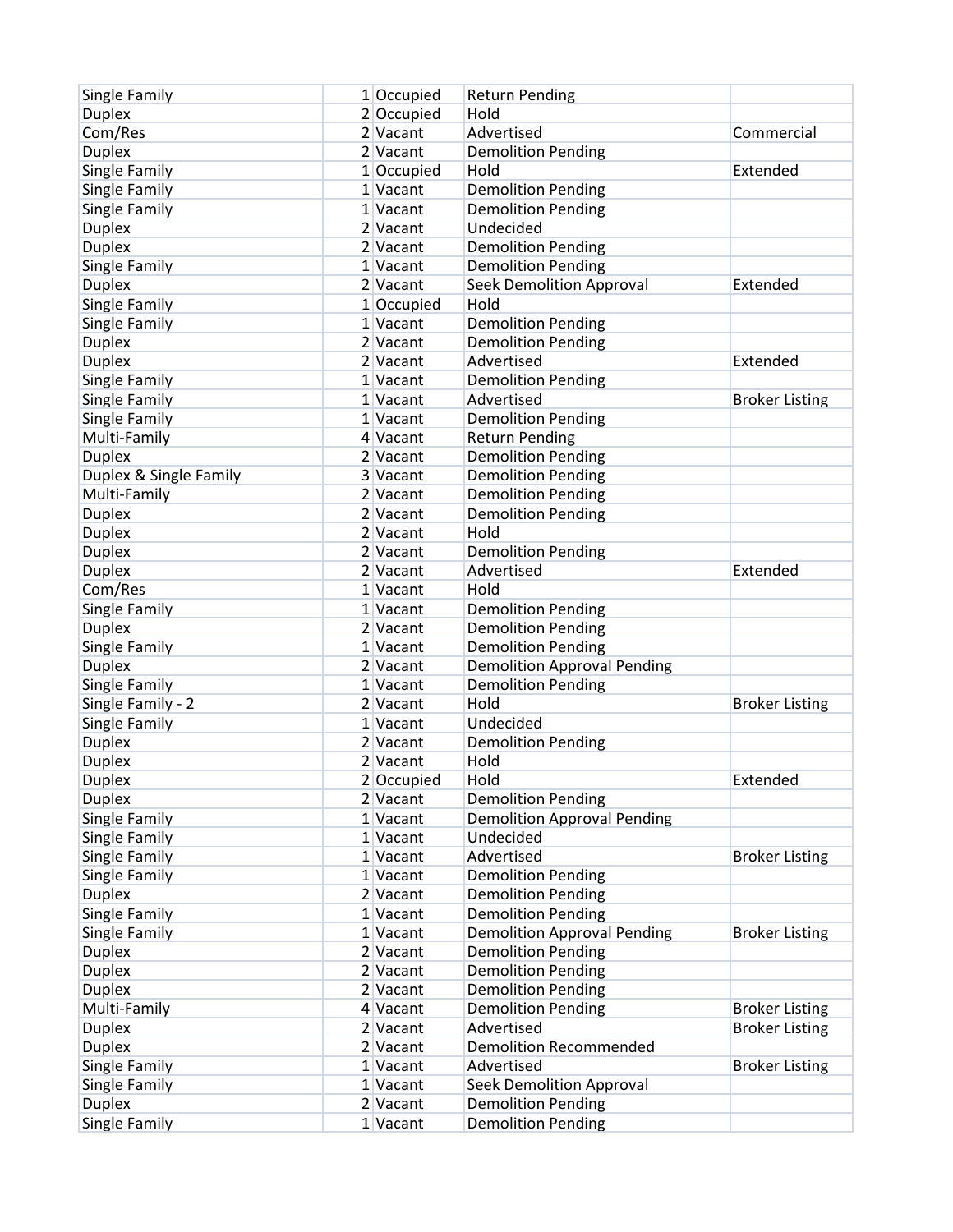| <b>Duplex</b>     | 2 Vacant   | Seek Demolition Approval           |                       |
|-------------------|------------|------------------------------------|-----------------------|
| Single Family     | 1 Vacant   | Undecided                          |                       |
| Single Family     | 1 Vacant   | <b>Demolition Pending</b>          |                       |
| Single Family     | 1 Vacant   | <b>Demolition Pending</b>          |                       |
| Single Family     | 1 Vacant   | <b>Demolition Pending</b>          |                       |
| Single Family     | 1 Vacant   | <b>Demolition Pending</b>          |                       |
| <b>Duplex</b>     | 2 Vacant   | <b>Demolition Pending</b>          |                       |
| Single Family     | 1 Vacant   | <b>Demolition Pending</b>          |                       |
| <b>Duplex</b>     | 2 Vacant   | Advertised                         | Extended              |
| Single Family     | 1 Vacant   | <b>Demolition Pending</b>          |                       |
| Single Family - 2 | 2 Vacant   | <b>Demolition Approved</b>         |                       |
| Single Family     | 1 Vacant   | Advertised                         | Extended              |
| <b>Duplex</b>     | 2 Vacant   | <b>Demolition Pending</b>          |                       |
| Single Family     | 1 Vacant   | <b>Demolition Approved</b>         |                       |
| Single Family     | 1 Vacant   | <b>Demolition Pending</b>          |                       |
| Single Family     | 1 Vacant   | Advertised                         | Extended              |
| Church            | 3 Vacant   | To be Marketed                     |                       |
| Single Family     | $1$ Vacant | Advertised                         | <b>Broker Listing</b> |
| <b>Duplex</b>     | 3 Vacant   | <b>Demolition Approved</b>         |                       |
| <b>Duplex</b>     | $2$ Vacant | <b>Demolition Approval Pending</b> |                       |
| <b>Duplex</b>     | $2$ Vacant | Advertised                         | Extended              |
| Tavern            | 1 Vacant   | <b>Demolition Pending</b>          |                       |
| <b>Duplex</b>     | 2 Vacant   | Hold                               |                       |
| <b>Duplex</b>     | 2 Vacant   | Advertised                         | Extended              |
| <b>Duplex</b>     | 2 Vacant   | Hold                               | Extended              |
| Single Family     | 1 Vacant   | <b>Seek Demolition Approval</b>    |                       |
| Single Family     | 1 Vacant   | Hold                               | <b>Broker Listing</b> |
| Single Family     | 1 Vacant   | <b>Seek Demolition Approval</b>    |                       |
| <b>Duplex</b>     | 2 Vacant   | <b>Demolition Approved</b>         |                       |
| <b>Duplex</b>     | 2 Vacant   | <b>Seek Demolition Approval</b>    |                       |
| Single Family     | 1 Vacant   | <b>Demolition Pending</b>          | <b>Broker Listing</b> |
| <b>Duplex</b>     | 2 Vacant   | <b>Demolition Approval Pending</b> |                       |
| <b>Duplex</b>     | 2 Vacant   | Offer Accepted                     | <b>Broker Listing</b> |
| <b>Duplex</b>     | 2 Vacant   | Advertised                         | <b>Broker Listing</b> |
| Single Family     | 1 Vacant   | <b>Demolition Approval Pending</b> |                       |
| Single Family     | 1 Vacant   | <b>Demolition Pending</b>          |                       |
| Single Family     | 1 Occupied | Undecided                          |                       |
| Single Family     | 1 Vacant   | <b>Demolition Approval Pending</b> |                       |
| <b>Duplex</b>     | $2$ Vacant | <b>Demolition Pending</b>          |                       |
| <b>Duplex</b>     | 2 Vacant   | Offer Accepted                     |                       |
| Multi-Family      | 3 Vacant   | Advertised                         | <b>Broker Listing</b> |
| Single Family     | 1 Vacant   | <b>Demolition Pending</b>          |                       |
| Single Family     | 1 Vacant   | <b>Demolition Approval Pending</b> |                       |
| <b>Duplex</b>     | 2 Vacant   | <b>Demolition Approval Pending</b> |                       |
| Duplex            | 2 Vacant   | <b>Demolition Approved</b>         |                       |
| <b>Duplex</b>     | 2 Vacant   | <b>Seek Demolition Approval</b>    |                       |
| Com/Res           | 2 Vacant   | Advertised                         | <b>Broker Listing</b> |
| <b>Duplex</b>     | 2 Vacant   | Advertised                         | <b>Broker Listing</b> |
| Single Family     | 1 Vacant   | <b>Demolition Approved</b>         |                       |
| <b>Duplex</b>     | 2 Vacant   | Offer Accepted                     |                       |
| Single Family     | 1 Vacant   | Offer Accepted                     |                       |
| <b>Duplex</b>     | 2 Vacant   | <b>Demolition Pending</b>          |                       |
| Single Family     | $1$ Vacant | Offer Accepted                     |                       |
| <b>Duplex</b>     | 2 Vacant   | <b>Demolition Approval Pending</b> |                       |
|                   | $2$ Vacant | <b>Demolition Pending</b>          | Extended              |
| <b>Duplex</b>     |            |                                    |                       |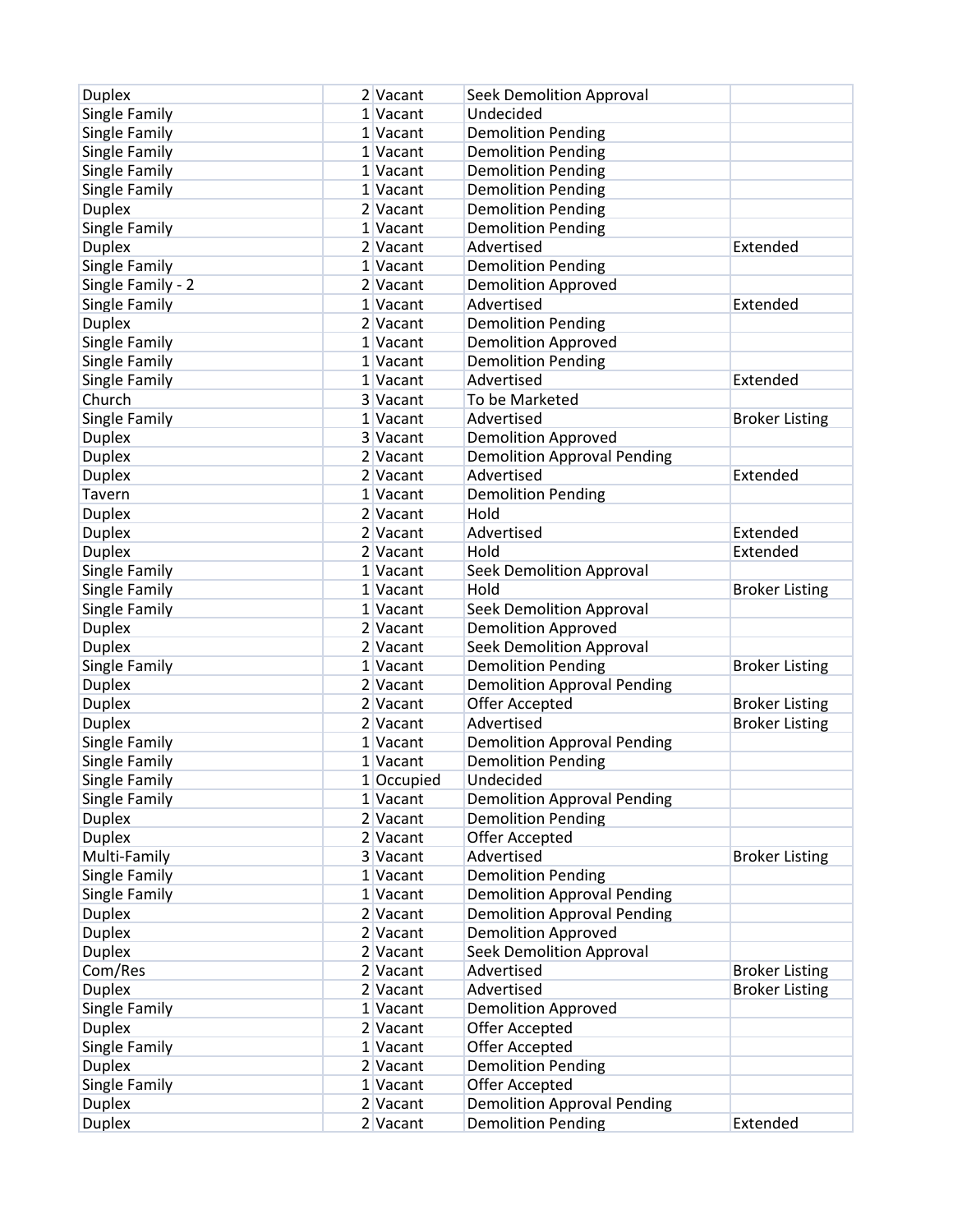| <b>Duplex</b> | 2 Vacant   | <b>Demolition Pending</b>          |                       |
|---------------|------------|------------------------------------|-----------------------|
| Single Family | 1 Vacant   | <b>Seek Demolition Approval</b>    | Extended              |
| <b>Duplex</b> | 2 Vacant   | <b>Demolition Pending</b>          |                       |
| Warehouse     | 0 Vacant   | Undecided                          |                       |
| Single Family | 1 Vacant   | <b>Demolition Pending</b>          |                       |
| Multi-Family  | 4 Vacant   | Offer Accepted                     |                       |
| Single Family | 1 Vacant   | Advertised                         | <b>Broker Listing</b> |
| Single Family | 1 Vacant   | <b>Demolition Pending</b>          |                       |
| Multi-Family  | 3 Vacant   | <b>Demolition Pending</b>          |                       |
| <b>Duplex</b> | 2 Vacant   | <b>Demolition Approval Pending</b> |                       |
| Single Family | 1 Occupied | <b>Return Pending</b>              |                       |
| Multi-Family  | 4 Vacant   | Offer Accepted                     | Extended              |
| <b>Duplex</b> | 2 Vacant   | <b>Demolition Pending</b>          |                       |
| Multi-Family  | 3 Vacant   | <b>Demolition Pending</b>          |                       |
| <b>Duplex</b> | 2 Vacant   | <b>Demolition Pending</b>          |                       |
| <b>Duplex</b> | 2 Vacant   | <b>Demolition Pending</b>          |                       |
| <b>Duplex</b> | 2 Vacant   | <b>Demolition Approved</b>         |                       |
| <b>Duplex</b> | 2 Vacant   | Hold                               | Extended              |
| <b>Duplex</b> | 2 Vacant   | <b>Demolition Pending</b>          |                       |
| <b>Duplex</b> | 2 Vacant   | <b>Demolition Pending</b>          |                       |
| Single Family | 1 Vacant   | Hold                               | Extended              |
| <b>Duplex</b> | 2 Vacant   | <b>Demolition Pending</b>          |                       |
| <b>Duplex</b> | 2 Vacant   | Hold                               | <b>Broker Listing</b> |
| <b>Duplex</b> | 2 Vacant   | <b>Demolition Approved</b>         |                       |
| <b>Duplex</b> | 2 Vacant   | <b>Demolition Pending</b>          |                       |
| <b>Duplex</b> | 2 Vacant   | <b>Demolition Pending</b>          |                       |
| Single Family | 1 Vacant   | <b>Demolition Pending</b>          |                       |
| <b>Duplex</b> | 2 Vacant   | Offer Accepted                     |                       |
| <b>Duplex</b> | 2 Vacant   | <b>Demolition Approval Pending</b> |                       |
| <b>Duplex</b> | 2 Vacant   | <b>Offer Accepted</b>              |                       |
| Multi-Family  | 4 Vacant   | Advertised                         | <b>Broker Listing</b> |
| Single Family | 1 Vacant   | Offer Accepted                     |                       |
| Single Family | $1$ Vacant | Offer Accepted                     |                       |
| Single Family | 1 Vacant   | Offer Accepted                     |                       |
| <b>Duplex</b> | 2 Vacant   | Offer Accepted                     |                       |
| <b>Duplex</b> | 2 Vacant   | Offer Accepted                     | <b>Broker Listing</b> |
| Multi-Family  | 2 Vacant   | Advertised                         | New                   |
| Single Family | 1 Vacant   | Offer Accepted                     |                       |
| <b>Duplex</b> | $2$ Vacant | Advertised                         | <b>Broker Listing</b> |
| <b>Duplex</b> | $2$ Vacant | Offer Accepted                     |                       |
| <b>Duplex</b> | $2$ Vacant | Offer Accepted                     |                       |
| <b>Duplex</b> | 2 Vacant   | Advertised                         | <b>Broker Listing</b> |
| <b>Duplex</b> | 2 Vacant   | Advertised                         | Extended              |
| <b>Duplex</b> | 2 Vacant   | <b>Offer Accepted</b>              | <b>New</b>            |
| Single Family | 1 Vacant   | <b>Demolition Pending</b>          |                       |
| Single Family | 1 Vacant   | <b>Demolition Approval Pending</b> |                       |
| Single Family | 1 Vacant   | Advertised                         | <b>Broker Listing</b> |
| <b>Duplex</b> | 2 Vacant   | <b>Demolition Pending</b>          |                       |
| Single Family | 1 Vacant   | Offer Accepted                     |                       |
| <b>Duplex</b> | 2 Occupied | Undecided                          |                       |
| <b>Duplex</b> | 2 Occupied | Hold                               |                       |
| <b>Duplex</b> | 2 Vacant   | Offer Accepted                     |                       |
| <b>Duplex</b> | 2 Vacant   | Offer Accepted                     |                       |
| <b>Duplex</b> | 2 Vacant   | Offer Accepted                     |                       |
| <b>Duplex</b> | $2$ Vacant | Advertised                         | <b>Broker Listing</b> |
|               |            |                                    |                       |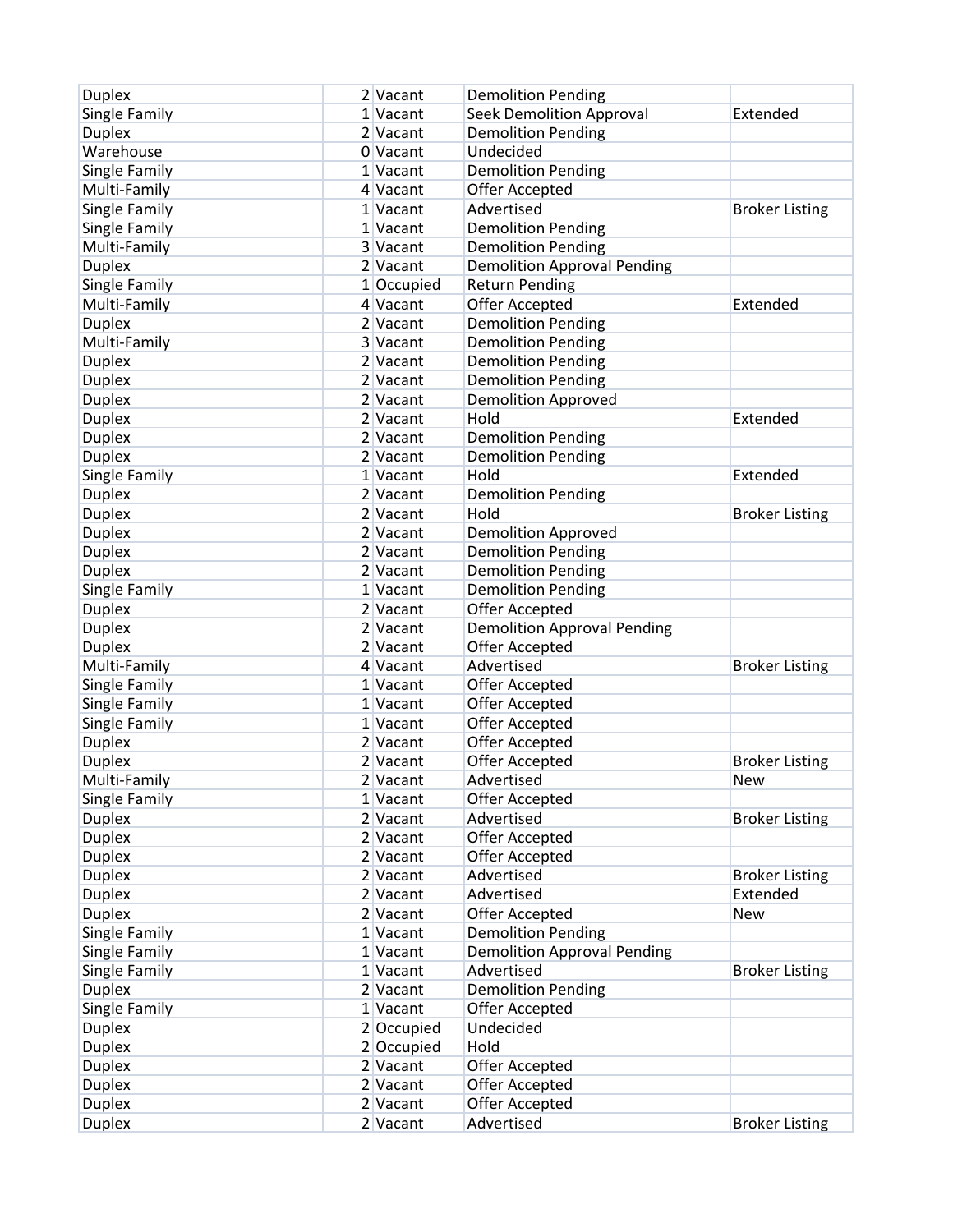| Single Family | 1 Vacant   | Hold                               | <b>Broker Listing</b> |
|---------------|------------|------------------------------------|-----------------------|
| <b>Duplex</b> | 2 Vacant   | Offer Accepted                     | <b>Broker Listing</b> |
| Single Family | 1 Vacant   | Offer Accepted                     | <b>Broker Listing</b> |
| <b>Duplex</b> | 2 Vacant   | <b>Demolition Approved</b>         |                       |
| <b>Duplex</b> | 2 Vacant   | <b>Demolition Pending</b>          |                       |
| <b>Duplex</b> | 2 Vacant   | Advertised                         | New                   |
| <b>Duplex</b> | 2 Vacant   | Advertised                         | <b>Broker Listing</b> |
| <b>Duplex</b> | 2 Vacant   | Offer Accepted                     |                       |
| <b>Duplex</b> | 2 Vacant   | Offer Accepted                     | Extended              |
| <b>Duplex</b> | 2 Vacant   | <b>Demolition Pending</b>          |                       |
| <b>Duplex</b> | 2 Vacant   | <b>Demolition Pending</b>          | <b>Broker Listing</b> |
| <b>Duplex</b> | 2 Vacant   | <b>Demolition Pending</b>          |                       |
| <b>Duplex</b> | 2 Vacant   | Advertised                         | Extended              |
| <b>Duplex</b> | 2 Vacant   | <b>Demolition Approved</b>         |                       |
| <b>Duplex</b> | 2 Vacant   | <b>Return Pending</b>              | Extended              |
| Single Family | 1 Occupied | <b>Return Pending</b>              |                       |
| <b>Duplex</b> | 2 Vacant   | <b>Demolition Pending</b>          |                       |
| <b>Duplex</b> | 2 Occupied | Hold                               |                       |
| Single Family | 1 Vacant   | <b>Offer Received</b>              | Extended              |
| <b>Duplex</b> | 2 Occupied | <b>Return Pending</b>              |                       |
| <b>Duplex</b> | 2 Vacant   | Advertised                         | <b>Broker Listing</b> |
| <b>Duplex</b> | 2 Vacant   | Offer Accepted                     |                       |
| Com/Res       | $1$ Vacant | To be Marketed                     |                       |
| Com/Res       | 2 Vacant   | To be Marketed                     |                       |
| <b>Duplex</b> | 3 Vacant   | Seek Demolition Approval           |                       |
| Tavern        | 1 Vacant   | Undecided                          |                       |
| <b>Duplex</b> | 2 Vacant   | <b>Demolition Pending</b>          |                       |
| Multi-Family  | 3 Vacant   | <b>Demolition Pending</b>          |                       |
| Com/Res       | 2 Vacant   | <b>Demolition Pending</b>          |                       |
| Com/Res       | 6 Occupied | To be Marketed                     |                       |
| Single Family | 1 Vacant   | <b>Demolition Pending</b>          |                       |
| <b>Duplex</b> | 2 Vacant   | Undecided                          |                       |
| <b>Duplex</b> | 2 Vacant   | <b>Demolition Pending</b>          |                       |
| Single Family | $1$ Vacant | Hold                               | Extended              |
| Multi-Family  | 5 Vacant   | Advertised                         | Extended              |
| <b>Duplex</b> | 2 Vacant   | <b>Demolition Pending</b>          |                       |
| <b>Duplex</b> | 2 Vacant   | <b>Demolition Approved</b>         |                       |
| <b>Duplex</b> | 2 Vacant   | <b>Demolition Approved</b>         |                       |
| <b>Duplex</b> | $2$ Vacant | <b>Demolition Approval Pending</b> |                       |
| <b>Duplex</b> | 2 Vacant   | <b>Demolition Pending</b>          |                       |
| Com/Res       | $2$ Vacant | Undecided                          |                       |
| Com/Res       | $2$ Vacant | Undecided                          |                       |
| Church        | 0 Vacant   | <b>Demolition Pending</b>          |                       |
| Com/Res       | 3 Vacant   | Undecided                          |                       |
| Com/Res       | 1 Vacant   | <b>Demolition Pending</b>          |                       |
| Single Family | 5 Occupied | To be Marketed                     |                       |
| Single Family | 1 Vacant   | Hold                               |                       |
| Single Family | 1 Vacant   | Offer Accepted                     | Extended              |
| Single Family | 1 Vacant   | <b>Demolition Pending</b>          | <b>Broker Listing</b> |
| Com/Res       | 4 Vacant   | <b>Demolition Pending</b>          |                       |
| <b>Duplex</b> | 1 Vacant   | <b>Demolition Pending</b>          |                       |
| Com/Res       | 2 Vacant   | To be Marketed                     |                       |
| Single Family | 1 Vacant   | <b>Demolition Pending</b>          |                       |
| <b>Duplex</b> | 2 Vacant   | <b>Seek Demolition Approval</b>    |                       |
| <b>Duplex</b> | $2$ Vacant | <b>Demolition Pending</b>          |                       |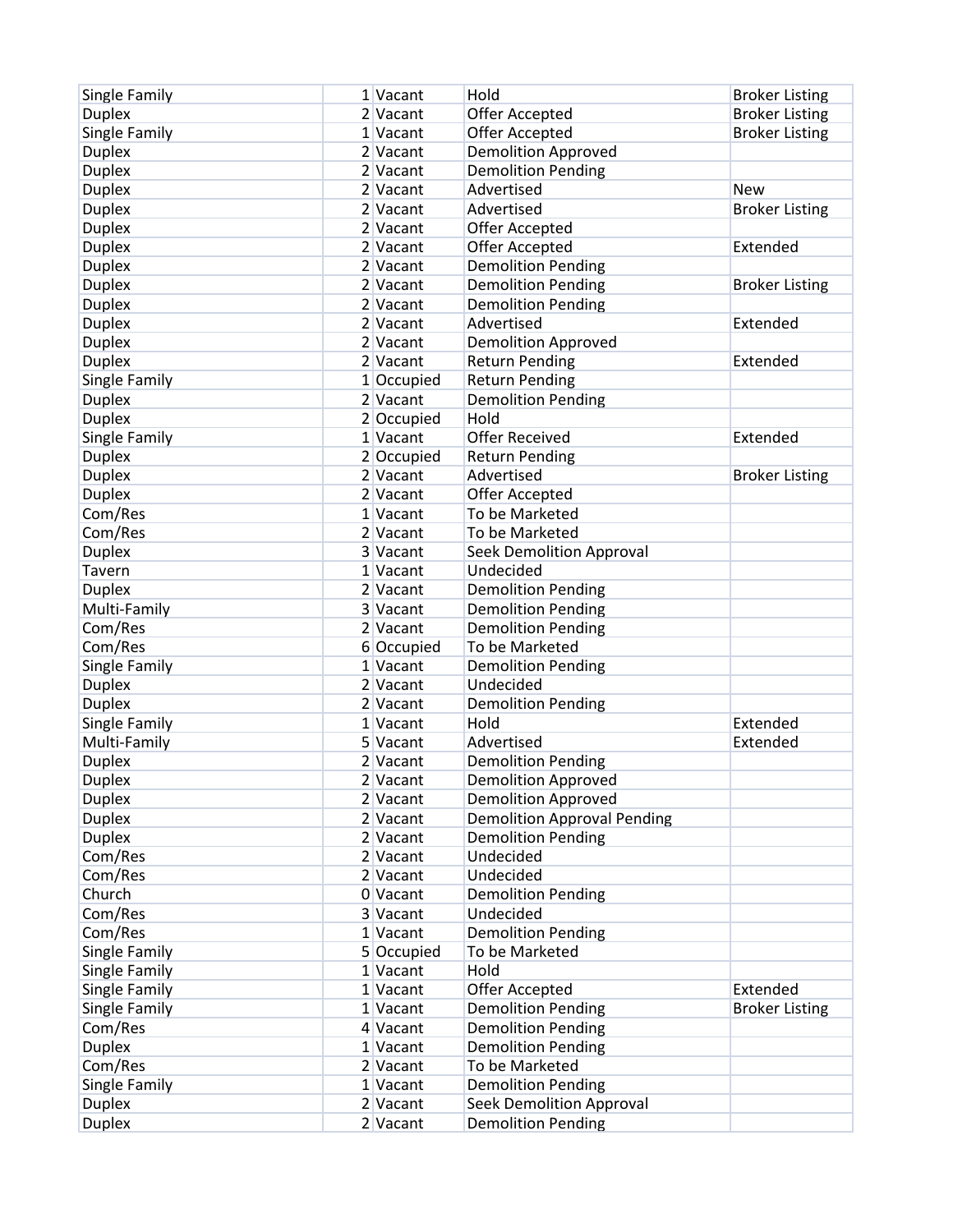| Warehouse               | 0 Vacant   | <b>Demolition Pending</b>          |                       |
|-------------------------|------------|------------------------------------|-----------------------|
| Warehouse               | 0 Vacant   | <b>Demolition Pending</b>          |                       |
| Com/Res                 | 2 Vacant   | <b>Demolition Approval Pending</b> |                       |
| Single Family           | 1 Vacant   | Hold                               | Extended              |
| Single Family           | 1 Vacant   | Hold                               | Extended              |
| <b>Duplex</b>           | 2 Vacant   | Hold                               | <b>Broker Listing</b> |
| Com/Res                 | 1 Occupied | To be Marketed                     |                       |
| Com/Res                 | 1 Vacant   | Advertised                         | Commercial            |
| Com/Res                 | 3 Vacant   | To be Marketed                     |                       |
| Com/Res                 | 3 Vacant   | To be Marketed                     | <b>RFP</b>            |
| <b>Automotive Parts</b> | 0 Vacant   | <b>Demolition Pending</b>          |                       |
| Church                  | 0 Occupied | To be Marketed                     |                       |
| Com/Res                 | 7 Vacant   | To be Marketed                     |                       |
| Com/Res                 | 1 Vacant   | To be Marketed                     |                       |
| Restaurant              | 0 Vacant   | Hold                               |                       |
| Com/Res                 | 2 Vacant   | Undecided                          |                       |
| Com/Res                 | 1 Vacant   | Advertised                         | Commercial            |
| Com/Res                 | 3 Vacant   | To be Marketed                     |                       |
| Com/Res                 | 1 Vacant   | Advertised                         | Commercial            |
| Com/Res                 | 3 Vacant   | Advertised                         | Commercial            |
| <b>Duplex</b>           | 2 Vacant   | <b>Demolition Pending</b>          |                       |
| Single Family           | 1 Vacant   | <b>Seek Restoration Approval</b>   |                       |
| Com/Res                 | 1 Vacant   | <b>Demolition Pending</b>          |                       |
| Restaurant              | 1 Vacant   | To be Marketed                     |                       |
| Com/Res                 | 1 Vacant   | To be Marketed                     |                       |
| Multi-Family            | 2 Vacant   | To be Marketed                     |                       |
| Single Family           | 1 Vacant   | <b>Demolition Pending</b>          |                       |
| Single Family           | 1 Vacant   | Hold                               |                       |
| Multi-Family            | 3 Vacant   | To be Marketed                     | <b>New</b>            |
| <b>Duplex</b>           | 2 Occupied | Advertised                         | Extended              |
| <b>Duplex</b>           | 2 Vacant   | <b>Demolition Pending</b>          |                       |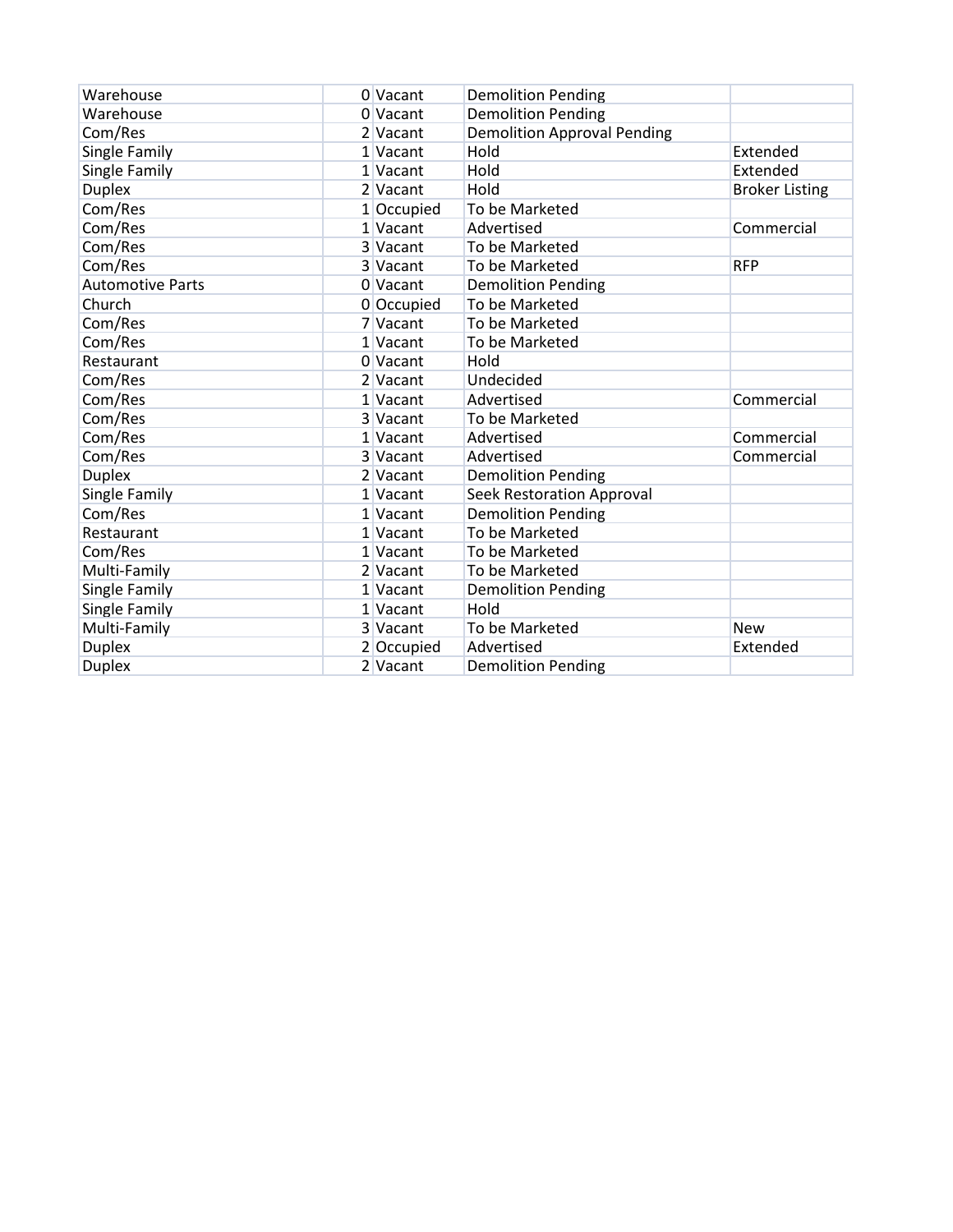| Information:<br>Adv. Start | <b>Asking Price</b>       | <b>Date Removed</b>    |
|----------------------------|---------------------------|------------------------|
| 3/1/2018                   | \$15,000.00               | 3/13/2018              |
| 6/1/2018                   | \$21,400.00               | 6/15/2018              |
| 5/24/2018                  | \$9,700.00                | 6/15/2018              |
| 7/6/2018                   | \$2,500.00                | 8/6/2018               |
| 10/12/2017                 | \$3,250.00                | 6/13/2018              |
|                            |                           |                        |
| 12/28/2016<br>10/12/2017   | \$3,500.00<br>\$2,500.00  | 6/13/2018<br>4/25/2018 |
| 4/6/2017                   | \$4,900.00                | 6/13/2018              |
| 10/12/2017                 | \$3,600.00                | 6/13/2018              |
| 5/30/2018                  | \$5,000.00                |                        |
|                            |                           |                        |
| 11/15/2018                 | \$19,466.00               |                        |
| 3/1/2018                   | \$8,000.00                | 6/15/2018              |
| 6/1/2018                   | \$17,500.00               |                        |
| 11/15/2018                 | \$27,300.00               |                        |
|                            |                           |                        |
| 11/15/2018                 | \$20,269.00               |                        |
|                            |                           |                        |
| 11/15/2018                 | \$15,843.00               |                        |
|                            | \$36,500.00<br>11/15/2018 |                        |

5/24/2018 \$8,300.00 6/15/2018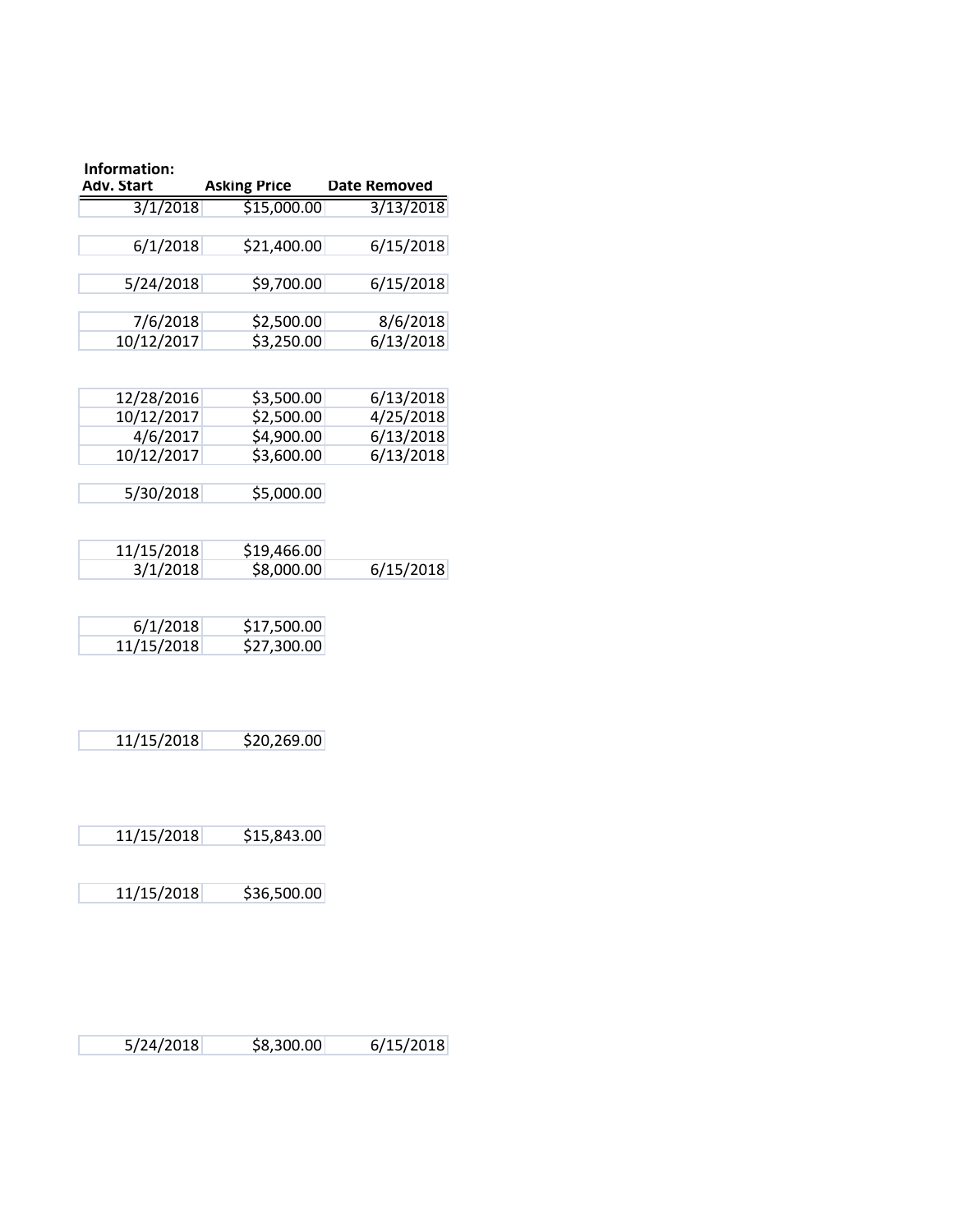7/21/2016 \$3,500.00 7/6/2018

10/4/2018 \$52,127.00

| 9/27/2018 | \$50,000.00 |
|-----------|-------------|
| 2/22/2017 | \$20,000.00 |
| 5/7/2015  | \$10,000.00 |
|           |             |
| 9/21/2018 | \$48,300.00 |

| 9/14/2017  | \$31,000.00  |            |
|------------|--------------|------------|
|            |              |            |
| 11/8/2018  | \$55,200.00  |            |
| 10/4/2017  | \$25,500.00  | 10/5/2018  |
| 10/9/2014  | \$63,000.00  | 10/15/2014 |
| 11/15/2018 | \$41,819.00  |            |
| 12/17/2008 | \$250,000.00 |            |
| 12/17/2008 | \$250,000.00 |            |

| 12/3/2015  | \$2,500.00 |           |
|------------|------------|-----------|
| 10/13/2016 | \$9,800.00 | 2/14/2018 |

| 4/27/2015 | \$2,500.00  |
|-----------|-------------|
| 12/7/2015 | \$10,000.00 |

1/8/2016 \$5,000.00 9/12/2018

9/5/2018 \$5,000.00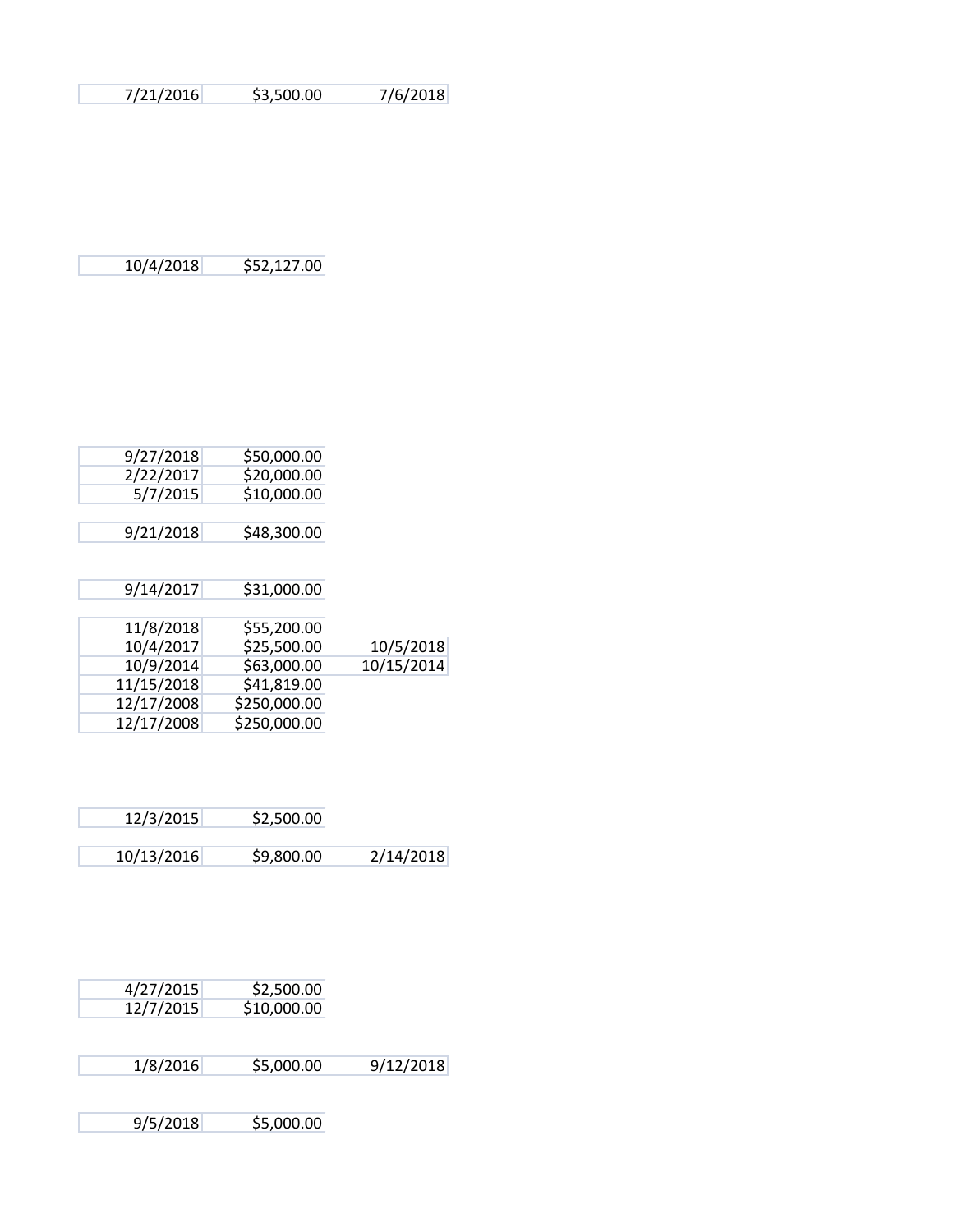| 8/23/2018  | \$2,500.00   |
|------------|--------------|
| 8/16/2018  | \$46,300.00  |
| 3/28/2018  | \$10,000.00  |
| 1/17/2018  | \$100,000.00 |
| 2/15/2018  | \$200,000.00 |
| 11/15/2018 | \$69,300.00  |
|            |              |

| 3/22/2018 | \$2,500.00 |
|-----------|------------|
|           |            |
|           |            |

2/22/2018 \$8,100.00

|            | \$8,000.00 | 10/4/2018 |
|------------|------------|-----------|
|            |            |           |
| 1/9/2015   | \$6,000.00 | 11/4/2014 |
|            |            |           |
|            | \$2,500.00 | 3/24/2017 |
| 3/2/2017   | \$6,000.00 | 2/20/2017 |
|            | \$4,600.00 | 5/24/2018 |
| 10/29/2014 | \$3,650.00 | 8/21/2014 |
|            |            |           |

| 7/12/2018 | \$5,400.00 |
|-----------|------------|
| 11/8/2018 | \$5,500.00 |
|           |            |

10/4/2018 \$3,000.00

| 11/15/2018 | \$22,133.60 |           |
|------------|-------------|-----------|
| 1/29/2016  | \$3,000.00  | 2/18/2016 |
| 5/25/2016  | \$5,000.00  | 7/21/2016 |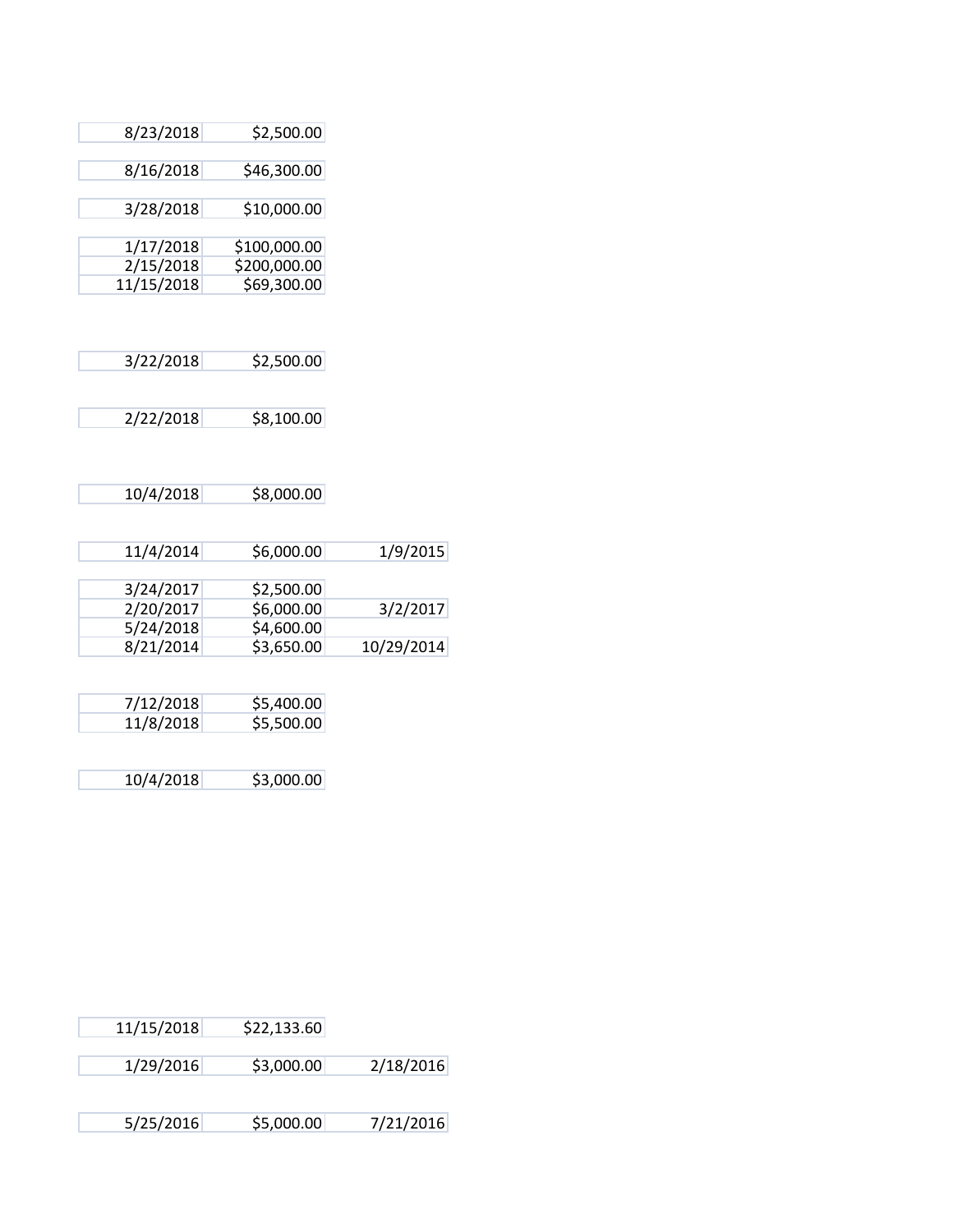| 3/3/2016      | \$7,700.00               | 3/29/2016 |
|---------------|--------------------------|-----------|
|               |                          |           |
| 11/8/2018     | \$4,000.00               |           |
|               |                          |           |
| 11/8/2018     | \$3,300.00               |           |
|               |                          |           |
| 7/12/2018     | \$25,000.00              | 7/13/2018 |
|               |                          |           |
| 10/4/2018     | \$16,150.00              |           |
|               |                          |           |
| 11 IO IO 01 7 | $\leftrightarrow$ 000.00 | 0/24/2040 |

| 11/8/2017 | \$3,000.00 | 8/21/2018  |
|-----------|------------|------------|
|           |            |            |
| 3/1/2018  | \$2,500.00 | 3/13/2018  |
|           |            |            |
|           |            |            |
| 9/3/2015  | \$2,500.00 | 12/28/2017 |

| 1/25/2018 | \$2,700.00 |
|-----------|------------|

| 10/13/2016 | \$2,500.00 |            |
|------------|------------|------------|
| 1/25/2018  | \$3,000.00 |            |
| 3/1/2018   | \$2,500.00 | 11/13/2018 |
| 3/24/2017  | \$2,500.00 |            |

10/4/2018 \$6,250.00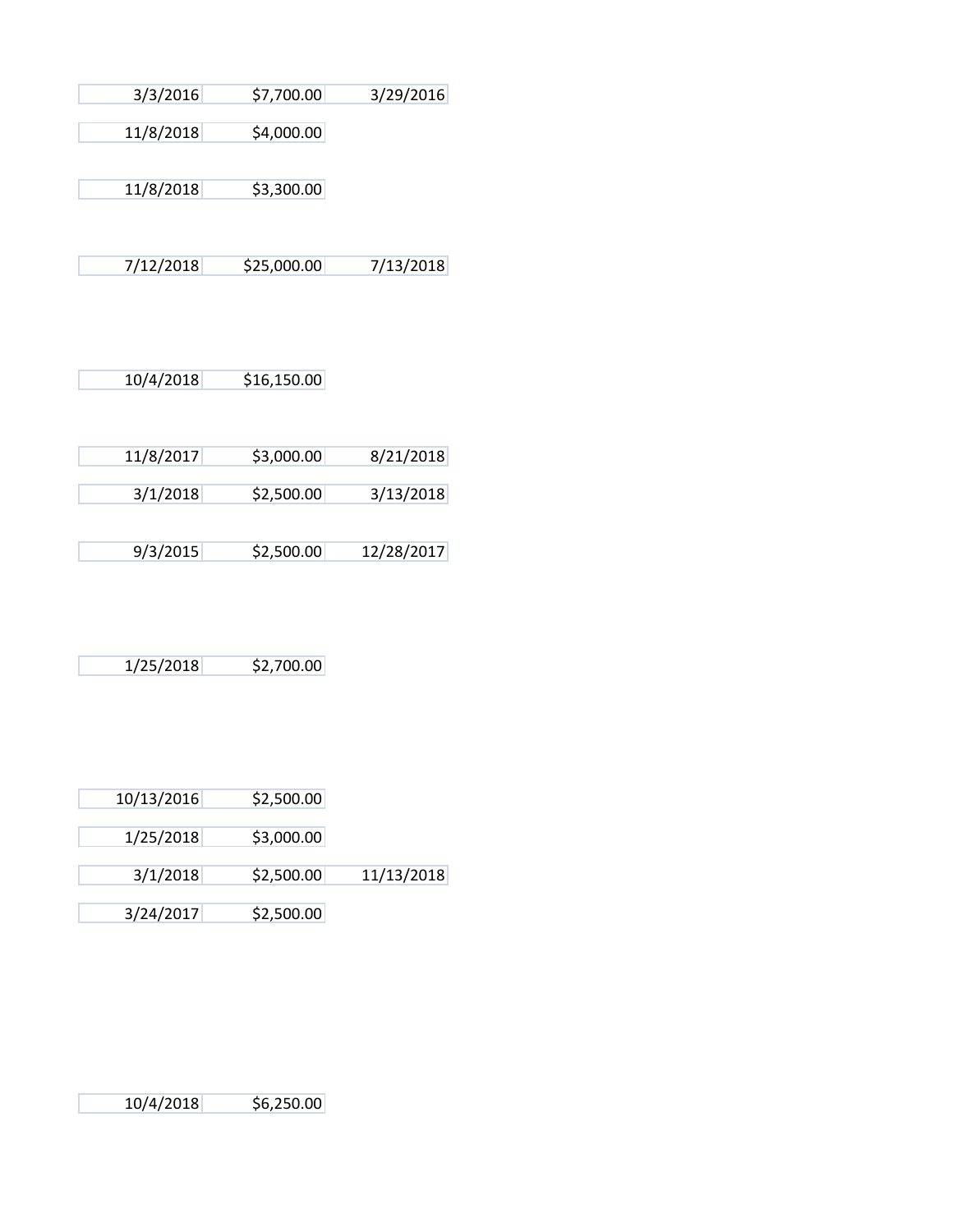| 9/3/2015   | \$2,500.00 | 1/20/2016  |
|------------|------------|------------|
| 2/22/2018  | \$3,500.00 |            |
|            |            |            |
|            |            |            |
| 2/6/2015   | \$4,000.00 | 5/29/2015  |
|            |            |            |
| 3/5/2015   | \$3,800.00 | 9/21/2016  |
| 8/13/2018  | \$2,800.00 | 10/23/2018 |
| 4/12/2018  | \$6,500.00 |            |
|            |            |            |
| 7/21/2016  | \$2,500.00 |            |
| 10/15/2015 | \$3,500.00 |            |
|            |            |            |
| 10/22/2015 | \$2,500.00 | 5/9/2018   |
|            |            |            |
| 10/12/2017 | \$2,700.00 | 11/12/2018 |

| 11/15/2018 | \$11,500.00 |
|------------|-------------|
| 1/6/2017   | \$2,500.00  |
|            |             |
| 12/28/2017 | \$2,500.00  |
|            |             |
| 12/3/2015  | \$4,900.00  |
| 11/15/2018 | \$7,917.00  |
|            |             |
| 3/9/2018   | \$2,500.00  |
| 12/23/2014 | \$2,500.00  |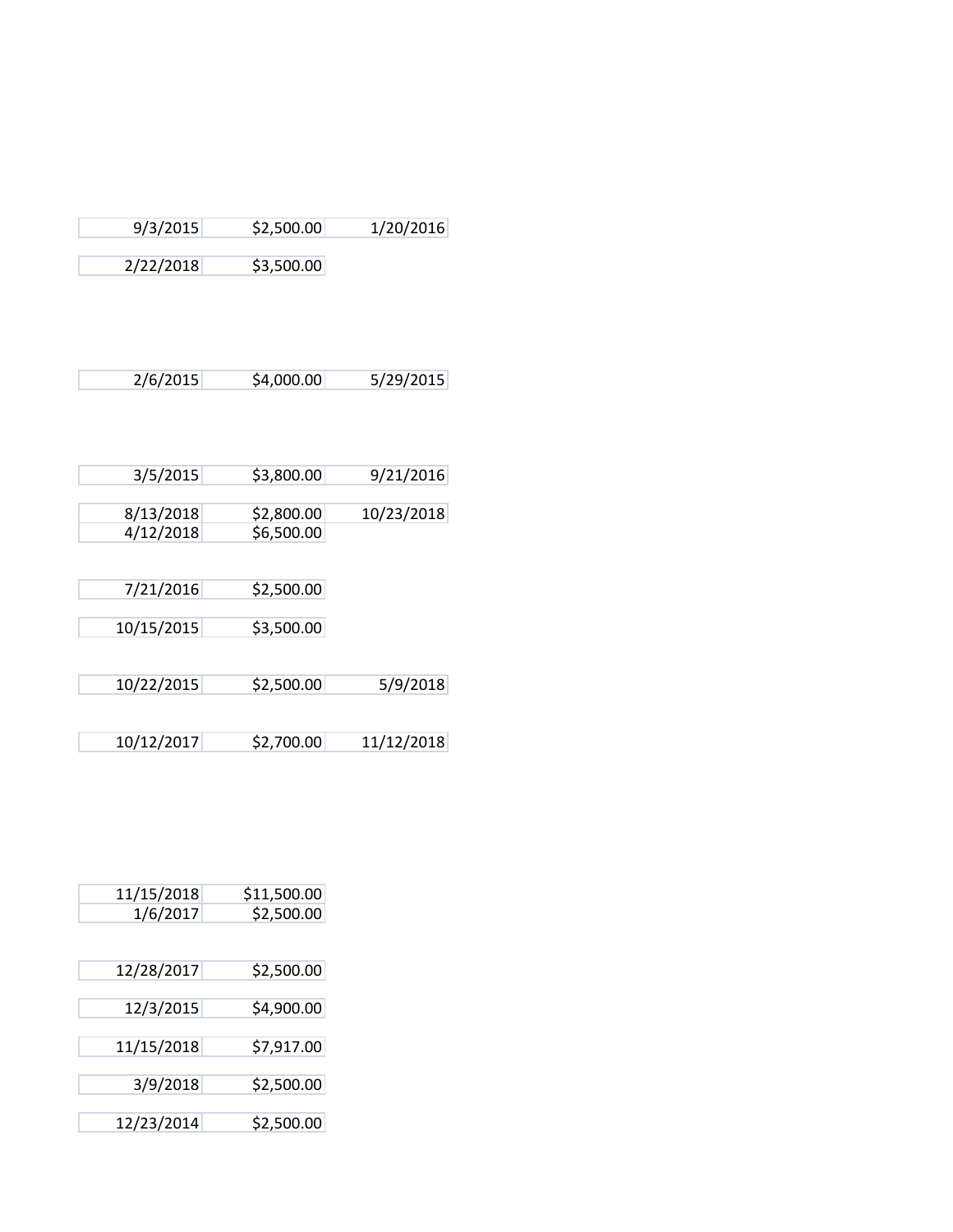| 3/5/2015  | \$3,000.00 | 9/21/2016 |
|-----------|------------|-----------|
| 7/9/2018  | \$2,600.00 |           |
| 3/1/2018  | \$8,000.00 |           |
|           |            |           |
|           |            |           |
| 11/6/2014 | \$3,500.00 | 1/20/2016 |

7/9/2018 \$2,500.00

|            | \$15,800.00 | 3/8/2018   |
|------------|-------------|------------|
|            |             |            |
|            | \$4,300.00  | 3/1/2018   |
|            |             |            |
|            |             |            |
|            |             |            |
| 11/12/2018 | \$30,000.00 | 8/20/2018  |
|            |             |            |
|            |             |            |
| 3/29/2016  | \$2,500.00  | 8/21/2014  |
|            | \$2,900.00  | 10/27/2016 |
| 5/3/2018   | \$2,500.00  | 7/17/2014  |
|            |             |            |
|            |             |            |
|            |             |            |
|            | \$3,000.00  | 11/8/2018  |
|            | \$7,725.00  | 11/15/2018 |
|            |             |            |
| 10/16/2017 | \$7,000.00  | 10/4/2017  |
|            | \$3,500.00  | 2/22/2018  |
|            |             |            |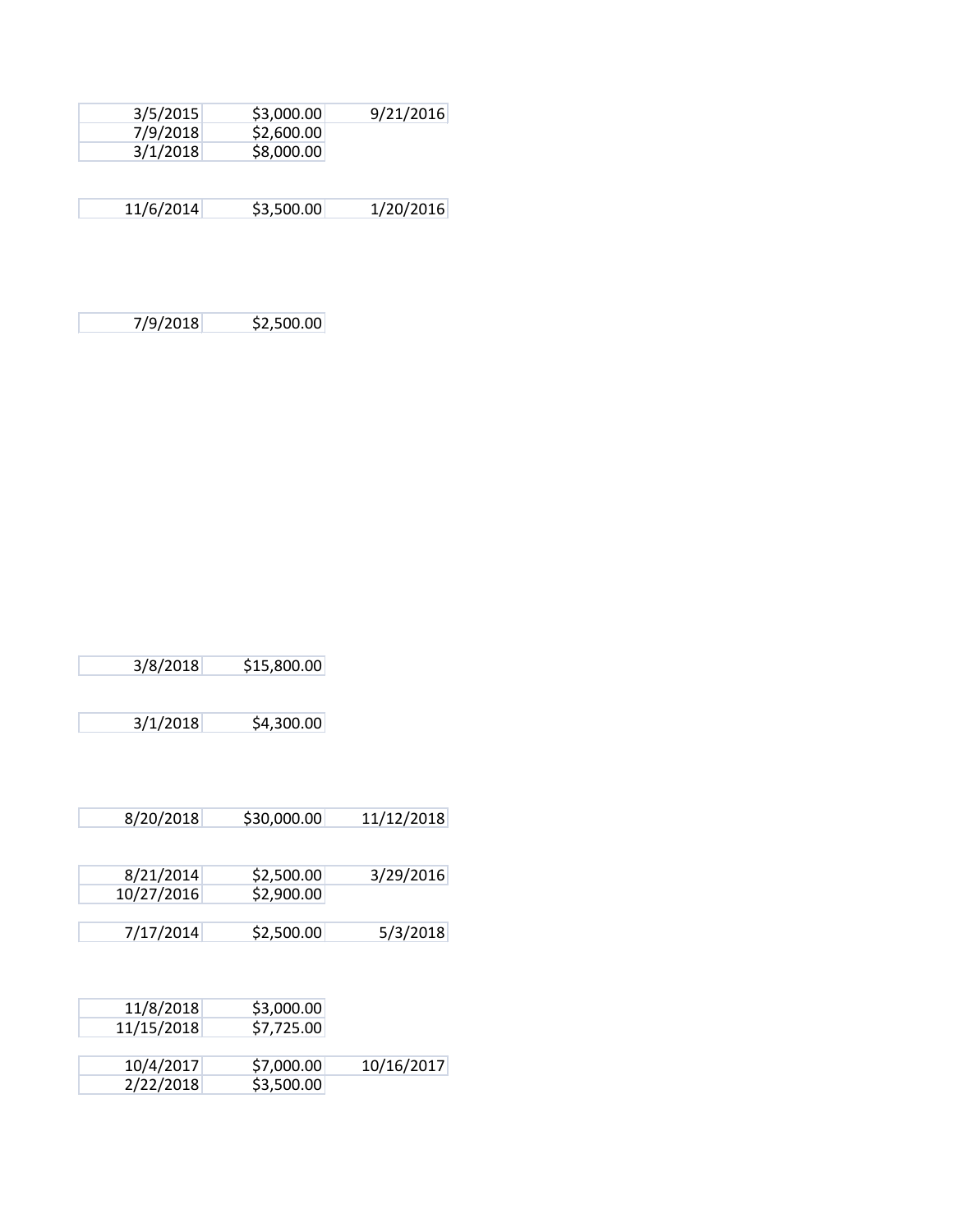| 6/1/2018   | \$3,400.00  |
|------------|-------------|
|            |             |
|            |             |
| 11/8/2017  | \$2,800.00  |
|            |             |
|            |             |
| 4/21/2017  | \$20,000.00 |
| 11/15/2018 | \$21,800.00 |
|            |             |
|            |             |
| 7/9/2018   | \$12,000.00 |
|            |             |
|            |             |
|            |             |

| 3/12/2018 | \$58,500.00 |
|-----------|-------------|
| 11/8/2018 | \$4,300.00  |

| \$2,500.00 |
|------------|
|            |

| 9/12/2018 | \$10,000.00 |
|-----------|-------------|
|           |             |

| \$30,000.00<br>6/1/2016 |
|-------------------------|
|-------------------------|

| 12/4/2017 | \$6,500.00 |           |
|-----------|------------|-----------|
| 3/8/2018  | \$5,800.00 | 3/15/2018 |
|           |            |           |

| 1/6/2017 | \$2,500.00 | 2/14/2018 |
|----------|------------|-----------|
|          |            |           |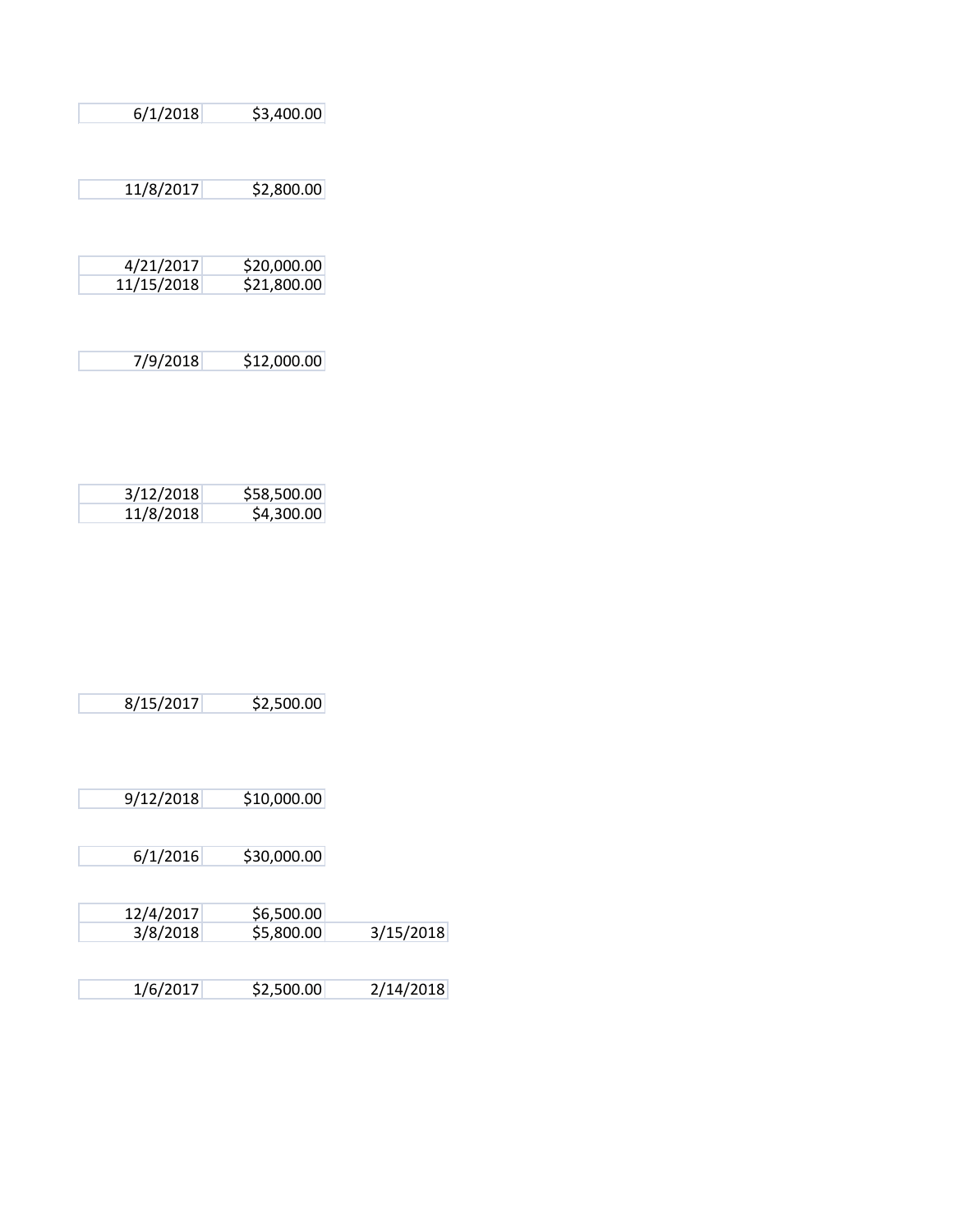| 11/4/2014 | \$3,500.00 | 1/9/2015 |
|-----------|------------|----------|
|-----------|------------|----------|

| 7/26/2018 | \$2,500.00 |
|-----------|------------|
| 5/24/2018 | \$2,500.00 |

| 8/15/2017 | \$4,700.00 |
|-----------|------------|
| 8/15/2017 | \$4,200.00 |

| 8/13/2018 | \$2,500.00 |
|-----------|------------|
| 12/1/2016 | \$2,500.00 |
| 7/9/2018  | \$2,700.00 |

| 11/15/2018 | \$2,600.00 |
|------------|------------|
| 8/15/2017  | \$2,500.00 |

| 8/15/2017 | \$3,500.00 |
|-----------|------------|
|           |            |

11/8/2017 \$3,300.00

11/15/2018 \$12,675.00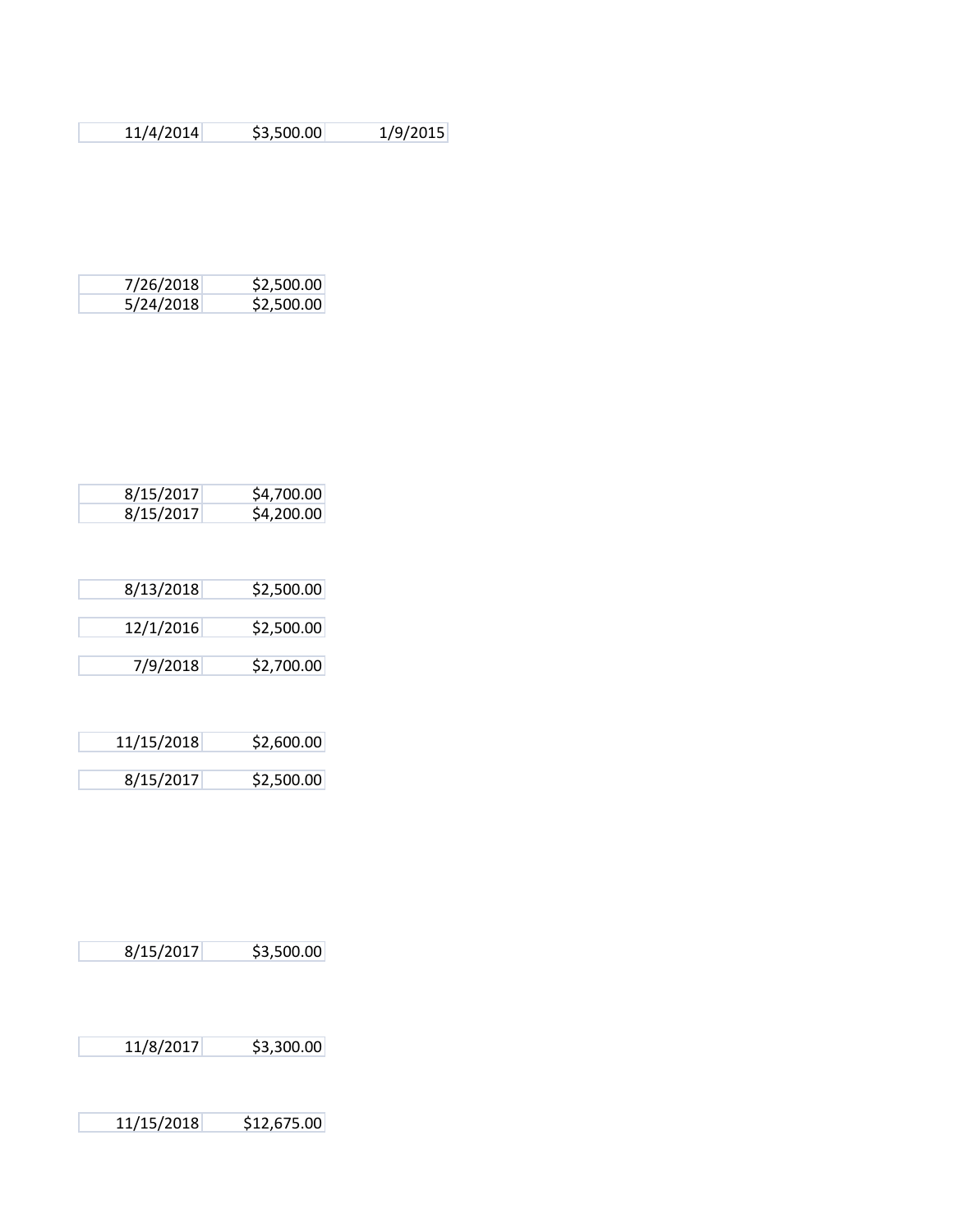|            | \$2,500.00   | 1/6/2017   |
|------------|--------------|------------|
|            | \$2,500.00   | 1/6/2017   |
|            |              |            |
|            | \$3,500.00   | 10/21/2015 |
|            | \$2,500.00   | 12/3/2015  |
|            |              |            |
| 10/17/2017 | \$10,000.00  | 3/27/2015  |
|            | \$6,200.00   | 8/15/2017  |
|            |              |            |
|            | \$2,900.00   | 6/15/2017  |
|            |              |            |
|            |              |            |
|            |              |            |
|            | \$3,600.00   | 3/20/2018  |
|            |              |            |
|            |              |            |
|            |              |            |
|            | \$5,300.00   | 8/15/2017  |
|            |              |            |
|            |              |            |
|            |              |            |
|            | \$2,500.00   | 10/21/2015 |
|            | \$5,400.00   | 10/21/2015 |
|            |              |            |
|            |              |            |
|            |              |            |
|            | \$4,000.00   | 8/15/2017  |
|            |              |            |
|            |              |            |
|            |              |            |
|            |              |            |
|            | \$2,500.00   | 7/9/2018   |
|            | \$5,000.00   | 7/21/2016  |
|            |              |            |
|            | \$3,500.00   | 10/13/2016 |
|            | \$2,500.00   | 7/5/2018   |
|            |              |            |
|            | \$2,500.00   | 1/8/2016   |
| 8/16/2018  | \$3,500.00   | 5/10/2018  |
|            | \$7,000.00   | 10/22/2015 |
|            |              |            |
|            | \$125,000.00 | 5/9/2018   |
|            |              |            |
|            |              |            |
|            | \$2,500.00   | 8/15/2017  |
|            |              |            |
|            | \$5,400.00   | 4/19/2018  |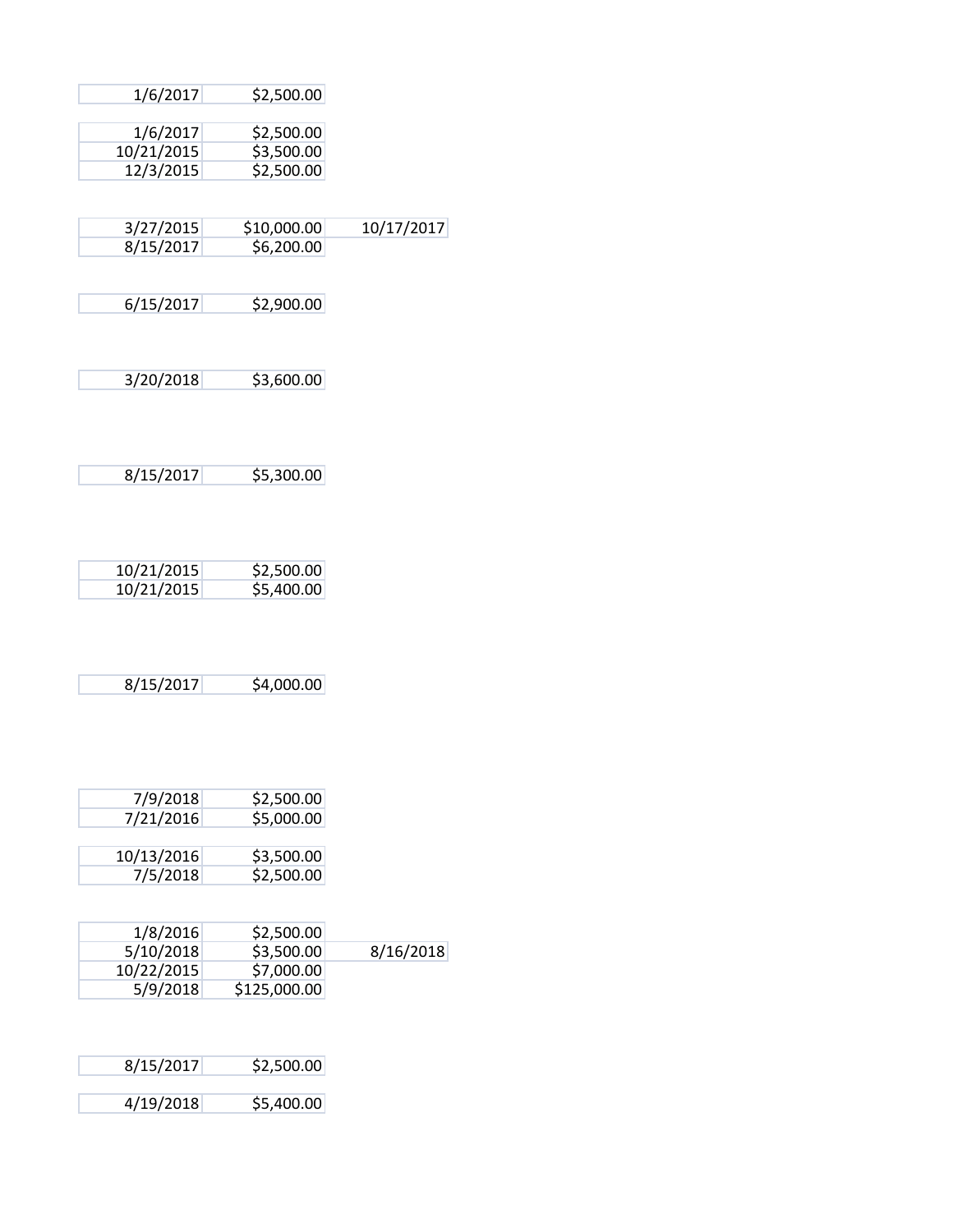| 8/15/2017 | \$2,800.00 |          |
|-----------|------------|----------|
| 8/15/2017 | \$2,600.00 | 9/7/2017 |

|            | \$7,300.00   | 2/2/2018   |
|------------|--------------|------------|
|            | \$2,500.00   | 7/21/2016  |
|            |              |            |
|            |              |            |
|            | \$4,000.00   | 9/2/2016   |
|            |              |            |
|            |              |            |
|            |              |            |
|            | \$20,000.00  | 11/7/2018  |
|            | \$50,000.00  | 10/15/2018 |
|            |              |            |
|            |              |            |
| 10/27/2016 | \$100,000.00 | 10/11/2016 |
|            |              |            |
|            | \$6,650.00   | 11/15/2018 |
|            |              |            |
|            |              |            |
|            | \$2,500.00   | 7/9/2018   |

10/19/2018 \$20,000.00

| 4/12/2018 | \$63,400.00 | 11/2/2018 |
|-----------|-------------|-----------|
|-----------|-------------|-----------|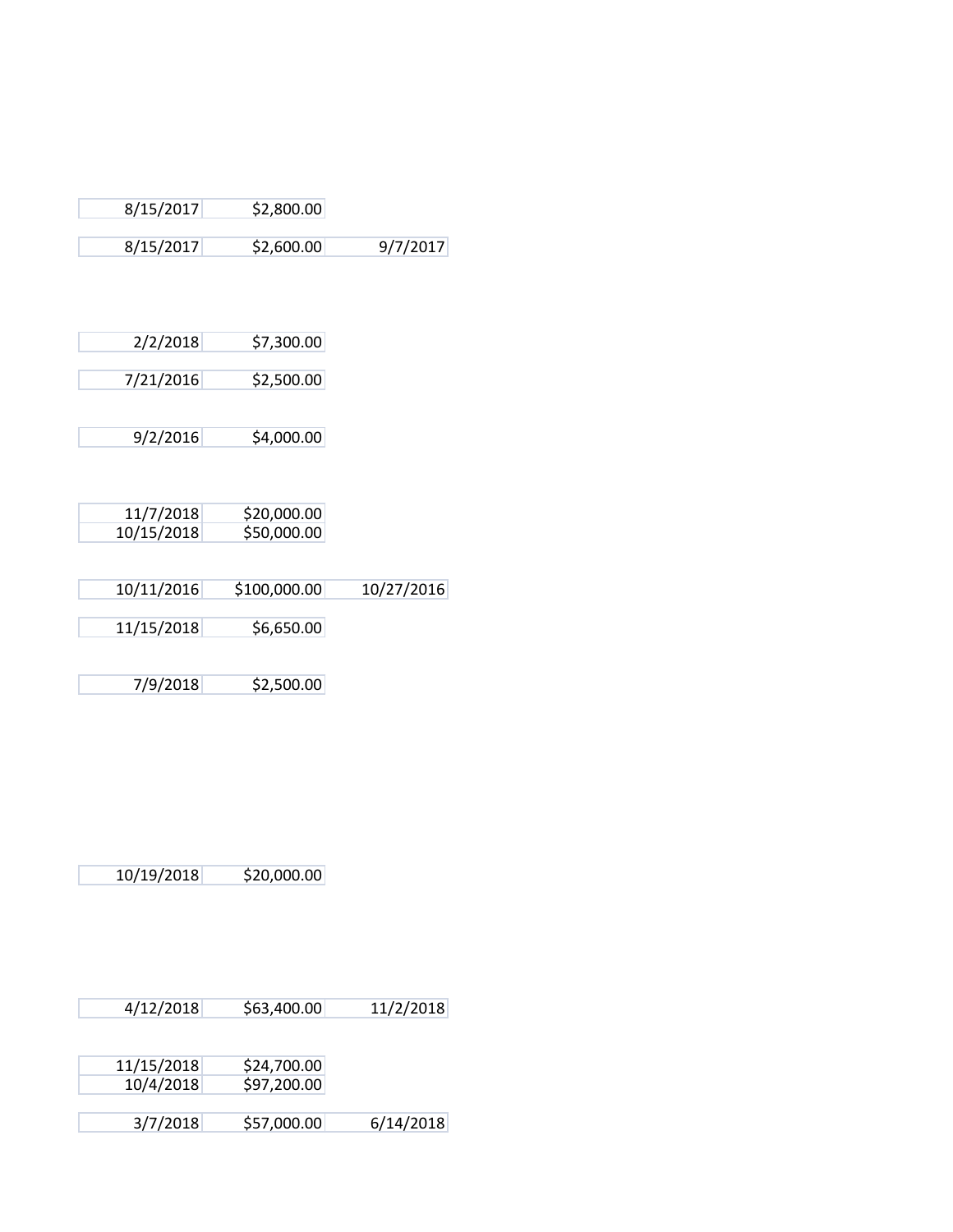| 6/20/2018 | \$525,000.00 |
|-----------|--------------|
|           |              |
|           |              |
| 12/8/2017 | SAS OOO OOL  |

| 12/0/201/ | <b>DU.UUU,COC</b> |            |
|-----------|-------------------|------------|
| 11/8/2018 | \$9,250.00        | 11/13/2018 |
|           |                   |            |

11/8/2018 \$24,552.00

| 12/8/2015 | \$80,000.00 |
|-----------|-------------|
| 10/6/2015 | \$15,000.00 |
| 5/25/2016 | \$25,000.00 |

| 5/9/2018  | \$15,000.00 |           |
|-----------|-------------|-----------|
| 3/24/2017 | \$2,500.00  | 2/14/2018 |
| 5/16/2018 | \$5,000.00  |           |

| 7/3/2018 | \$650,000.00 |
|----------|--------------|

| 8/16/2018  | \$19,400.00  |
|------------|--------------|
|            |              |
| 3/26/2018  | \$225,000.00 |
| 3/26/2018  | \$225,000.00 |
|            |              |
| 10/4/2018  | \$3,500.00   |
|            |              |
|            |              |
| 7/23/2018  | \$375,000.00 |
| 8/13/2018  | \$88,400.00  |
| 6/15/2015  | \$400,000.00 |
| 11/15/2018 | \$115,250.00 |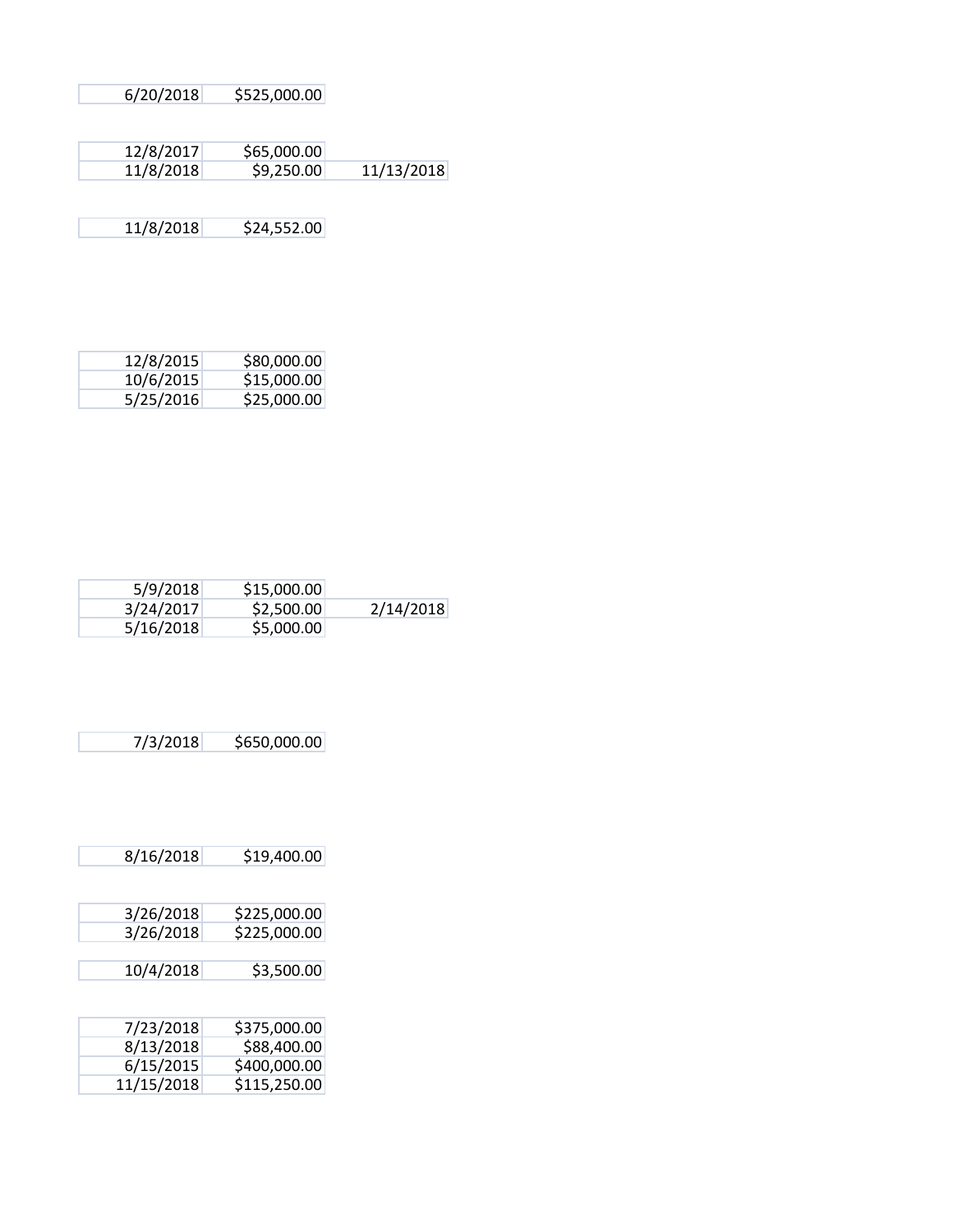| \$210,000.00<br>1/10/2018 |
|---------------------------|
|---------------------------|

11/13/2014 \$43,500.00 1/2/2015

4/9/2015 \$4,900.00 5/29/2015

| 2/18/2016 | \$3,000.00 |
|-----------|------------|
|           |            |
| 12/1/2016 | \$2,500.00 |

| 12/28/2017 | \$2,500.00 |
|------------|------------|

| 2/14/2018<br>\$5,500.00<br>1/6/2017 |
|-------------------------------------|
|-------------------------------------|

7/24/2018 \$3,500.00 8/15/2018

7/21/2016 \$2,500.00

12/1/2016 \$4,000.00 10/11/2017

| 6/9/2016  | \$2,500.00  | 9/19/2016 |
|-----------|-------------|-----------|
| 11/8/2018 | \$19,850.00 |           |
|           |             |           |
| 7/21/2016 | \$2,500.00  |           |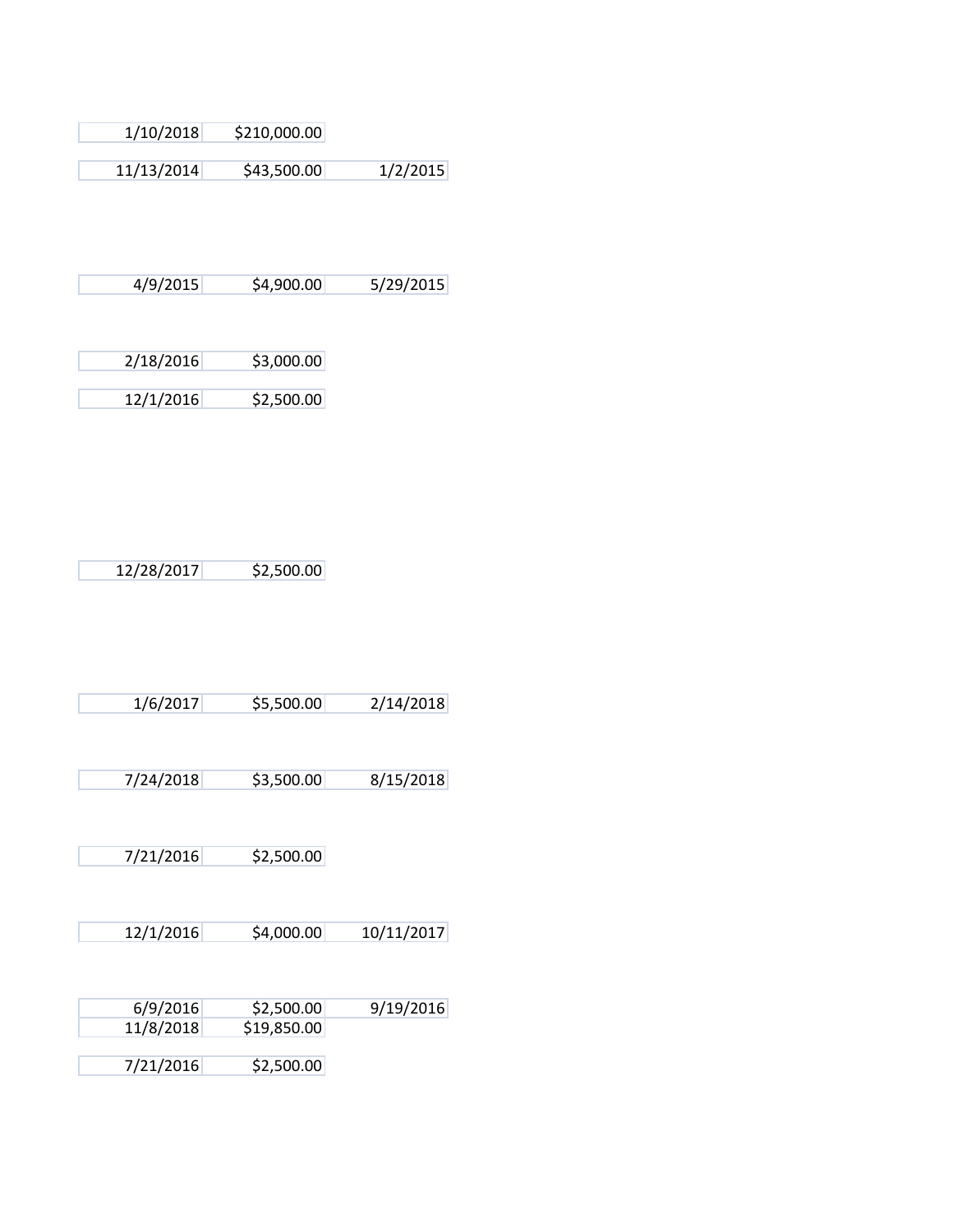| 8/15/2017             | \$2,500.00               |           |
|-----------------------|--------------------------|-----------|
| 11/15/2018            | \$2,600.00               |           |
| 8/15/2017             | \$3,300.00               |           |
| 9/3/2015              | \$2,500.00               |           |
| 5/24/2018             | \$2,500.00               |           |
| 4/12/2018<br>1/6/2017 | \$2,700.00<br>\$2,500.00 | 1/29/2018 |
| 12/23/2014            | \$3,200.00               | 1/20/2016 |

| 2/18/2016 | \$3,400.00 | 3/1/2016  |
|-----------|------------|-----------|
|           |            |           |
| 5/24/2018 | \$3,500.00 | 7/25/2018 |
| 8/16/2018 | \$4,400.00 |           |

5/24/2018 \$3,500.00

| 9/1/2016 | \$3,000.00 |
|----------|------------|
| 1/8/2016 | \$3,000.00 |

| 6/21/2016 | \$2,500.00 | 8/26/2016 |
|-----------|------------|-----------|
|-----------|------------|-----------|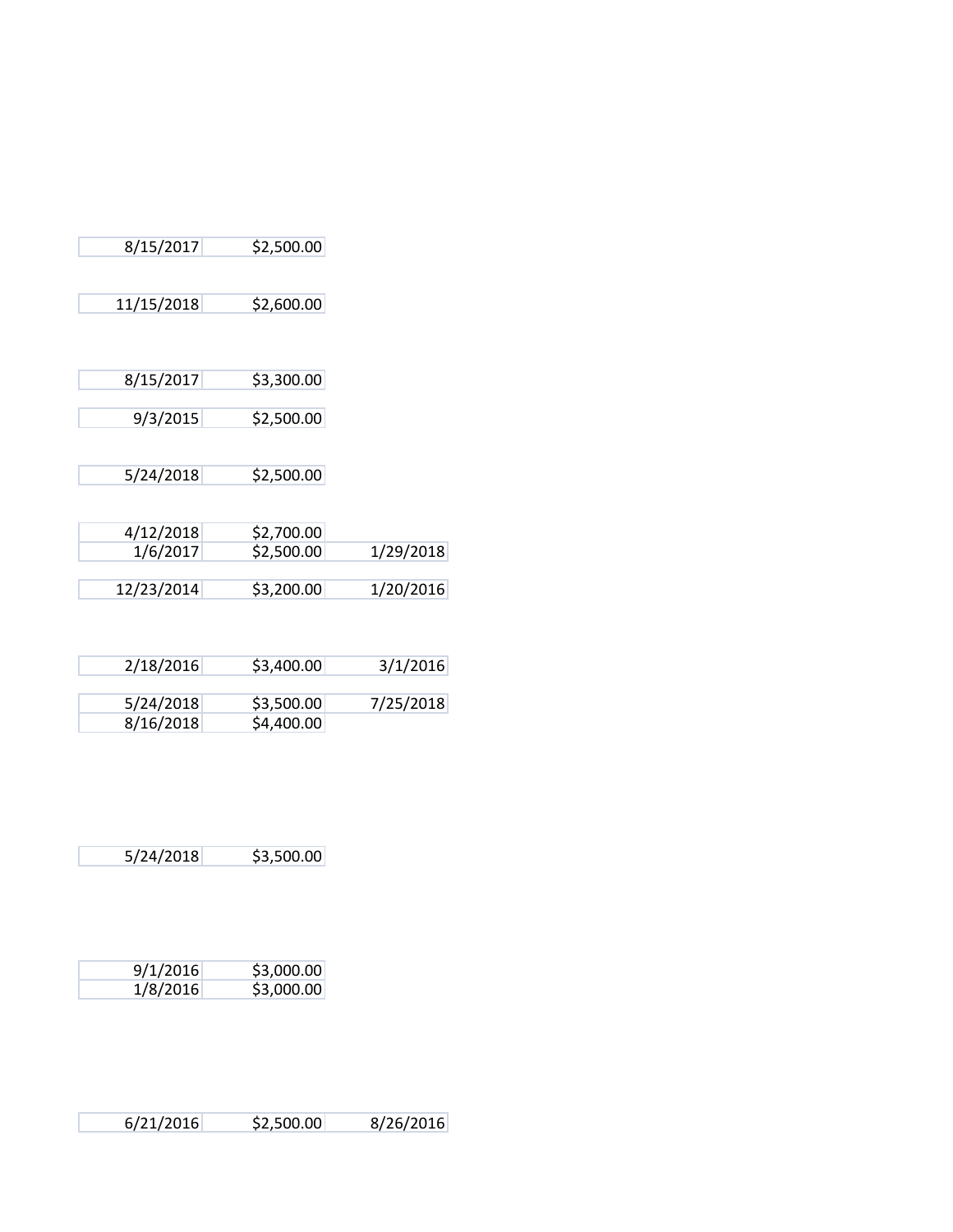| 8/15/2017 | 9/7/2017<br>\$3,800.00 |
|-----------|------------------------|
|-----------|------------------------|

1/8/2016 \$3,000.00

E

|  | 9/11/2018 | \$2,500.00 | 11/13/2018 |
|--|-----------|------------|------------|
|--|-----------|------------|------------|

| 2/22/2018 | \$4,000.00 | 4/26/2018 |
|-----------|------------|-----------|
|           |            |           |
| 2/9/2015  | \$2,500.00 | 1/20/2016 |
| 12/1/2016 | \$3,000.00 | 5/25/2017 |

| 3/1/2018 | \$11,600.00 |
|----------|-------------|

| 4/26/2017  | \$2,500.00 |  |
|------------|------------|--|
| 11/15/2018 | \$5,374.00 |  |
|            |            |  |
| 11/8/2018  | \$5,488.00 |  |
|            |            |  |

| 7/9/2018  | \$16,300.00 |          |
|-----------|-------------|----------|
| 11/2/2018 | \$25,700.00 |          |
| 6/1/2018  | \$2,500.00  | 6/8/2018 |

| 2/18/2014 | \$2,500.00 |
|-----------|------------|
|           |            |

3/26/2014 \$2,500.00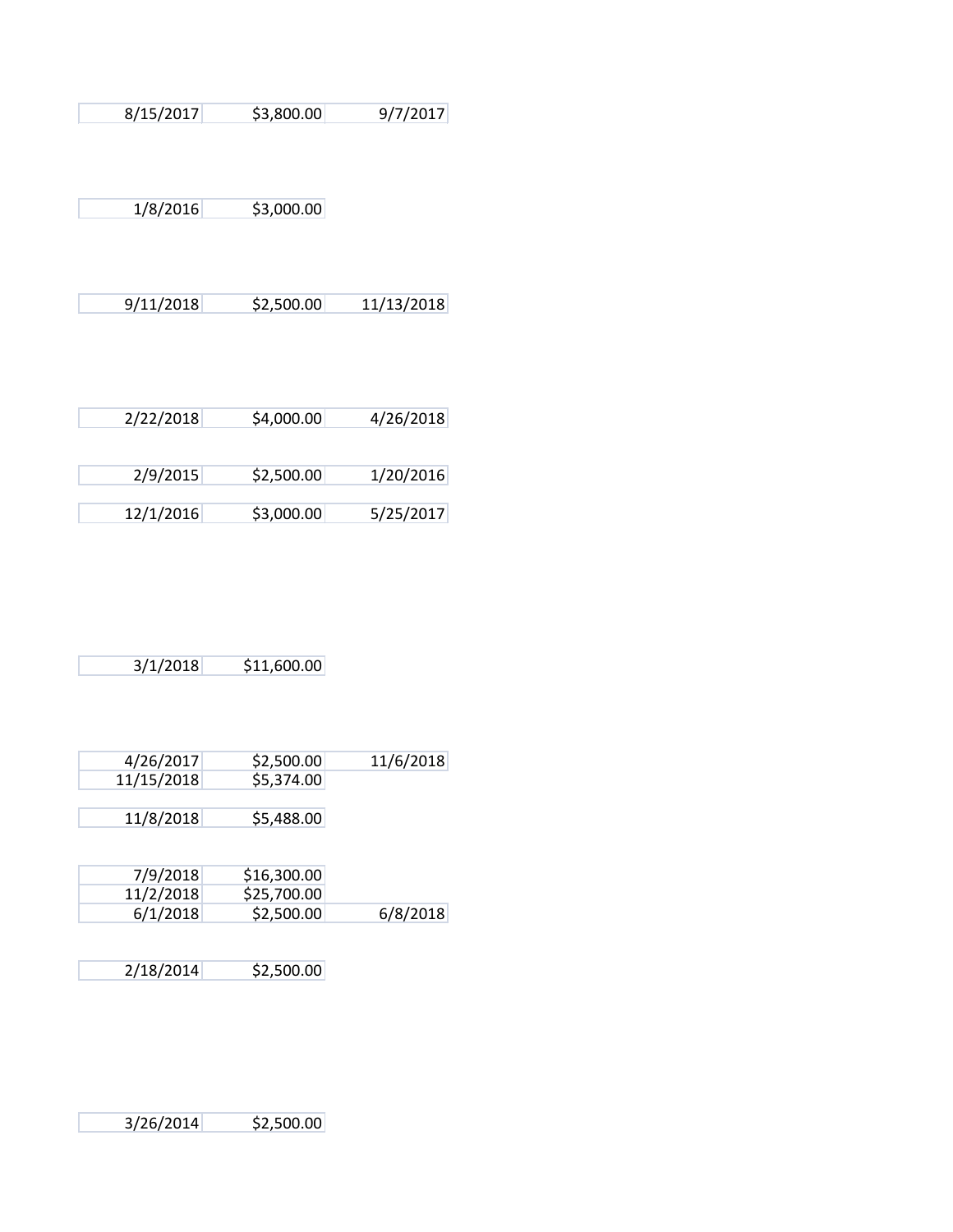| 5/24/2018  | \$10,300.00 | 7/6/2018   |
|------------|-------------|------------|
| 5/24/2018  | \$3,500.00  | 7/25/2018  |
| 5/24/2018  | \$3,500.00  | 7/25/2018  |
|            |             |            |
| 11/15/2018 | \$4,979.00  |            |
| 9/3/2015   | \$2,500.00  |            |
|            |             |            |
| 2/14/2018  | \$2,500.00  | 11/6/2018  |
|            |             |            |
| 8/7/2017   | \$2,500.00  | 12/20/2017 |
|            |             |            |
| 12/28/2017 | \$5,800.00  |            |
|            |             |            |
| 1/25/2018  | \$45,000.00 | 3/16/2018  |
|            |             |            |

| 1/25/2018 | \$44,300.00 | 1/25/2018 |
|-----------|-------------|-----------|
| 1/9/2018  |             |           |
|           | \$5,000.00  |           |

| 10/22/2015 | \$2,500.00 | 3/11/2016 |
|------------|------------|-----------|
| 4/6/2017   | \$2,500.00 |           |

| 11/8/2018 | \$2,700.00 | 11/13/2018 |
|-----------|------------|------------|
| 4/10/2014 | \$2,500.00 | 9/21/2016  |